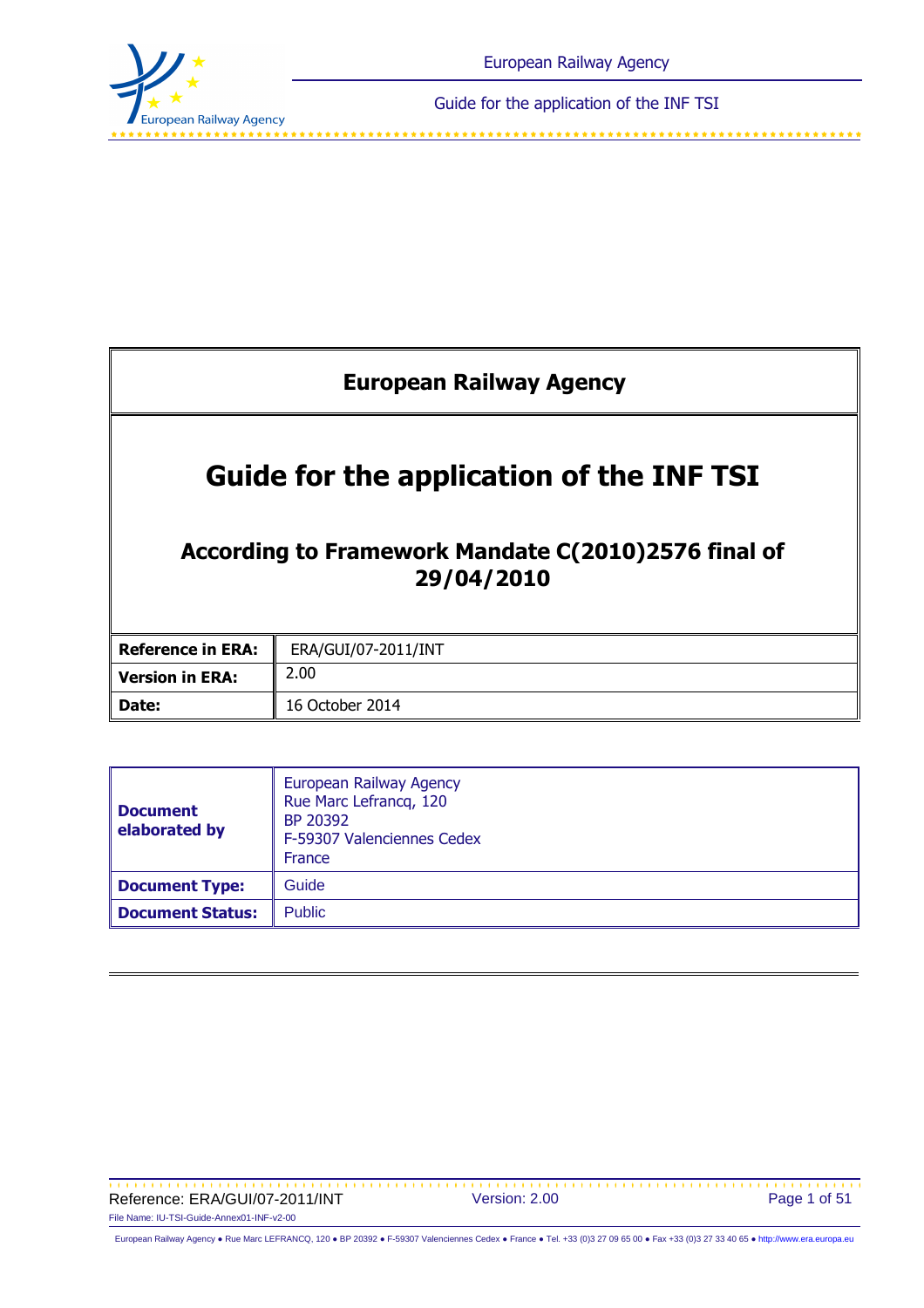

# **0. DOCUMENT INFORMATION**

# **0.1. Amendment record**

| <b>Version</b><br>Date               | Author(s) | <b>Section</b><br>number | <b>Modification description</b>                                                                              |
|--------------------------------------|-----------|--------------------------|--------------------------------------------------------------------------------------------------------------|
| Guide Version<br>1.00<br>26 Aug 2011 | ERA IU    | All                      | First publication                                                                                            |
| Guide Version 2.00<br>16 Oct 2014    | ERA IU    | All                      | Second publication following the revision of the (existing) INF<br>TSIs in force (merged and extended scope) |

#### *Table 1: Status of the document*

Reference: ERA/GUI/07-2011/INT Version: 2.00 Page 2 of 51 File Name: IU-TSI-Guide-Annex01-INF-v2-00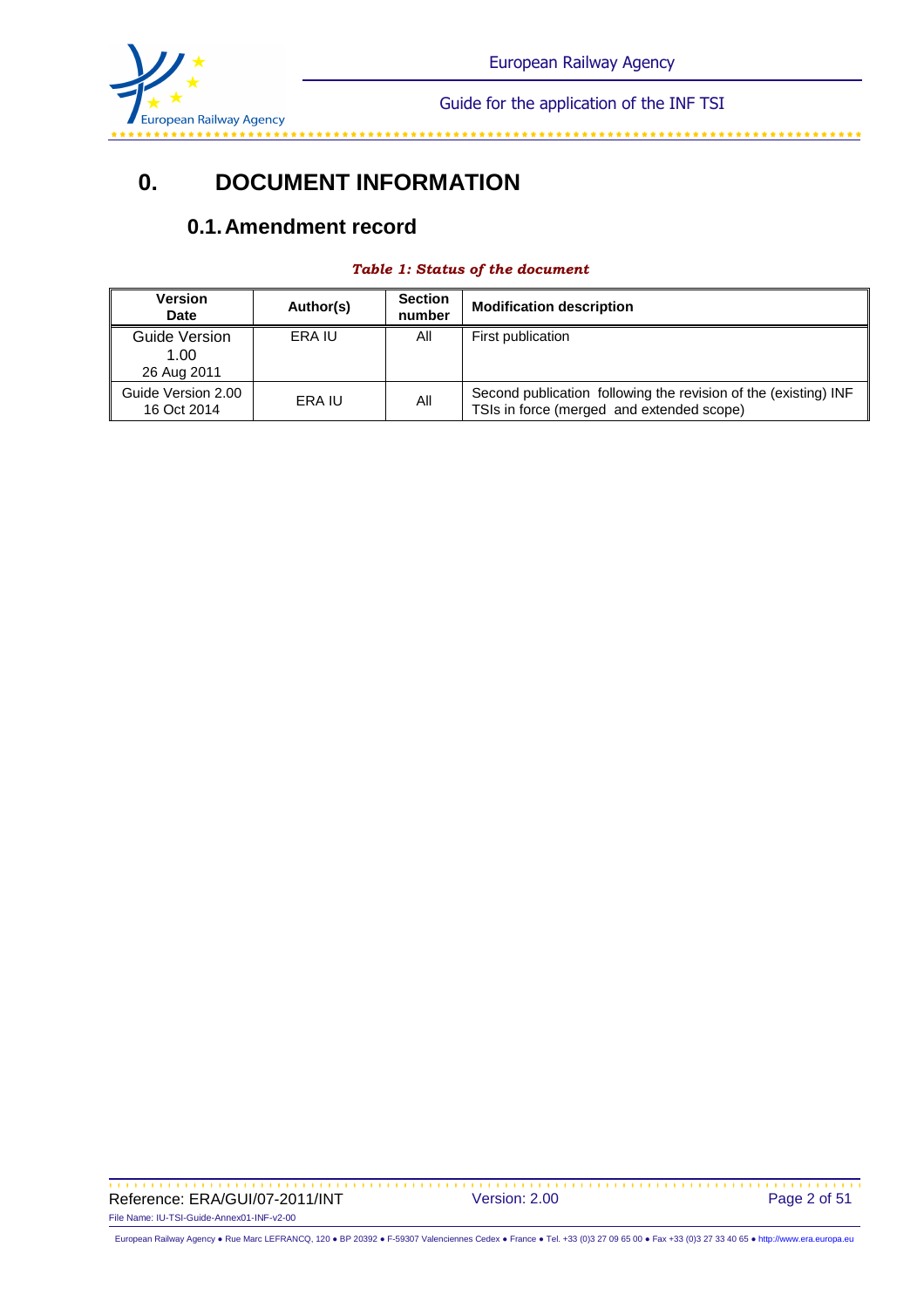

المواقف المواقف المواقف المواقف المواقف المواقف المواقف المواقف المواقف المواقف

#### **Table of contents**  $0.2.$

| 0.1.   |                                                                                  |  |
|--------|----------------------------------------------------------------------------------|--|
| . 0.2. |                                                                                  |  |
| 0.3.   |                                                                                  |  |
|        |                                                                                  |  |
| 1.1.   |                                                                                  |  |
| 1.2.   |                                                                                  |  |
| 1.3.   |                                                                                  |  |
| 1.4.   |                                                                                  |  |
|        |                                                                                  |  |
| 2.1.   |                                                                                  |  |
|        |                                                                                  |  |
|        |                                                                                  |  |
| 2.2.   |                                                                                  |  |
| 2.3.   |                                                                                  |  |
| 2.4.   |                                                                                  |  |
|        |                                                                                  |  |
|        |                                                                                  |  |
|        |                                                                                  |  |
|        |                                                                                  |  |
|        |                                                                                  |  |
|        |                                                                                  |  |
|        |                                                                                  |  |
|        |                                                                                  |  |
|        |                                                                                  |  |
|        |                                                                                  |  |
|        |                                                                                  |  |
|        |                                                                                  |  |
|        |                                                                                  |  |
|        |                                                                                  |  |
|        |                                                                                  |  |
|        |                                                                                  |  |
|        |                                                                                  |  |
|        |                                                                                  |  |
|        |                                                                                  |  |
| 2.5.   |                                                                                  |  |
|        |                                                                                  |  |
|        |                                                                                  |  |
| 2.6.   | Assessment of Conformity of Interoperability Constituents and EC Verification of |  |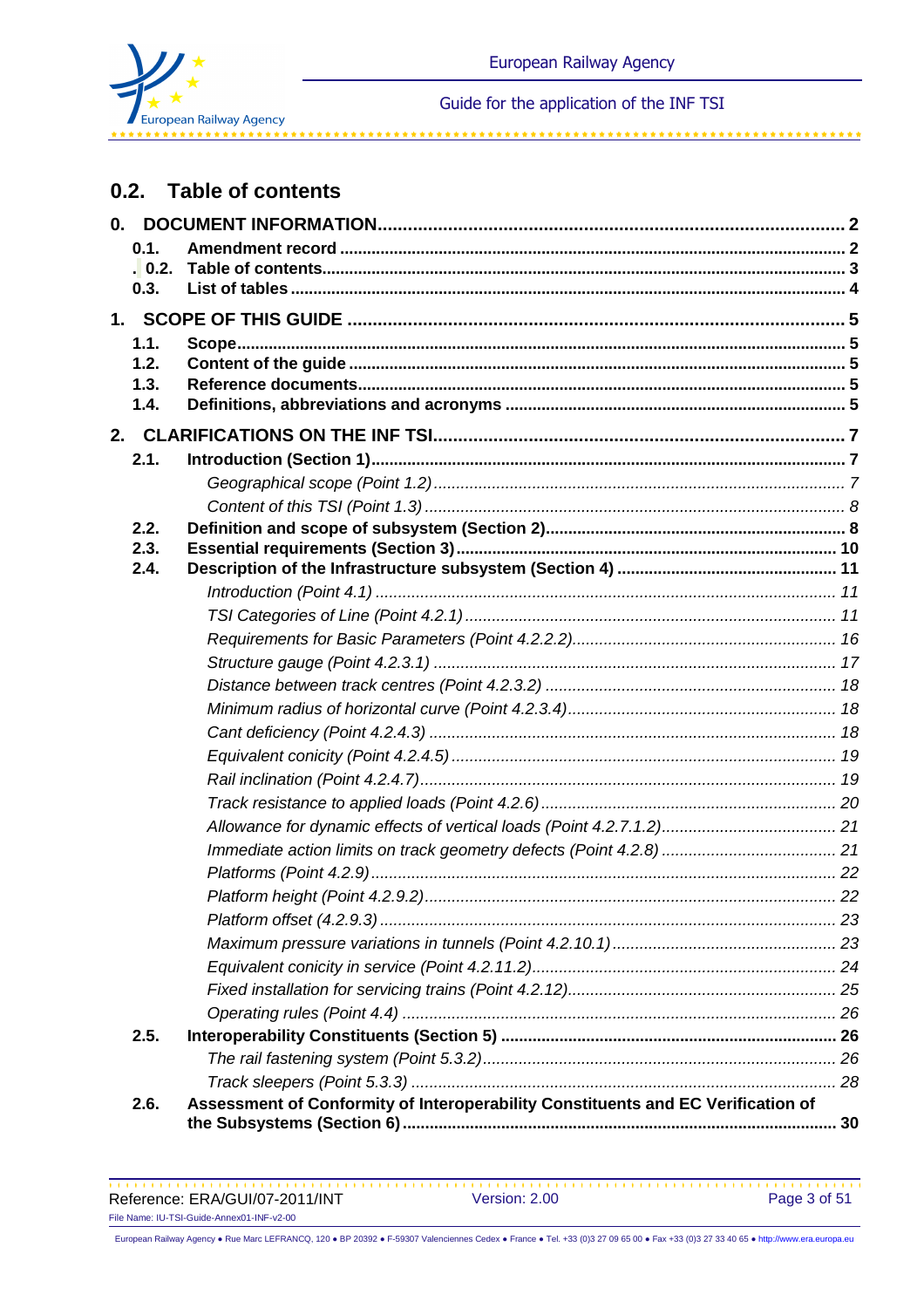

\*\*\*\*\*\*\*\*\*\*\*\*\*\*\*\*\*\*\*\*\*\*\*\*\*

|      | For the assessment of the structure gauge after assembly before putting into service,<br>it is expected that the specific assessment procedures usually defined by the |  |
|------|------------------------------------------------------------------------------------------------------------------------------------------------------------------------|--|
|      |                                                                                                                                                                        |  |
|      | For the assessment of the distance between track centres after assembly before<br>putting into service, it is expected that the specific assessment procedures usually |  |
|      |                                                                                                                                                                        |  |
|      | Assessment of cant deficiency for trains designed to travel with higher cant deficiency                                                                                |  |
|      |                                                                                                                                                                        |  |
|      |                                                                                                                                                                        |  |
|      |                                                                                                                                                                        |  |
|      | Assessment of maximum pressure variations in tunnels (Point 6.2.4.12) 32                                                                                               |  |
|      |                                                                                                                                                                        |  |
|      | Subsystems containing Interoperability constituents not holding an EC declaration                                                                                      |  |
|      | Subsystem containing serviceable interoperability constituents that are suitable for                                                                                   |  |
| 2.7. |                                                                                                                                                                        |  |
|      |                                                                                                                                                                        |  |
|      |                                                                                                                                                                        |  |
|      |                                                                                                                                                                        |  |
|      | Existing lines that are not subject to a renewal or upgrading project (Point 7.3.4) 37                                                                                 |  |
|      | Ascertain compatibility of infrastructure and rolling stock after authorization of rolling                                                                             |  |
|      | Technical characteristics of switches and crossings design (Appendix C.2) 38                                                                                           |  |
| 2.8. |                                                                                                                                                                        |  |
| 2.9. |                                                                                                                                                                        |  |
| 3.   |                                                                                                                                                                        |  |

# **0.3. List of tables**

| Table 3: EC verification of the infrastructure subsystem containing serviceable interoperability           |  |
|------------------------------------------------------------------------------------------------------------|--|
|                                                                                                            |  |
|                                                                                                            |  |
| Table 5: Track configurations that fulfil the requirement of point 4.2.4.5 "Equivalent Conicity" (Assessed |  |
|                                                                                                            |  |

Reference: ERA/GUI/07-2011/INT Version: 2.00 Page 4 of 51 File Name: IU-TSI-Guide-Annex01-INF-v2-00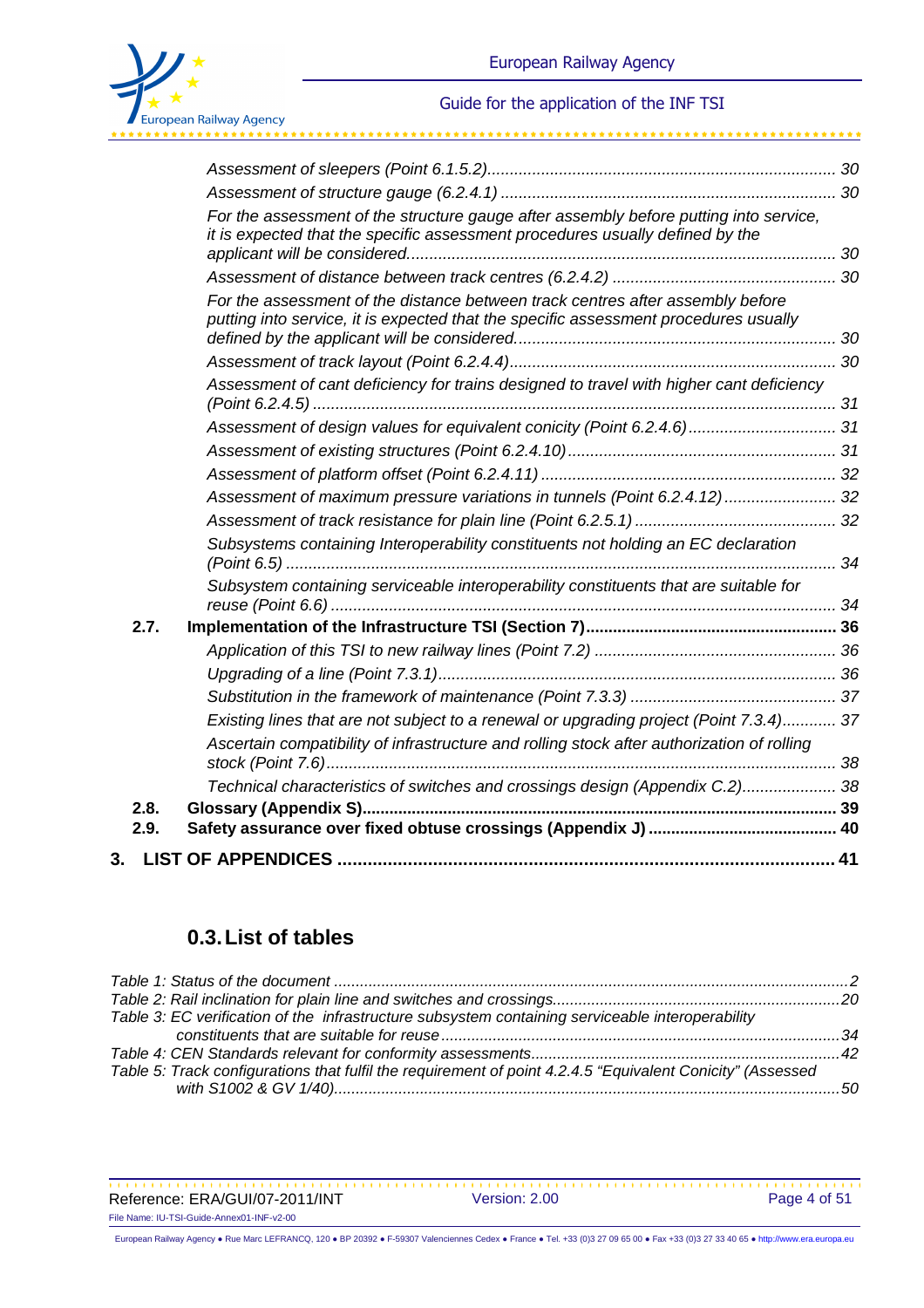

# **1. SCOPE OF THIS GUIDE**

# **1.1. Scope**

This document is an annex to the Guide for the application of TSIs. It provides information on the application of the Technical Specification for Interoperability for the 'Infrastructure' subsystem adopted by Commission Regulation EU/1299/2014 of 18 November 2014 ('INF TSI').

The guide should be read and used only in conjunction with the INF TSI. It is intended to facilitate its application, but does not replace it.

The general part of the 'Guide for the application of TSIs' should also be considered.

# **1.2. Content of the guide**

In section 2 of this document, extracts of the original text of the INF TSI are provided, in a shaded text box, and these are followed by a text that gives guidance.

Guidance is not provided for sections where the original INF TSI requires no further explanation.

Guidance is of voluntary application. It does not mandate any requirement in addition to those set out in the INF TSI.

Guidance is given by means of further explanatory text and, where relevant, by reference to standards that demonstrate compliance with the INF TSI.

List of standards relevant to INF TSI is enclosed in Appendix 1 of this document.

Where reference is made, within this guide, to "existing  $TSI(s)$ ", it is meant to refer to either HS INF TSI or to CR INF TSI, or to both.

The application of the relevant standards listed in Appendix 1 – Point 1.2 is not meant to be mandatory. In some cases, harmonised standards that cover the basic parameters of the TSIs provide presumption of conformity with certain clauses of the TSIs. In accordance with the spirit of the new approach to technical harmonisation and standardisation, application of these standards remains voluntary but their references are published on the Official Journal of the European Union (OJEU).These specifications are listed in the TSI application guide in order to facilitate their use by the industry. These specifications remain complementary to TSIs.

# **1.3. Reference documents**

Reference documents are listed in the general part of the 'Guide for the application of TSIs'.

## **1.4. Definitions, abbreviations and acronyms**

Definitions and abbreviations are given in the general part of the 'Guide for the application of TSIs'. Here below a list of acronyms used in this document: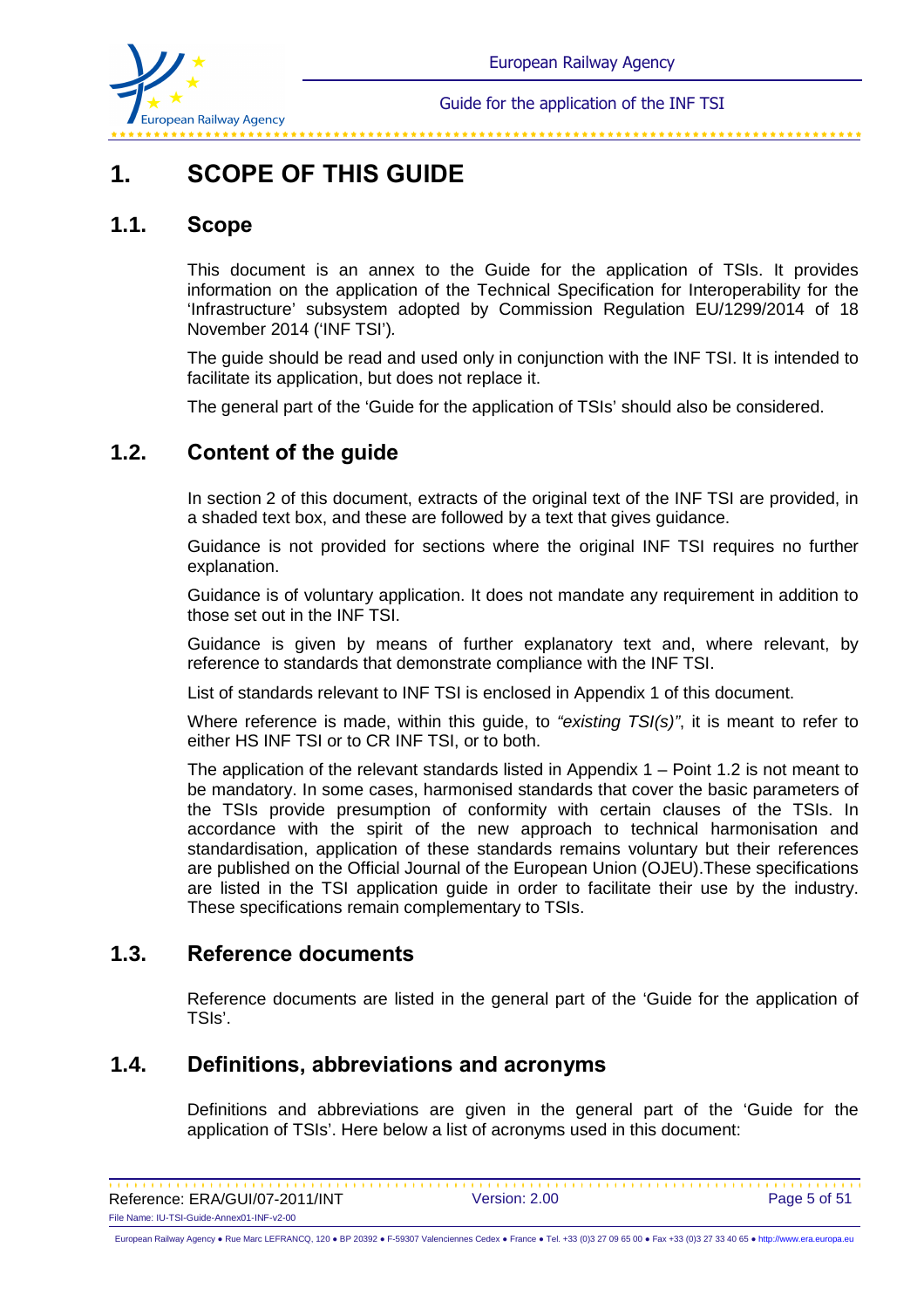

| <b>CEN</b>     | European Committee for Standardization              |  |  |
|----------------|-----------------------------------------------------|--|--|
| CR INF TSI     | <b>Conventional Railway INF TSI</b>                 |  |  |
| <b>ERA</b>     | European Railway Agency                             |  |  |
| EU             | <b>European Union</b>                               |  |  |
| HS INF TSI     | High speed infrastructure TSI                       |  |  |
| HS RST TSI     | <b>High speed Rolling Stock TSI</b>                 |  |  |
| <b>HSLM</b>    | <b>High Speed Load Model</b>                        |  |  |
| IAL            | <b>Immediate Action Limits</b>                      |  |  |
| IC             | <b>Interoperability Constituents</b>                |  |  |
| IM             | Infrastructure Manager                              |  |  |
| <b>INF TSI</b> | Infrastructure TSI                                  |  |  |
| <b>MS</b>      | <b>Member State</b>                                 |  |  |
| <b>NoBo</b>    | <b>Notified Body</b>                                |  |  |
| <b>PRM TSI</b> | Person with Reduced Mobility TSI                    |  |  |
| QC             | <b>Quality Control</b>                              |  |  |
| <b>RU</b>      | Railway Undertaking                                 |  |  |
| <b>SRT TSI</b> | Safety in Railway Tunnel TSI                        |  |  |
| <b>TEN</b>     | <b>Trans European Network</b>                       |  |  |
| <b>TSI</b>     | <b>Technical Specification for Interoperability</b> |  |  |

Reference: ERA/GUI/07-2011/INT Version: 2.00 Page 6 of 51 File Name: IU-TSI-Guide-Annex01-INF-v2-00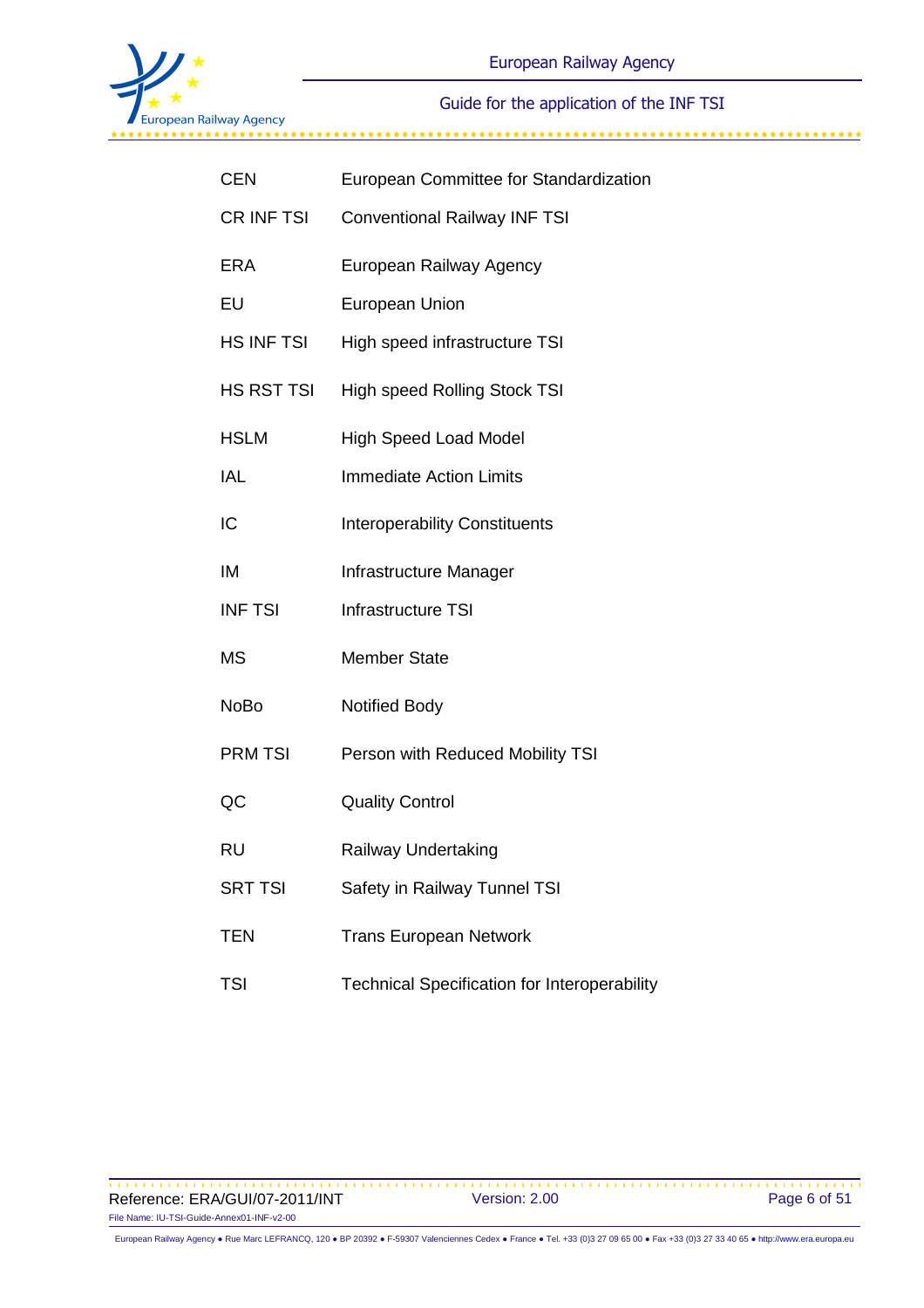

# **2. CLARIFICATIONS ON THE INF TSI**

#### **General remarks**

For all the requirements whose mandatory scope of application are new lines, it is understood that these requirements are optional (target parameters) for upgrade or renewal of existing lines. It is expected that, while preparing the project of upgrade/renewal of the existing line, the fulfilment of the target parameters will be considered, when technically and economically possible.

# **2.1. Introduction (Section 1)**

### **Geographical scope (Point 1.2)**

*The geographical scope of this TSI is defined in Article 2(4) of this Regulation.* 

Article 2(4) of the Commission Regulation 1299/2014 on the 'Infrastructure' Subsystem (INF TSI) quotes:

The TSI shall apply to the following networks:

- (a) the trans-European conventional rail system network as defined in Annex I, point 1.1 of Directive 2008/57/EC;
- (b) the trans-European high-speed rail system network (TEN) as defined in Annex I, point 2.1 of Directive 2008/57/EC;
- (c) other parts of the network of the whole rail system;

and excludes the cases referred to in Article 1(3) of Directive 2008/57/EC.

The field of application of INF TSI has been extended to the whole European Union rail system, according to Article 1 point 4 of Directive 2008/57/EC, ....... *including track* access to terminals and main port facilities serving or potentially serving more than one user……..

The only railway infrastructures that are excluded from the application of INF TSI are the cases referred to in Article 1(3) of Directive 2008/57/EC, such as:

- i. metros, trams and other light rail systems;
- ii. networks that are functionally separated from the rest of the railway system and intended only for the operation of local, urban or suburban passenger services, as well as railway undertakings operating solely on these networks;
- iii. privately owned railway infrastructure and vehicles exclusively used on such infrastructure that exist solely for use by the owner for its own freight operations;
- iv. infrastructure and vehicles reserved for a strictly local, historical or touristic use.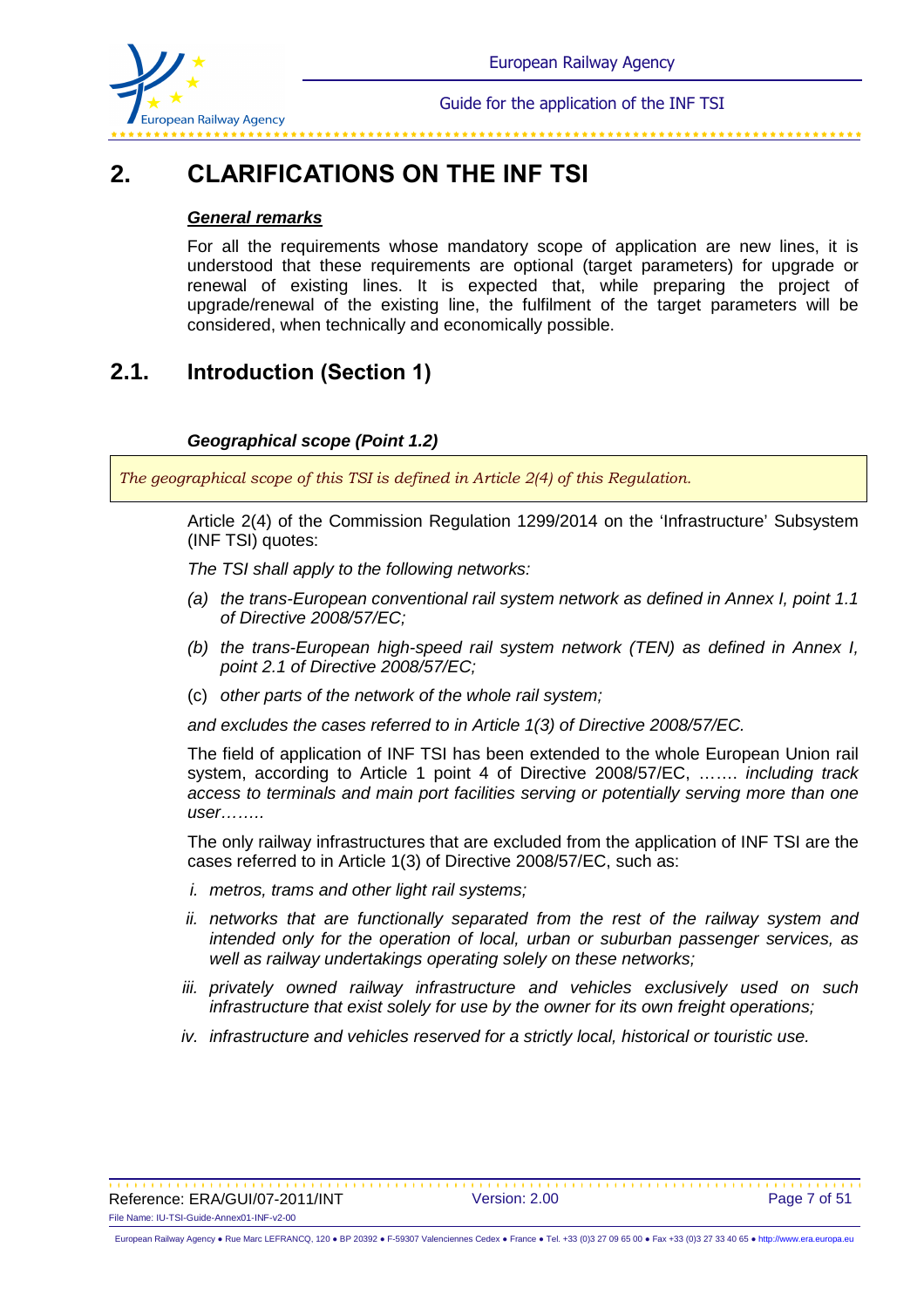

### **Content of this TSI (Point 1.3)**

*(2) Requirements in this TSI are valid for all track gauge systems within the scope of this TSI, unless a paragraph refers to specific track gauge systems or to specific nominal track gauges.* 

The concept of track gauge system has been entered in order to give rise to technical harmonization within rail systems with the same nominal track gauge (i.e.: 1668 mm, which is shared between Spain and Portugal; 1600 mm, shared between Ireland and United Kingdom; 1524 mm, shared among Finland, Sweden and Estonia; 1520 mm, shared among Estonia, Latvia, Lithuania, Poland and Slovakia; together with 1435 mm, which is regarded as the European standard nominal track gauge).

Requirements stated in the TSI have to be applied according to the following priority order:

- 1. General requirements in chapter 4 will be fulfilled unless covered by a specific requirement of the track gauge system concerned (chapter 4), or a specific case of the MS concerned (point 7.7). For most of the parameters listed in the INF TSI, in general, requirements are valid for all track gauge systems.
- 2. Specific requirements for the relevant track gauge system (chapter 4) will be fulfilled unless covered by a specific case of the MS concerned (point 7.7).

All specific requirements referring to a specific track gauge system or a specific nominal track gauge contain the following wordings at the beginning: "for the XXXX track gauge system...", "instead of point (x), for the XXXX track gauge system" and "instead of point (x), for the nominal track gauge of XXX...".

An example for a Basic Parameter valid for all track gauge systems is "Track resistance to vertical loads" (Point 4.2.6.1): there is no paragraph within the Point referring to specific track gauge systems.

An example for a Basic Parameter that has different requirements for different track gauge systems is "Structure Gauge" (Point 4.2.3.1): paragraphs (4) and (5) of the Point replace, for the 1520 mm and 1600 track gauge system, respectively, the requirements set by paragraphs (1) to (3) of the same basic parameter.

# **2.2. Definition and scope of subsystem (Section 2)**

#### *2.3 Interfaces of this TSI with the Persons with Reduced Mobility TSI*

*All requirements relating to the infrastructure subsystem for the access of persons with reduced mobility to the railway system are set out in the Persons with Reduced Mobility TSI.* 

#### *2.4 Interfaces of this TSI with the Safety in Railway Tunnels TSI*

*All requirements relating to the infrastructure subsystem for safety in railway tunnels are set out in the Safety in Railway Tunnels TSI.* 

PRM and SRT TSIs bring additional requirements to the Infrastructure subsystem in addition to those given by the INF TSI itself. Therefore, the verification of the subsystem against INF TSI does not include requirements of those TSIs.

Reference: ERA/GUI/07-2011/INT Version: 2.00 Page 8 of 51 File Name: IU-TSI-Guide-Annex01-INF-v2-00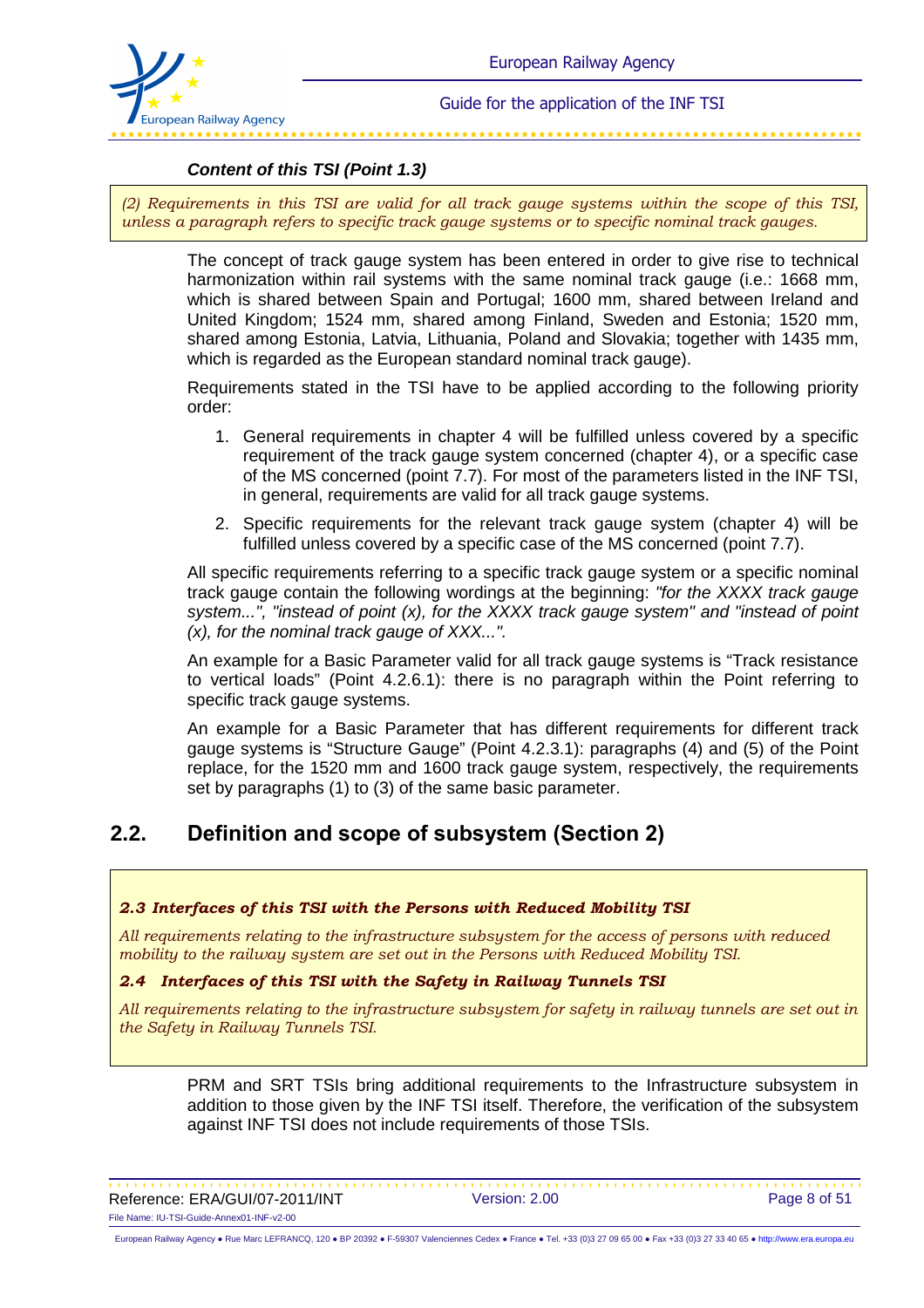

The Infrastructure subsystem has to be assessed against the PRM and/or SRT TSIs when relevant.

Reference: ERA/GUI/07-2011/INT Version: 2.00 Page 9 of 51 File Name: IU-TSI-Guide-Annex01-INF-v2-00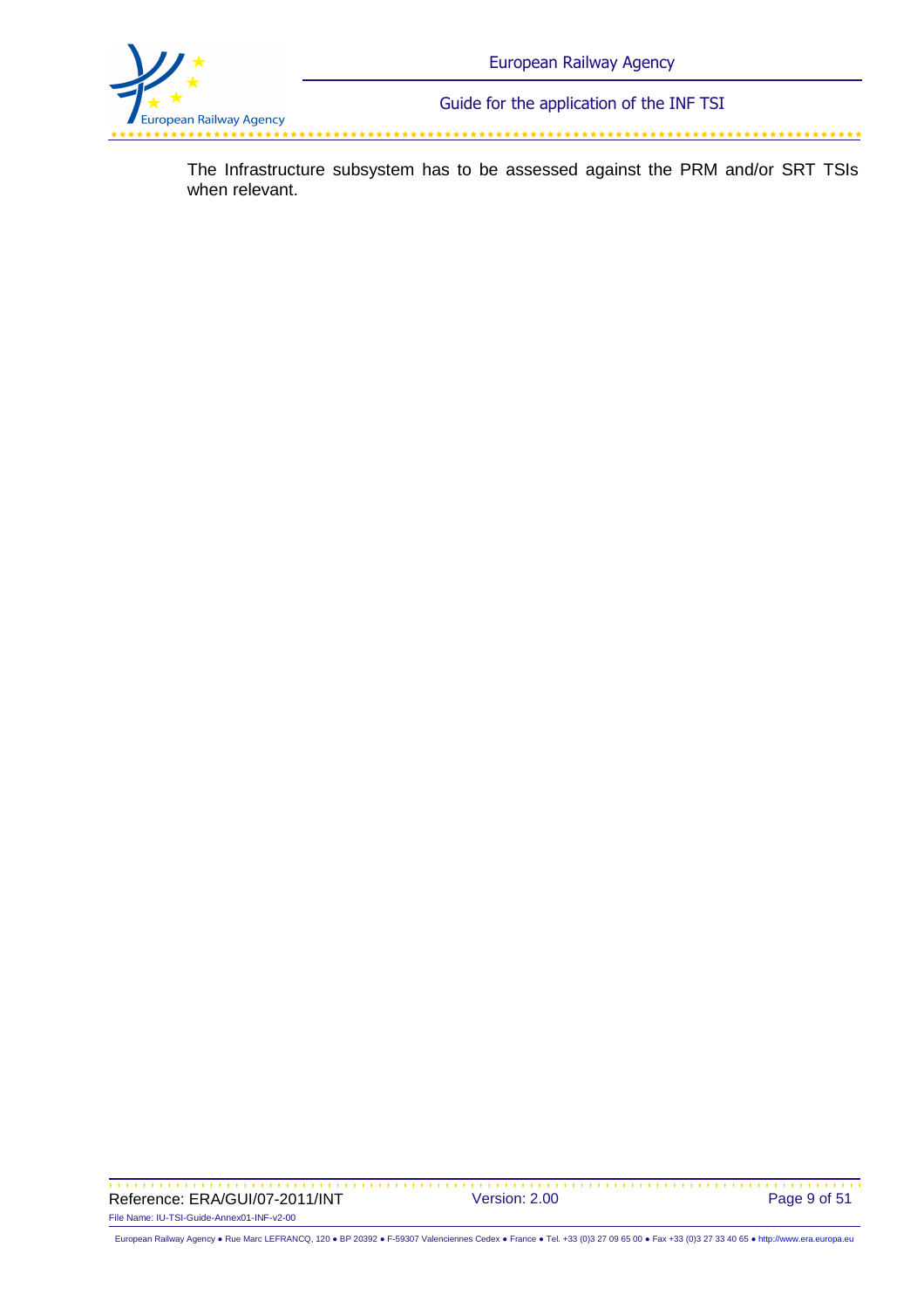

# **2.3. Essential requirements (Section 3)**

The Directive 2008/57/CE states essential requirements relating to health, safety, reliability, availability, environmental protection, technical compatibility and accessibility. Table 1 of the INF TSI lists the basic parameters of the infrastructure subsystem which are considered to correspond to these requirements.

Reference: ERA/GUI/07-2011/INT Version: 2.00 Page 10 of 51 File Name: IU-TSI-Guide-Annex01-INF-v2-00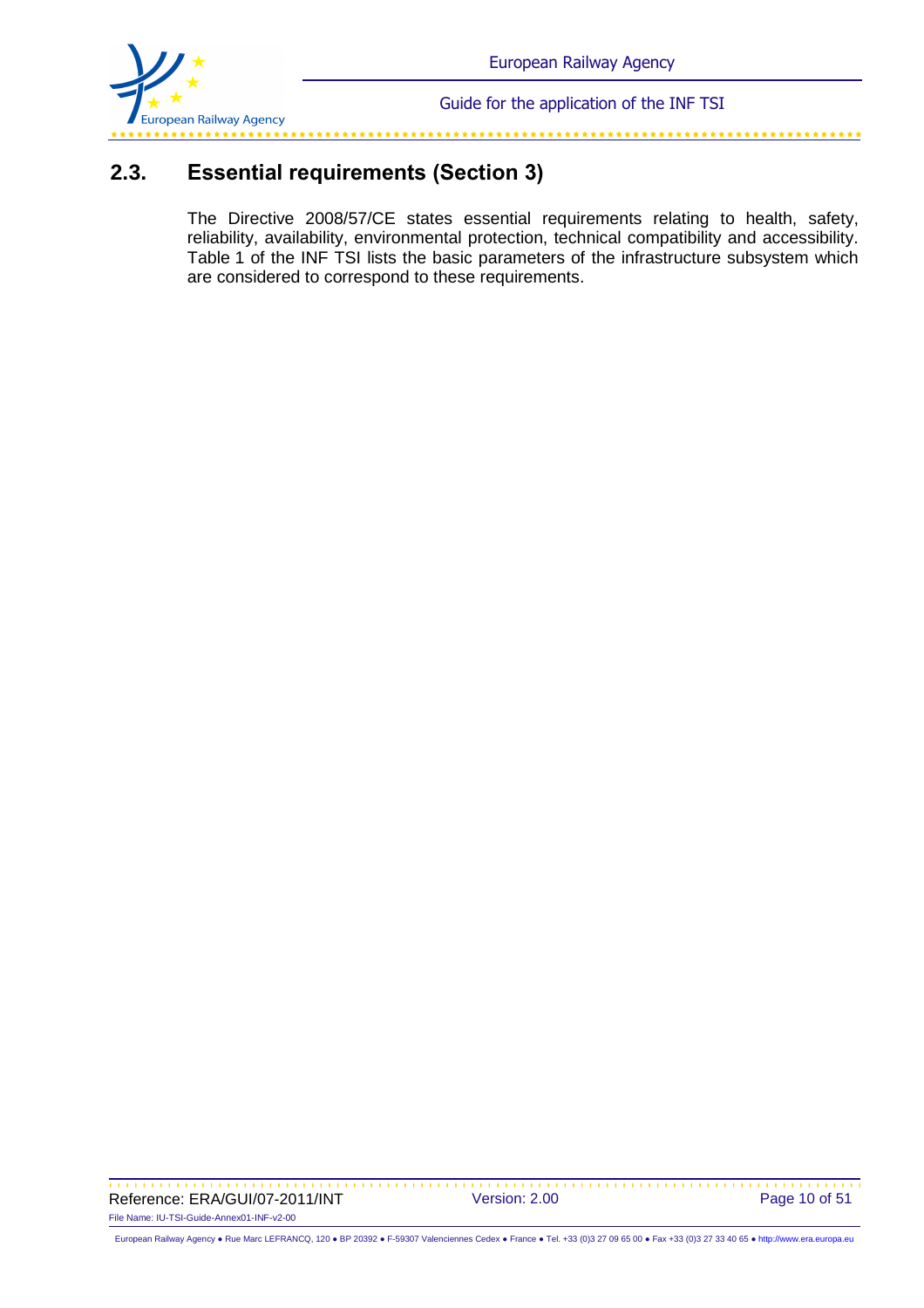

# **2.4. Description of the Infrastructure subsystem (Section 4)**

#### **Introduction (Point 4.1)**

*(2) The limiting values set out in this TSI are not intended to be imposed as usual design values. However the design values must be within the limits set out in this TSI.* 

The TSI defines the basic parameters and the minimum levels to be respected in order to meet the essential requirements. The purpose of the INF TSI is not to be considered as a design guide.

Design and construction of a railway infrastructure should be based on standards, good practices values, etc.

These values shall be within the limits of TSI requirements.

*(5) Where reference is made to EN standards, any variations called 'national deviations' in the EN do not apply, unless otherwise specified in this TSI.* 

It is not permitted to apply "national deviations" to an EN standard, unless it is specified in TSI. The concept of "National Deviation" means any modification of, addition to or deletion from, the content of an EN, made in a national standard within the same scope as the EN.

The concept of "National Annex" is different from that of National Deviations: A National Annex may contain only allowed choices for defined "Nationally Determined Parameters (NDP)" and information provided for easier implementation ("Non contradictory Complementary Information (NCCI))". A National Annex shall not alter any provision of the European Standard except the allowed choices for the "Nationally Determined Parameters (NDP)".

### **TSI Categories of Line (Point 4.2.1)**

*(1) Annex I to Directive 2008/57/EC recognises that the Union rail network may be subdivided into different categories for the Trans-European conventional rail network (point 1.1), the Trans-European high-speed rail network (point 2.1) and the extension of the scope (point 4.1). In order to deliver interoperability cost-effectively this TSI defines performance levels for 'TSI categories of line'.*

> The new traffic codes defined in the INF TSI are consistent with the categories of line defined in the former HS and CR INF TSI. In other words, for existing lines classified according to the former categories of line (I, II, IV-P, IV-F, IV-M, etc.), there is at least one traffic code or combination of traffic codes possible (P1, P3, P3/F2, etc.).

> With the regulation 1315/2013 on Union guidelines for the development of the trans-European transport network and repealing Decision No 661/2010/EU, the development of the Trans – European transport network shall be based on a "dual layer" structure:

Reference: ERA/GUI/07-2011/INT Version: 2.00 Page 11 of 51 File Name: IU-TSI-Guide-Annex01-INF-v2-00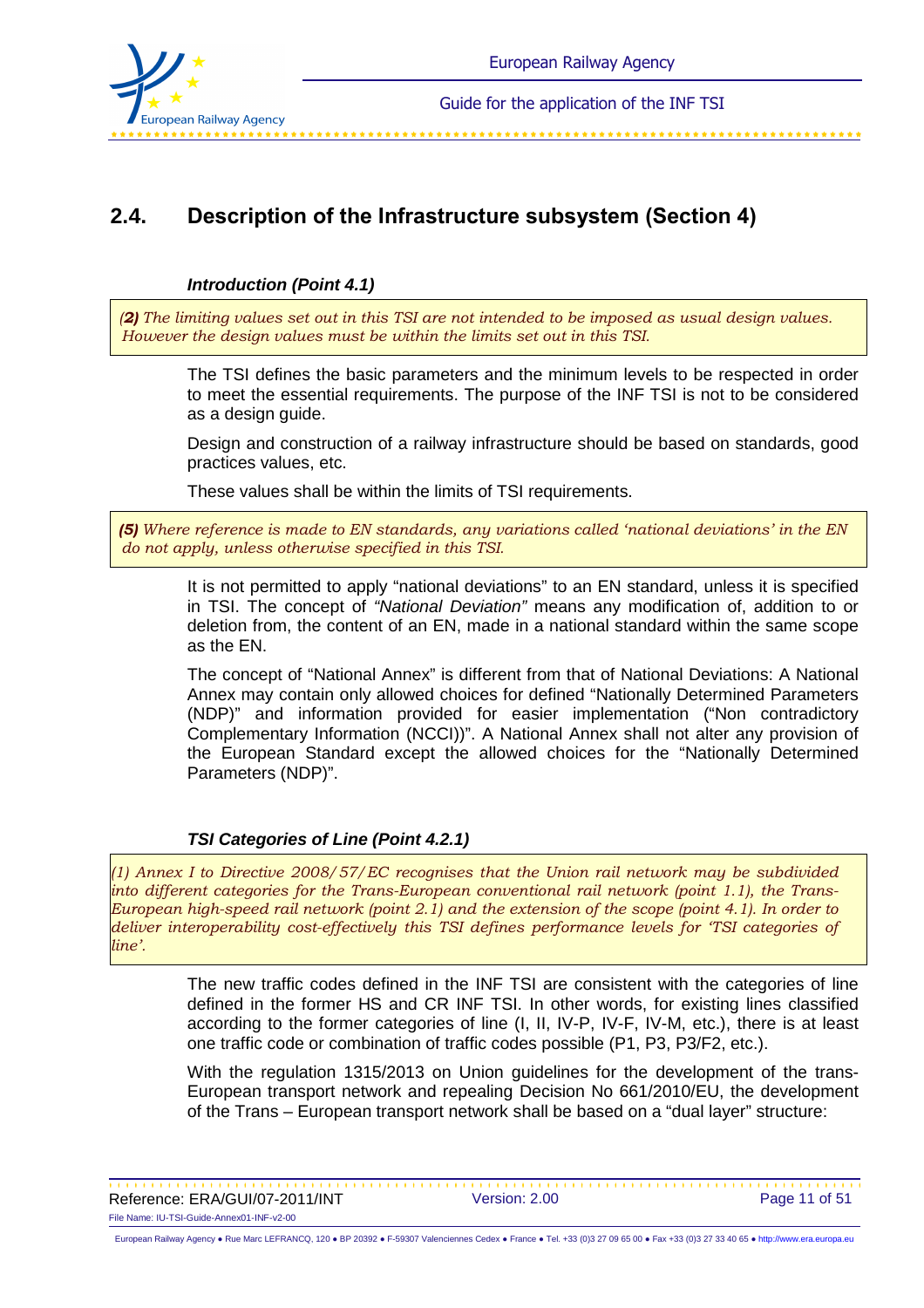

- 1. **The comprehensive network**, consisting of all existing and planned transport infrastructure of Trans – European transport network.
- 2. **The core network**, consisting of all those existing and planned transport infrastructure of the Comprehensive Network that are of the highest strategic importance for the development of the Trans – European transport network.

The Regulation defines some technical requirements to be met for the infrastructure of lines on the Core and Comprehensive Network (nominal track gauge, speed, axle load, train length).

If the line is part of the TEN Network, when choosing the traffic code (or combination of traffic codes) from table 2 and table 3, it is necessary to take into account the requirements set out by the Regulation 1315/2013 to make sure that the performance parameters comply with the aforesaid Regulation as well as with the requirements of the INF TSI.

The off-TEN network does not fall under Regulation 1315/2013.

*(3) The TSI category of line shall be a combination of traffic codes. For lines where only one type of traffic is carried (for example a freight only line), a single code can be used to describe the requirements; where mixed traffic runs the category will be described by one or more codes for passenger and freight. The combined traffic codes describe the envelope within which the desired mix of traffic can be accommodated.*

> When building the concept of the new INF TSI categories of line, the following rules have been applied:

- no differentiation between High Speed and Conventional Railway lines;
- **no distinction between lines of TEN and Off-TEN network;**
- classification now includes the type of traffic and the value of performance parameter (e.g. 'P4');
- no distinction between "new" and "upgraded" lines;
- performance parameters as set out in the CR INF TSI are suitable;
- no need to consider 'density of traffic' as this is not related to interoperability.

After analysis of typical traffic modes in Europe, several types of traffic codes were selected, for Passenger traffic and for Freight traffic. Each TSI category of line can be created using multiple traffic codes given in Table 2 and 3 in any combination. This provides a flexible categorization to reflect actual traffic needs.

Example.

If a new line is intended to be operated by passenger trains with speed of 250 km/h, local commuter trains with speed of 120 km/h and heavy freight trains in the night, then the best combination of traffic codes seems to be P2, P5 and F1.

Then, the TSI category of line for this case would simply be P2-P5-F1.

The line shall then have to be designed in order to fulfil the envelope of performance parameters for this category:

- Gauge: GC (from F1)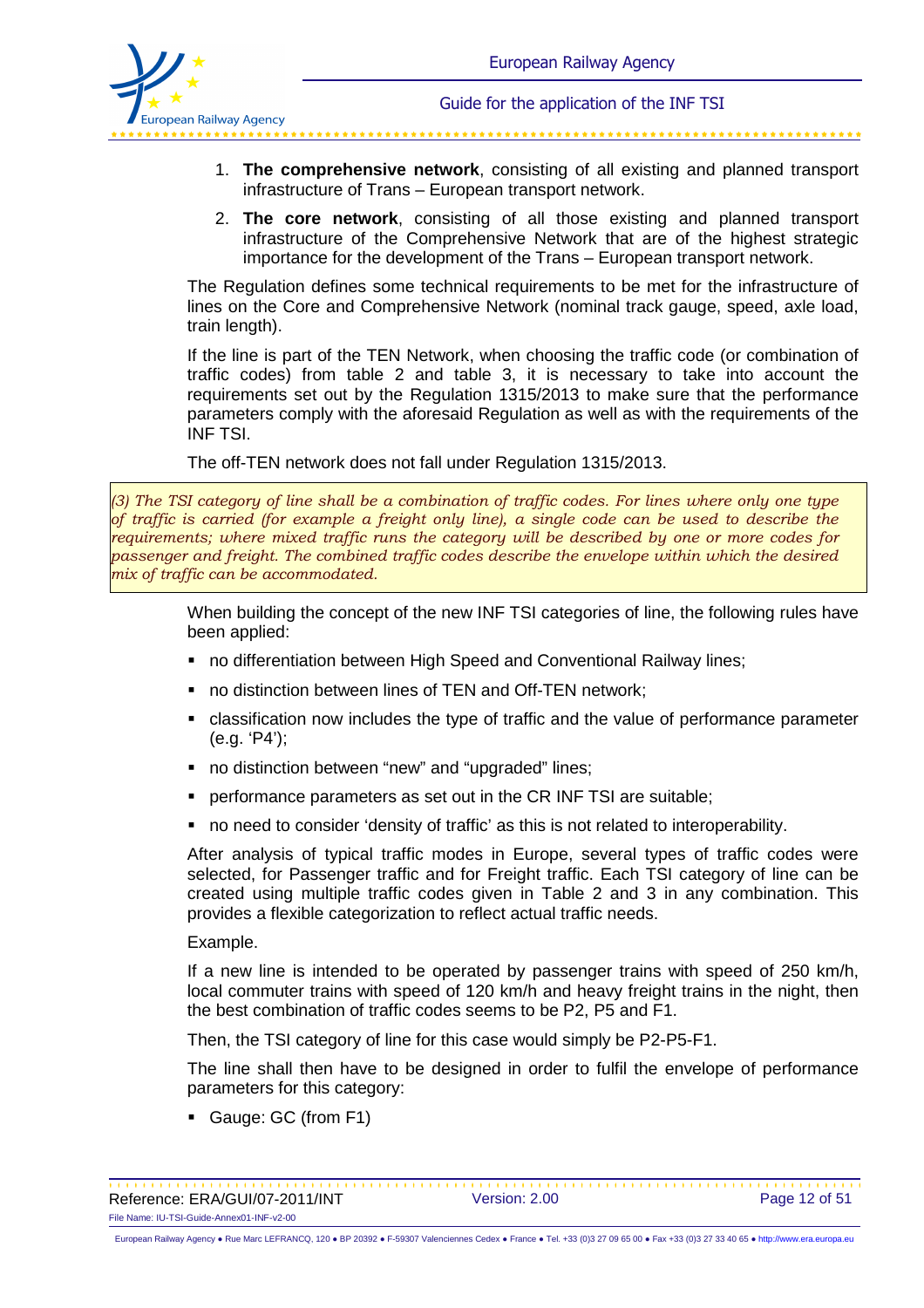

- Axle load: 22,5 t (from F1)
- Line speed: 200 250 km/h (from P2)
- Usable length of platform: 200 400 m (from P2)
- $\blacksquare$  Train length: 740 1050 m (from F1)

However, if any part of the subsystem is intended to be used only by trains relating to one of the traffic code, then performance parameters for this part shall relate to the specific traffic code.

*(4) For the purpose of TSI categorisation, lines are classified generically based on the type of traffic (traffic code) characterised by the following performance parameters:* 

 *— gauge,* 

 *— axle load,* 

 *— line speed,* 

 *— train length* 

 *— usable length of platform.* 

*The columns for 'gauge' and 'axle load' shall be treated as minimum requirements as they directly control the trains that may run. The columns for 'line speed', 'usable length of platform' and 'train length' are indicative of the range of values that are typically applied for different traffic types and they do not directly impose restrictions on the traffic that may run over the line.*

*(7) The performance levels for types of traffic are set out in Table 2 and Table 3 here-under.*

#### *Table 2*

| Performance parameters for passenger traffic |  |  |  |
|----------------------------------------------|--|--|--|
|----------------------------------------------|--|--|--|

| Traffic code      | Gauge | Axle load [t]          | Line speed<br>[km/h] | Usable length<br>of platform [m] |
|-------------------|-------|------------------------|----------------------|----------------------------------|
| P1                | GC    | $17(*)$                | 250-350              | 400                              |
| P <sub>2</sub>    | GB    | $20(*)$                | 200-250              | 200-400                          |
| P <sub>3</sub>    | DE3   | $22.5$ <sup>**</sup> ) | 120-200              | 200-400                          |
| P <sub>4</sub>    | GB    | $22.5$ <sup>**</sup> ) | 120-200              | 200-400                          |
| P <sub>5</sub>    | GA    | $20$ (**)              | 80-120               | 50-200                           |
| <b>P6</b>         | G1    | $12$ (**)              | n.a.                 | n.a.                             |
| P <sub>1520</sub> | S     | $22.5$ (**)            | 80-160               | 35-400                           |
| P <sub>1600</sub> | IRL1  | $22.5$ <sup>**</sup> ) | 80-160               | 75-240                           |

Reference: ERA/GUI/07-2011/INT Version: 2.00 Page 13 of 51 File Name: IU-TSI-Guide-Annex01-INF-v2-00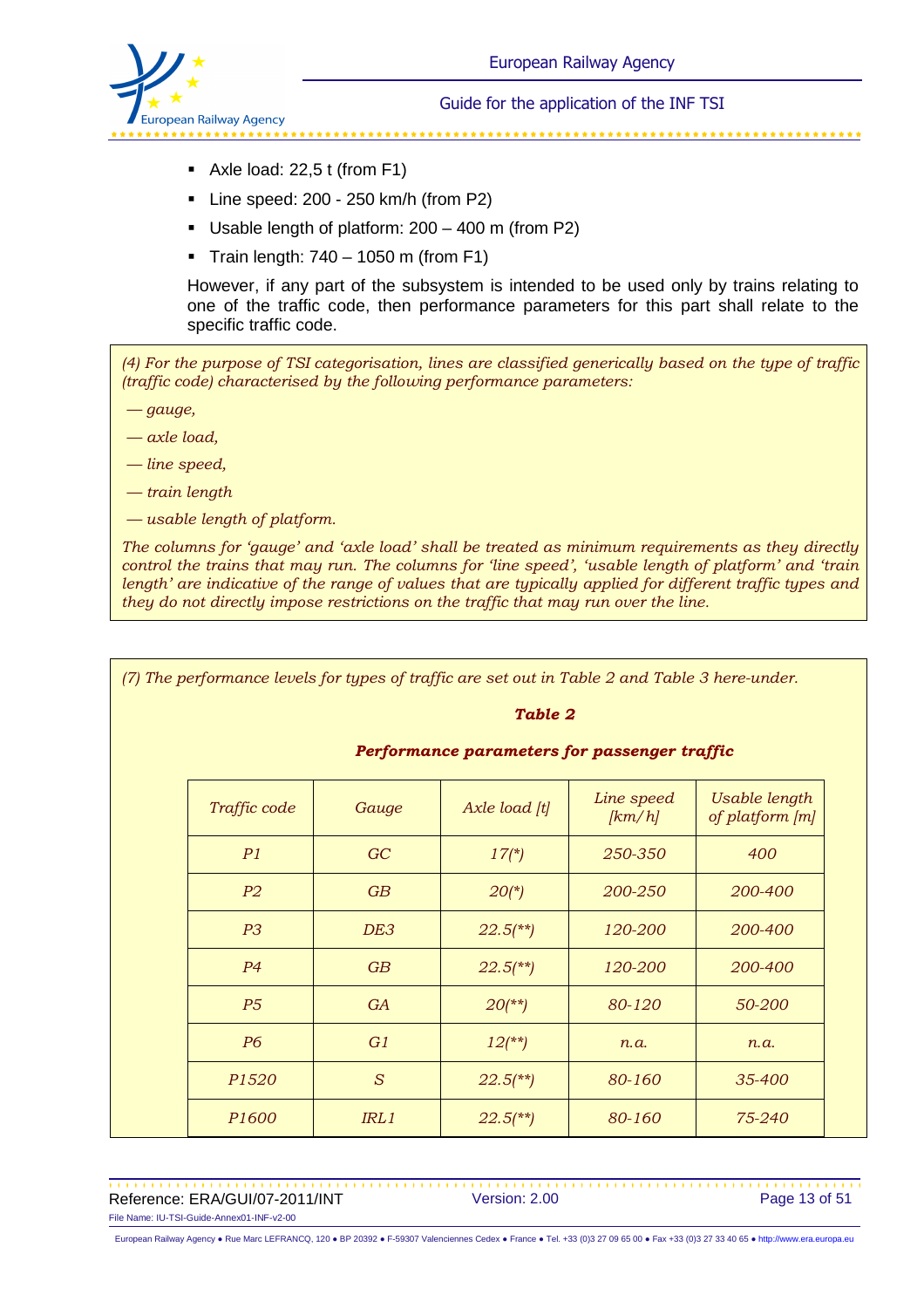

- *(\*) Axle load is based on design mass in working order for power heads (and for P2 locomotives) and operational mass under normal payload for vehicles capable of carrying a payload of passengers or luggage as defined in section 2.1 of EN 15663:2009+AC:2010. The corresponding \*\* axle load values for vehicles capable of carrying a payload for passengers or luggage are 21,5t for P1 and 22,5t for P2 as defined in Annex K to this TSI.*
- *(\*\*) Axle load is based on design mass in working order for power heads and locomotives as defined in section 2.1 of EN 15663:2009+AC:2010 and design mass under exceptional payload for other vehicles as defined in Annex K to this TSI.*

#### *Table 3*

| Traffic code      | Gauge     | Axle load [t] | Line speed<br>[km/h] | Train length<br>[m] |
|-------------------|-----------|---------------|----------------------|---------------------|
| F1                | GC        | $22.5(*)$     | 100-120              | 740-1050            |
| F2                | GB        | $22.5(*)$     | 100-120              | 600-1050            |
| F <sub>3</sub>    | <b>GA</b> | $20(*)$       | 60-100               | 500-1050            |
| F <sub>4</sub>    | G1        | $18(*)$       | n.a.                 | n.a.                |
| F <sub>1520</sub> | S         | $25(*)$       | 50-120               | 1050                |
| <i>F1600</i>      | IRL1      | $22.5(*)$     | 50-100               | 150-450             |

#### *Performance parameters for freight traffic*

*(\*) Axle load is based on design mass in working order for power heads and locomotives as defined in section 2.1 of EN 15663:2009+AC:2010 and design mass under exceptional payload for other vehicles as defined in Annex K to this TSI.* 

The performance parameters "gauge" and "axle load" are considered as "Hard" parameters; it means that it is mandatory to provide at least their precise value. This is the reason why in Table 2 and 3 they are specified as single values.

The performance parameters "line speed", "usable length of platform" and "train length" are considered as "Soft" parameters; that means that values of these parameters for specific line may be selected from the range/value given in Table 2 and 3.This selection should be made at the beginning of the project.

Some considerations on note "\*" of Table 2:

Trains with axle loads according to the definition under \* and complying to the validity limits of HSLM in Annex E of EN 1991-2:2003/AC:2010 are covered by HSLM defined in 4.2.7.1.2 (2), which is used for dynamic checks of new bridges. The mass definition "operational mass under normal payload" covers the former mass definition for "Class 1" trains, according to the HS RST TSI (Decision 2008/232/CE) in this case.

Reference: ERA/GUI/07-2011/INT Version: 2.00 Page 14 of 51 File Name: IU-TSI-Guide-Annex01-INF-v2-00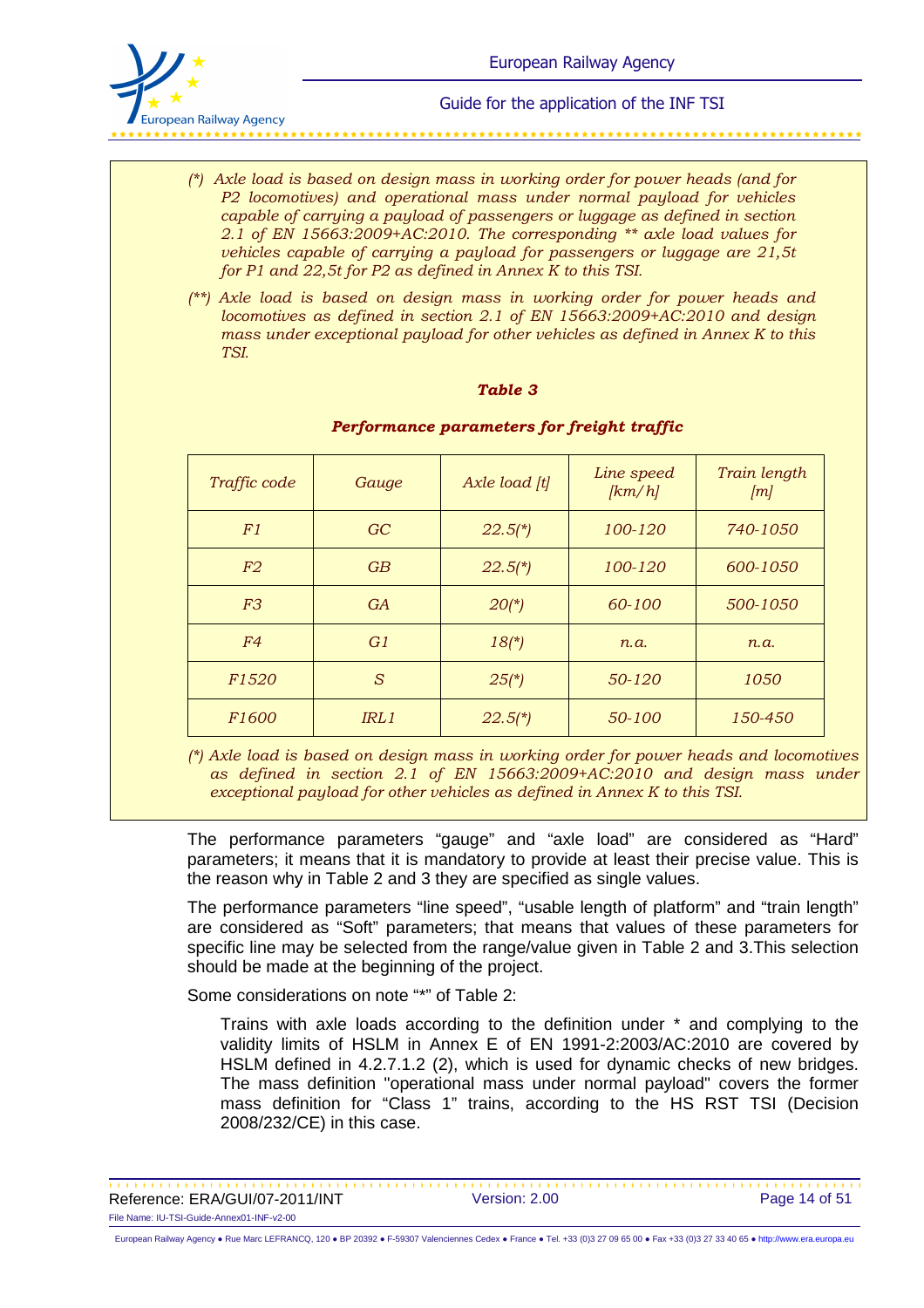

With this, the dynamic effects of trains:

- being within the limits of validity of HSLM (Annex E of EN 1991- 2:2003/AC:2010) and
- in which no standing passengers are tolerated or allowed

are covered in the design of new bridges.

If trains

- have a maximum axle load higher than the \* value of table 2 or
- are outside the limits of validity of HSLM (Annex E of EN 1991-2:2003/AC:2010)

these "Real Trains" or appropriate dynamic load models have to be used for dynamic calculations according to 4.2.7.1.2 (3) and 7.6 to ensure dynamic compatibility of the train and the bridge. In this case the mass definition "design mass under normal payload" according to Appendix K INF TSI shall be used.

Some considerations on note "\*\*" of Table 2 (and note"\*" of Table 3) :

The axle loads according to the definition under \*\* of Table 2 (and \* of Table 3) indicate the maximum axle load considering full loading due to standing passengers. As this is the highest possible axle load it has to be used for the categorisation of a train into a Line Category as set out in chapter 6 of EN 15528:2008+A1:2012, which in turn is used for assessing the static effects of trains on bridges to ensure their structural safety.

The axle load values for wagons in Table 3 represent the values according to design mass under normal payload according to Table 5 of EN 15663:2009+AC:2010, which is the maximum payload for freight.

Codes P1 to P5 and F1 to F2 are generally intended to be applied to TEN lines. P6 and F4 are intended to be the minimum requirements for Off TEN lines: it does not exclude the possibility to apply any other traffic code for Off TEN Lines.

P1520 and F1520 are specifically for on 1520 mm track gauge system.

P1600 and F1600 are specifically for on 1600 mm track gauge system.

Performance parameter 'train length' applies to freight traffic because the train length determines the minimum length of a siding to be provided.

Performance parameter 'usable length of platform' applies to passenger traffic because this is the main interface between passenger rolling stock and infrastructure (e.g. platform): the real train length might be longer or shorter than platform length, the parameter describes only the length to be provided for access of passengers from the platform to the train.

*(5)The performance parameters listed in Table 2 and Table 3 are not intended to be used to directly ascertain the compatibility between rolling stock and infrastructure.*

Point 7.6 of INF TSI gives guidance on how to ascertain compatibility between rolling stock and infrastructure.

The interfaces with the Rolling stock subsystem are defined in Point 4.3.1.

*(9) Passenger hubs, freight hubs and connecting lines are included in the above traffic codes, as* 

Reference: ERA/GUI/07-2011/INT Version: 2.00 Page 15 of 51 File Name: IU-TSI-Guide-Annex01-INF-v2-00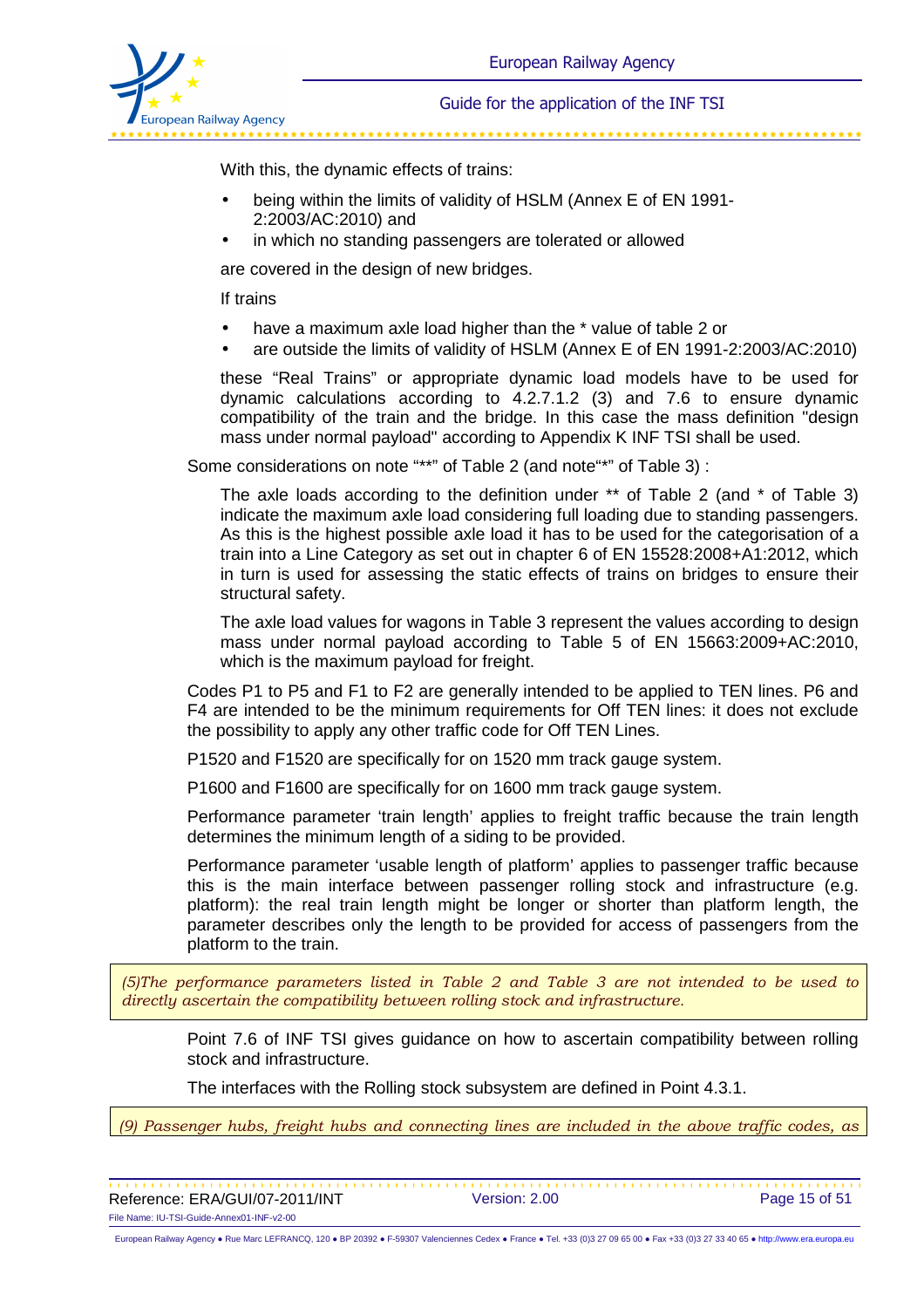

*appropriate.*

The requirements of a selected Traffic Code for a line are also valid for the running tracks passing through passenger hubs, freight hubs and connecting lines. Running tracks are those tracks used for trains' operation.

*(11) Without prejudice to Section 7.6 and point 4.2.7.1.2(3), when categorising a new line as P1, it shall be ensured that 'Class I' trains, according to the HS RST TSI (Commission Decision 2008/232/EC (1)), for a speed greater than 250 km/h, can run on that line up to the maximum speed.* 

Paragraph (11) of point 4.2.1 has been included in order to preserve backward compatibility among the existing Class I high speed Rolling Stock, the existing TSI category of line I and the new line categorized with P1 traffic code.

However, in order to ensure that "Class I" trains can run on a new line as P1 up to the maximum speed, if necessary, point 4.2.7.1.2(3) is to be taken into account, because "Class I" trains are not automatically compatible to the limits of validity of HSLM (Annex E of EN 1991-2:2003/AC:2010).

*(12) It is permissible for specific locations on the line to be designed for any or all of the performance parameters line speed, usable length of platform and train length less than those set out in Table 2 and Table 3, where duly justified to meet geographical, urban or environmental constraints.*

The design speed for a line also affects the alignment of main tracks through a station. Any other station track does not need to meet this requirement. If main tracks through a station need to be designed for lower speeds, then this is normally justified by geographical or urban constraints.

Reduced speed in tunnels, aside platforms or bridges are not due to design speed but due to specific operational conditions and does not necessarily concern all trains in all cases. For example, speed on bridges depends on the EN line category of the vehicles and thus may be different.

The track in main direction of a turnout is normally designed for line speed; the diverging track of switches does not need to comply with this speed. Side modifiers, gauge changeover facilities and other installations of this type may require reduced speed. It should be regarded as a local permanent speed restriction rather than a lower design speed.

#### **Requirements for Basic Parameters (Point 4.2.2.2)**

*(4) In case of multi-rail track, requirements of this TSI are to be applied separately to each pair of rails designed to be operated as separate track.*

The three-rail system is a particular case of a multi-rail track, where one rail is common for two track gauges.

The assessment need not be applied to both tracks at the same time and the EC declaration of verification may be issued separately for each track.

Reference: ERA/GUI/07-2011/INT Version: 2.00 Page 16 of 51 File Name: IU-TSI-Guide-Annex01-INF-v2-00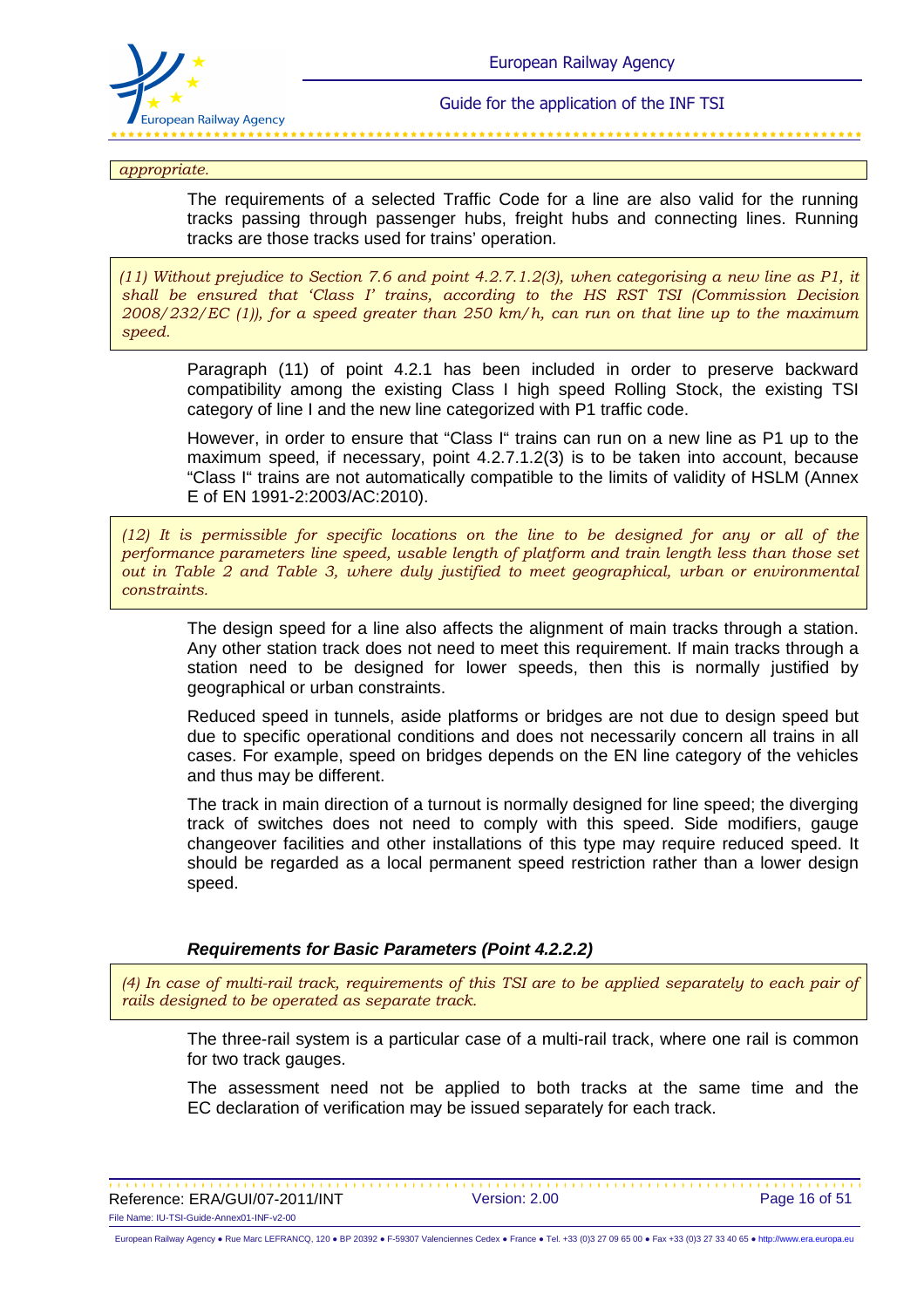

This would allow for example in a three-rail system one pair of rails to be assessed as one track with the option to assess the track formed using the third rail at some time in the future (or not subject it to assessment at all).

*(6) A short section of track with devices to allow transition between different nominal track gauges is allowed.* 

Devices mentioned in this Point include equipment for:

- Gauge changeover facilities
- Equipment for exchange of wheelsets
- Equipment for exchange of bogies
- Any other systems allowing transition

#### **Structure gauge (Point 4.2.3.1)**

*(1) The upper part of the structure gauge shall be set on the basis of the gauges selected according to point 4.2.1. Those gauges are defined in Annex C and in Annex D, point D.4.8 of EN 15273- 3:2013.*

Gauges other than "Structure Gauge" (e.g. pantograph gauge, etc.) are defined in the relevant TSIs, EN15273-3:2013 and others.

The interfaces of the INF TSI with other TSIs are listed in Point 4.3.

*(3) Calculations of the structure gauge shall be done using the kinematic method in accordance with the requirements of sections 5, 7, 10 and the Annex C and Annex D, point D.4.8 of EN 15273- 3:2013.*

The target is to use the Installation Nominal Gauge in new lines, upgrading and in general, wherever it is possible.

For design and construction of a new line, if the local situation is such that the installation nominal gauge cannot be cleared (for example because of geographical, urban or environmental constraints), an installation limit gauge may be defined and cleared. In this case it is necessary to justify the use of the Installation Limit Gauge.

For the rest of cases: existing lines, renewals, local improvements, new elements, etc. it is possible either to use the Installation Nominal or the Limit Gauge, though it is advisable to use the Installation Nominal Gauge.

The use of a uniform gauge may permit efficient design and maintenance by IM and also EC verification by the NoBo, thus avoiding a very time-consuming calculation for any location and any potential obstacle.

The structure gauge used on a certain project is generally the same for other projects. Therefore, it will be useful to have the calculations verified once. These verifications can be performed, based on EN 15273-3:2013. The conditions of use, such as the applied gauge (GA, GB, GC and others, e.g. national gauges), minimum radius, maximum cant and cant deficiency, track quality, etc., are to be mentioned in the calculation note. The resulting structure gauge profile that will be used for the verification of the obstacles should clearly mention these points, too.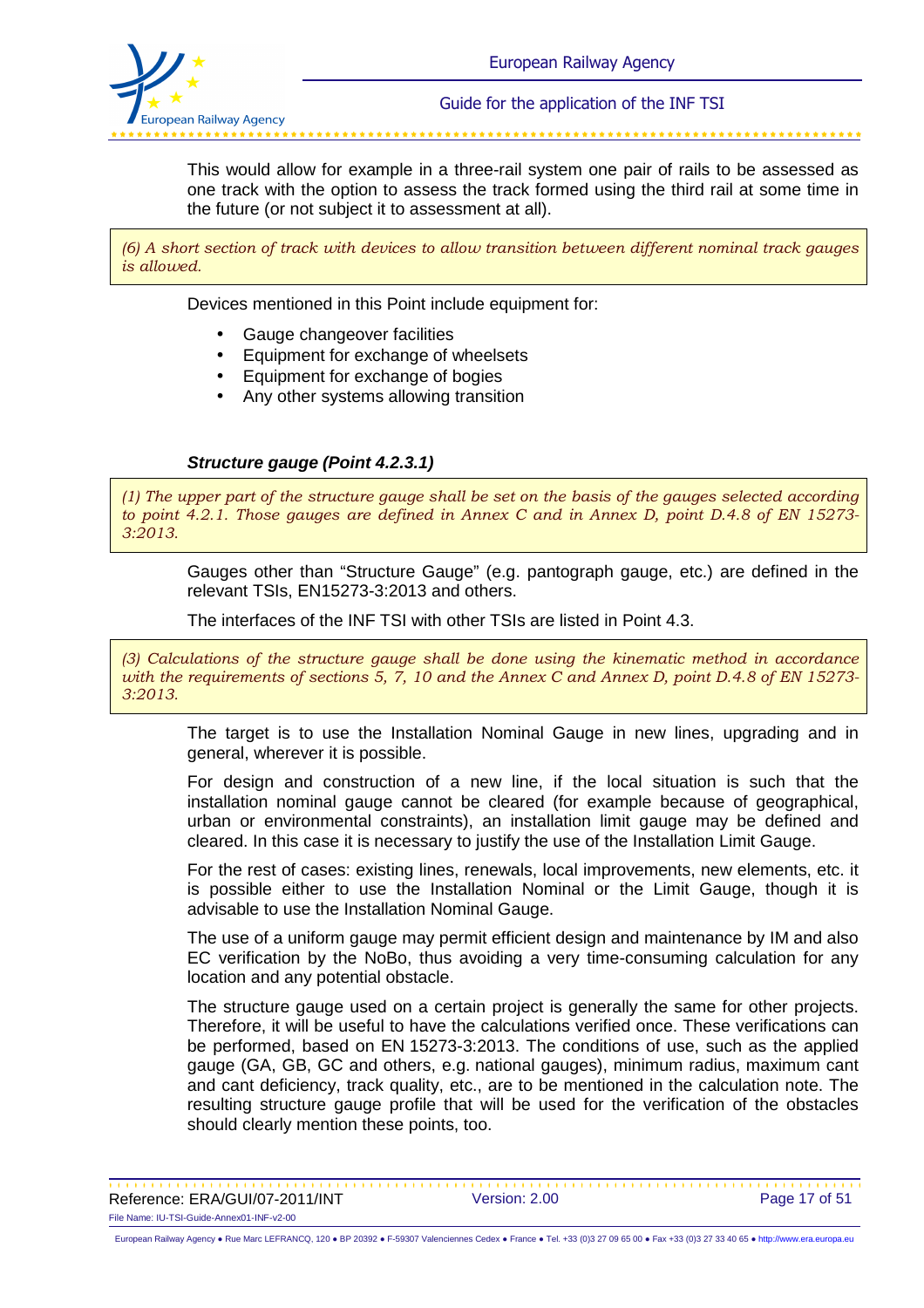

### **Distance between track centres (Point 4.2.3.2)**

*(3) The distance between track centres shall at least satisfy the requirements for the limit installation distance between track centres, defined according section 9 of EN 15273-3:2013.*

> There are exceptional cases for which the limit installation distance between track centres, calculated according to chapter 9 of EN 15272-3:2013, is greater than the minimum nominal distance between track centres defined in Table 4 and 6.

> Therefore, when deciding the distance between track centres in a double - track railway line, the minimum requirements of Table 4 and 6 shall be fulfilled, as well as the requirements for the limit installation distance between track centres defined in paragraph (3).

> For example, in the case of two tracks with a radius of 1900 m, speed equal to 200 km/h and cants of 180 mm and 90 mm, the value of the limit installation distance between track centres obtained for GB structure gauge is 3825 mm, which is higher than the distance between track centres of 3800 mm defined in table 4.

### **Minimum radius of horizontal curve (Point 4.2.3.4)**

*(2) Reverse curves (other those in marshalling yards where wagons are shunted individually) with radii in the range from 150 m up to 300 m for new lines shall be designed to prevent buffer locking. For straight intermediate track elements between the curves, Table 43 and Table 44 of Appendix I shall apply. For non-straight intermediate track elements, a detailed calculation shall be made in order to check the magnitude of the end throw differences.*

> In case a non – straight intermediate element is used between two curves with opposite curvature, the geometry and length of this element should be defined in such a way that the magnitude of the end – throw difference still prevents buffer locking.

#### **Cant deficiency (Point 4.2.4.3)**

*(1) The maximum values for cant deficiency are set out in Table 8. Table 8 Maximum cant deficiency [mm] Design speed [km/h] v ≤ 160 160 < v ≤ 300 v > 300 For Operation of rolling stock conforming to the Locomotives and Passenger TSI 153 100 For operation of rolling stock conforming to the Freight Wagons TSI 130 - -* 

Reference: ERA/GUI/07-2011/INT Version: 2.00 Page 18 of 51 File Name: IU-TSI-Guide-Annex01-INF-v2-00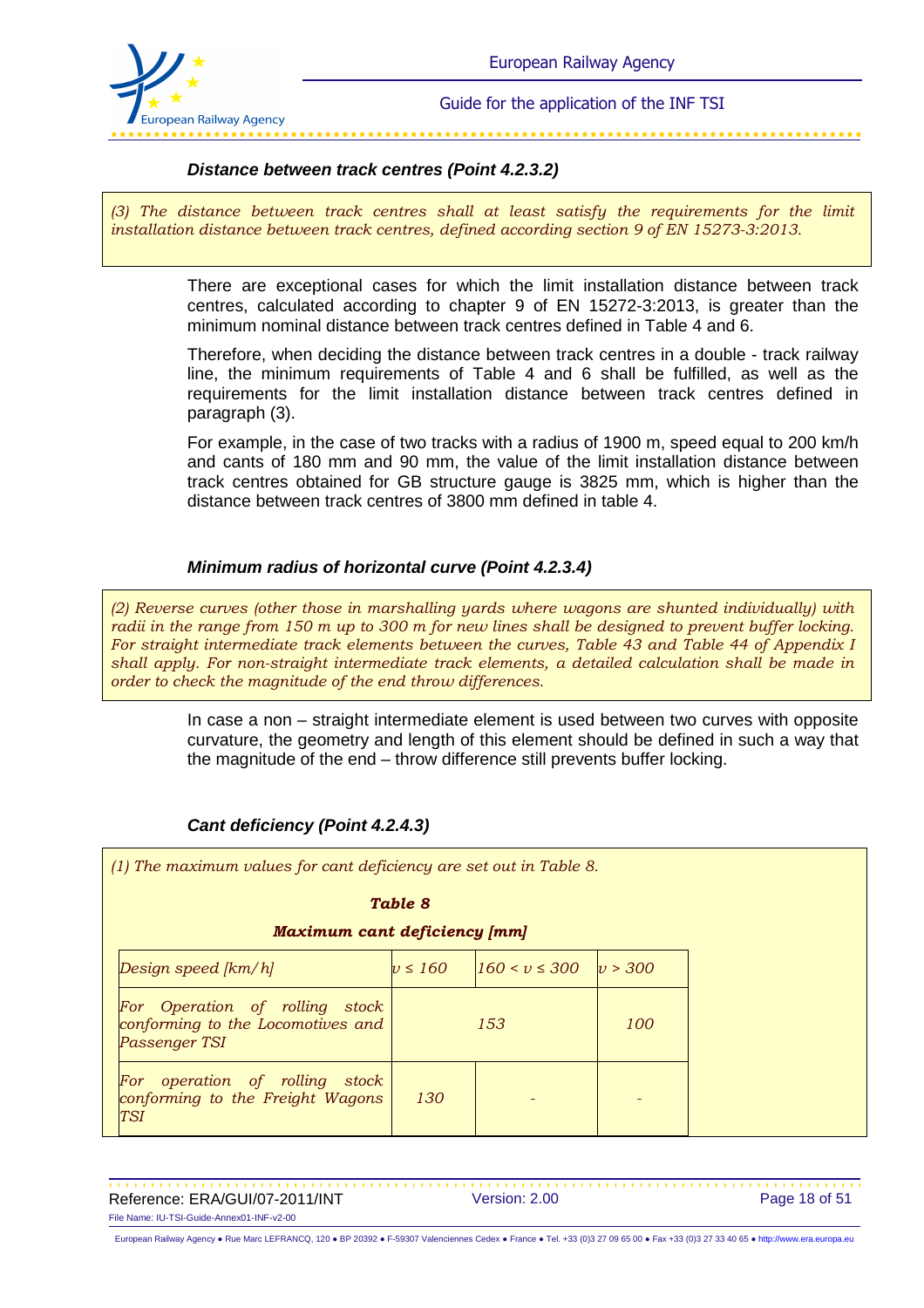

In the INF TSI, only maximum values of cant deficiency are given. So, for the verification of stability of vehicles on the track using the parameter of uncompensated acceleration, recalculations have to be done in order to be able to compare applied values of uncompensated acceleration with the cant deficiency limits expressed in mm.

The maximum values of cant deficiency set in Table 8 (and in Table 9 for the 1668 mm track gauge system) must be respected in the design/construction of a railway infrastructure line, taking as reference which TSI compliant Rolling Stock is intended to be operated on that specific line.

Rules and requirements for compliance of rolling stocks against TSIs are described in the relevant TSI (LOC&PAS and/or Freight).

*2) It is permissible for trains specifically designed to travel with higher cant deficiency (for example multiple units with axle loads lower than set out in table 2; vehicles with special equipment for the negotiation of curves) to run with higher cant deficiency values, subject to a demonstration that this can be achieved safely.*

Rules for the demonstration of safe running of vehicles, relating to running dynamics, are described in the LOC&PAS TSI.

Other verifications may be needed in order to guarantee that the operation of the referred types of rolling stock at speeds above the design speed is safe, such as those regarding structure gauge, distance between track centres, maximum pressure variations in tunnels, crosswinds, ballast pick up, immediate action limits on track geometry defects due to the higher speed attained, etc.

#### **Equivalent conicity (Point 4.2.4.5)**

*(3) Design values of track gauge, rail head profile and rail inclination for plain line shall be selected to ensure that the equivalent conicity limits set out in Table 10 are not exceeded.*

> The design values of track gauge to be taken into account when assessing the requirement of "Equivalent Conicity" are the values of "design track gauge" as defined in Appendix S "Glossary" of INF TSI.

#### **Rail inclination (Point 4.2.4.7)**

*4.2.4.7.1 (3) For sections of not more than 100 m between switches and crossings without inclination where the running speed is no more than 200 km/h, the laying of rails without inclination is allowed.*

*4.2.4.7.2 Requirements for switches and crossings* 

*(1) The rail shall be designed to be either vertical or inclined.*

*(2) If the rail is inclined, the designed inclination shall be selected from the range 1/20 to 1/40.* 

Reference: ERA/GUI/07-2011/INT Version: 2.00 Page 19 of 51 File Name: IU-TSI-Guide-Annex01-INF-v2-00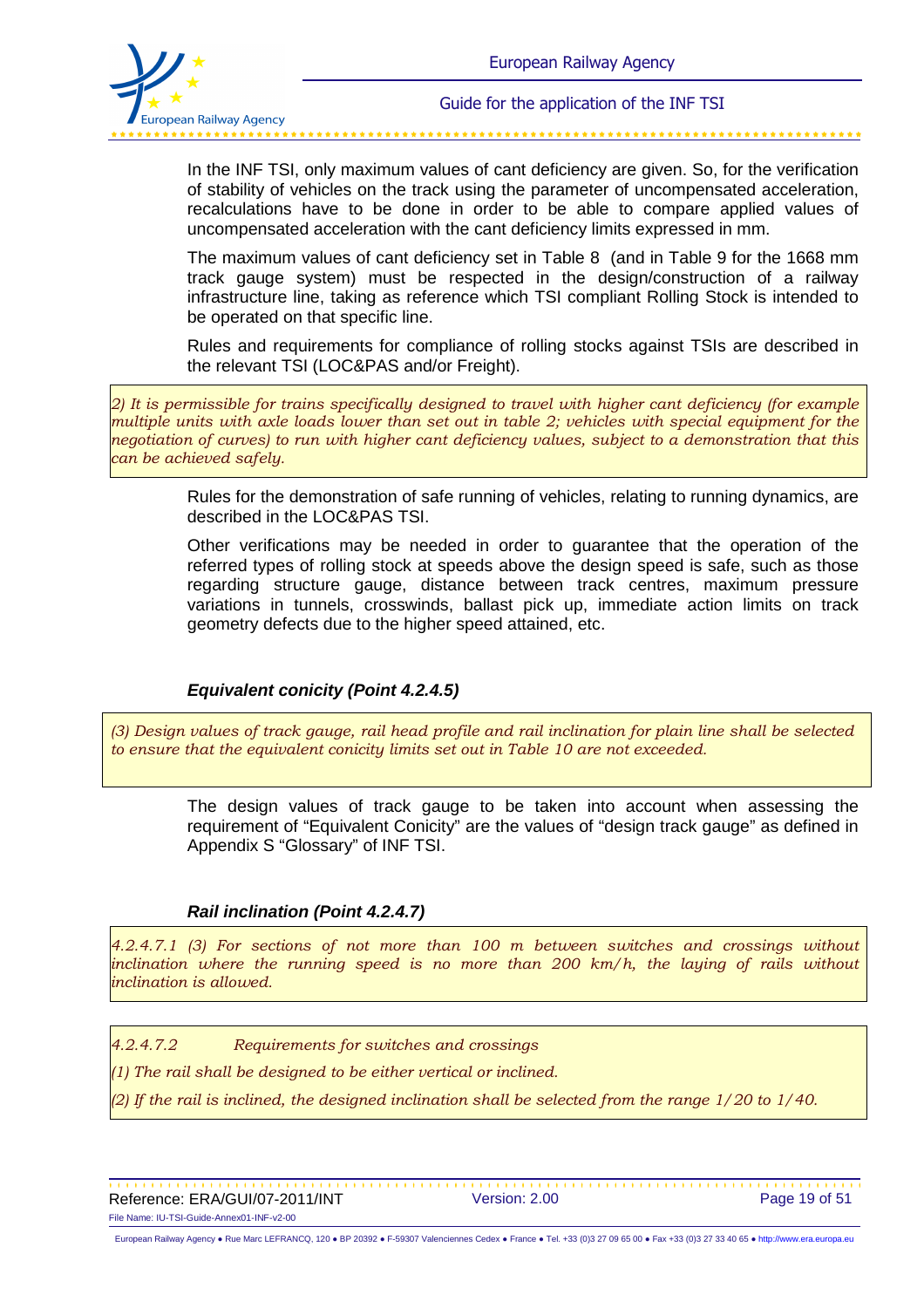

*(3) The inclination can be given by the shape of the active part of the rail head profile*

*(4) Within switches and crossings where the running speed is more than 200 km/h and no more than 250 km/h, the laying of rails without inclination is allowed provided that it is limited to sections not exceeding 50 m.*

*(5) For speeds of more than 250 km/h the rails shall be inclined.*

The inclination of the rail, either in plain line or in Switches & Crossings, can be chosen within the range from 1/20 to 1/40.

The table below summarizes the different situations for **rail inclination** as set out in points 4.2.4.7.1 and 4.2.4.7.2.

|                      | <b>Plain line</b>                                                                                                                                                                                                          | <b>Switches and</b><br><b>Crossings</b>                                                                                                                                                                                                                       |
|----------------------|----------------------------------------------------------------------------------------------------------------------------------------------------------------------------------------------------------------------------|---------------------------------------------------------------------------------------------------------------------------------------------------------------------------------------------------------------------------------------------------------------|
| $v \leq 200$ km/h    | Inclined*<br>* For sections of not more than 100 m<br>between switches and crossings<br>without inclination where the running<br>speed is no more than 200 km/h, the<br>laying of rails without inclination is<br>allowed. | Vertical or Inclined                                                                                                                                                                                                                                          |
| 200 $<$ v $\leq$ 250 | <i>Inclined</i>                                                                                                                                                                                                            | Inclined*<br>Within<br>switches<br>and<br>crossings where the running<br>speed is more than 200 km/h<br>and no more than 250 km/h.<br>the laying of rails without<br>inclination is allowed provided<br>that it is limited to sections not<br>exceeding 50 m. |
| v>250                | Inclined                                                                                                                                                                                                                   | Inclined                                                                                                                                                                                                                                                      |

#### *Table 2: Rail inclination for plain line and switches and crossings*

#### **Track resistance to applied loads (Point 4.2.6)**

*4.2.6.1. Track resistance to vertical loads* 

*The track design, including switches and crossings, shall take into account at least the following forces:*

- *(a) the axle load selected according to point 4.2.1;*
- *(b) maximum vertical wheel forces. Maximum wheel forces for defined test conditions are defined in EN 14363:2005 point 5.3.2.3.*
- *(c) vertical quasi-static wheel forces. Maximum quasi-static wheel forces for defined test conditions are defined in EN 14363:2005 points 5.3.2.3.*

Reference: ERA/GUI/07-2011/INT Version: 2.00 Page 20 of 51 File Name: IU-TSI-Guide-Annex01-INF-v2-00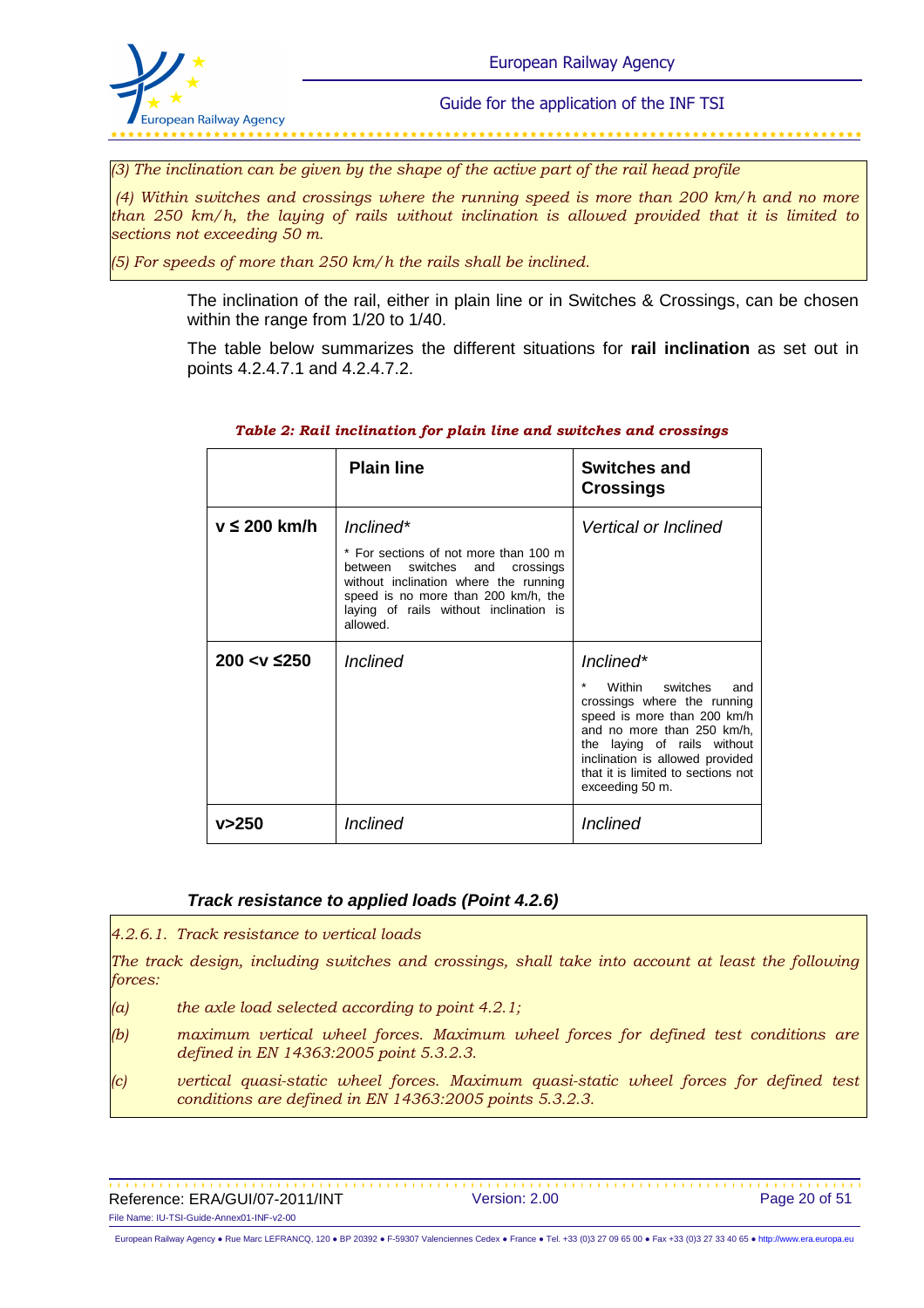

#### *4.2.6.2. Longitudinal track resistance*

*4.2.6.2.1 Design forces* 

*The track, including switches and crossings, shall be designed to withstand longitudinal forces equivalent to the force arising from braking of 2.5 m/s2 for the performance parameters chosen in accordance with point 4.2.1.*

*4.2.6.2.2 Compatibility with braking systems* 

- *(1) The track, including switches and crossings, shall be designed to be compatible with the use of magnetic braking systems for emergency braking.*
- *(2) The requirements for the design of track, including switches and crossings, which are compatible with the use of eddy current braking systems are an open point.*
- *(3) For the 1600 mm track gauge system it shall be allowed not to apply point (1).*
- *4.2.6.3. Lateral track resistance*

*The track design, including switches and crossings, shall take into account at least the following forces:*

- *(a) lateral forces; Maximum lateral forces exerted by a wheel set on the track for defined test conditions are defined in EN 14363:2005 point 5.3.2.2.*
- *(b) quasi-static guiding forces; Maximum quasi-static guiding forces Yqst for defined radii and test conditions are defined in EN 14363:2005 point 5.3.2.3.*

Point 4.2.6 gives guidance to Infrastructure Managers of the loads that the track must be able to withstand. The load values used for calculation of track components and/or track assemblies shall be consistent with point 4.2.6. The reference "at least" in the TSI reflects the fact that the maximum loads to be taken into account while designing the track may depend on planned operation and general strategy of each IM (running of special trains, running of maintenance vehicles, etc.).

### **Allowance for dynamic effects of vertical loads (Point 4.2.7.1.2)**

*(3) It is permissible to design new bridges such that they will also accommodate an individual passenger train with higher axle loads than covered by HSLM. The dynamic analysis shall be undertaken using the characteristic value of the loading from the individual train taken as the design mass under normal payload in accordance with Appendix K with an allowance for passengers in standing areas in accordance with Note 1 of Appendix K.*

In addition to what is stated in point 4.2.7.1.2(3), it is permissible to design new bridges that will accommodate an individual passenger train not conforming with limits of validity (e.g. higher individual axle loads, different spacing axles within a bogie, etc.) of HLSM in Annex E of EN 1991-2:2003/AC:2010. See also point 4.2.1 (11).

#### **Immediate action limits on track geometry defects (Point 4.2.8)**

*4.2.8.1. The immediate action limit for alignment* 

*(1) The immediate action limits for isolated defects in alignment are set out in point 8.5 of EN 13848-5:2008+A1:2010. Isolated defects shall not exceed the limits of wavelength range* 

Reference: ERA/GUI/07-2011/INT Version: 2.00 Page 21 of 51 File Name: IU-TSI-Guide-Annex01-INF-v2-00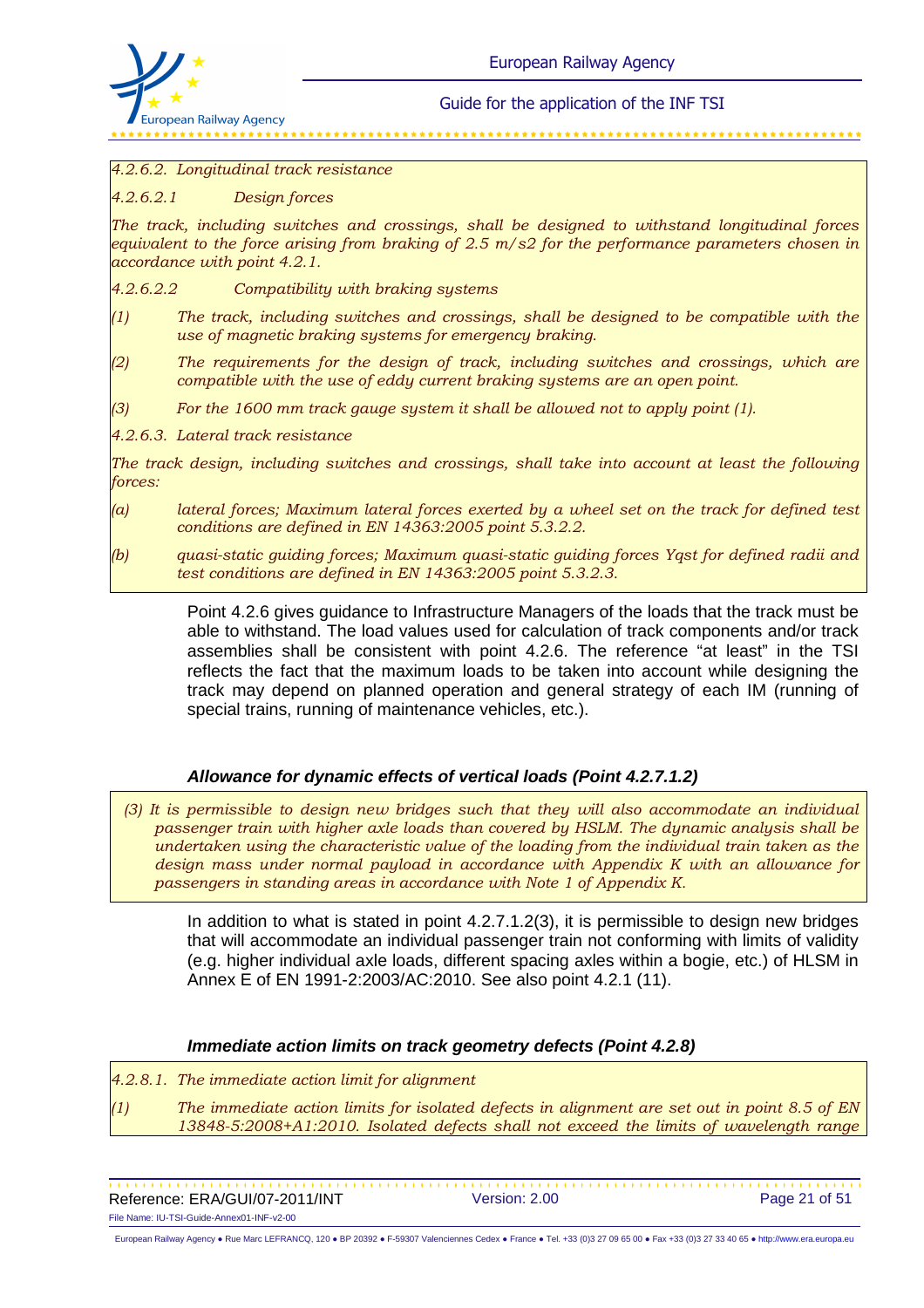

*D1 as set out in table 6.*

- *(2) The immediate action limits for isolated defects in alignment for speeds of more than 300 km/h are an open point.*
- *4.2.8.2. The immediate action limit for longitudinal level*
- *(1) The immediate action limits for isolated defects in longitudinal level are set out in point 8.3 of EN 13848-5:2008+A1:2010. Isolated defects shall not exceed the limits of wavelength range D1 as set out in table 5.*
- *(2) The immediate action limits for isolated defects in longitudinal level for speeds of more than 300 km/h are an open point.*

For alignment and for longitudinal level these points refer to the IAL limits of EN 13848- 5:2008+A1:2010.

The maintenance regimes of several European countries already use IAL for alignment and longitudinal level stricter than the ones in the EN 13848-5:2008+A1:2010: this means that the compliance with what is required by the INF TSI is guaranteed.

Decision of IMs of a possible "relaxation" (but still within the limits of the INF TSI) of the IALs for their network should never come from the application of the INF TSI itself: the Safety Management System of each Infrastructure Manager has to justify that the "new" IAL defined in their respective network can still guarantee the safe running of trains.

#### **Platforms (Point 4.2.9)**

*(2) For the requirements of this point it is permissible to design platforms required for the current service requirement provided provision is made for the reasonably foreseeable future service requirements. When specifying the interfaces with trains intended to stop at the platform, consideration shall be given to both the current service requirements and the reasonably foreseeable service requirements at least 10 years following the bringing into service of the platform.*

The current service requirements should be established by taking into account what is needed to give support to operation at the moment when the platform is being designed, plus a provision as defined in the Glossary of the TSI (Passive provision).

Foreseeable service requirements should be based on the information that is available at the moment when the platform is being designed.

Paragraph (2) allows new platforms to be designed to satisfy current service needs (e.g. non-TSI compliant trains stop) provided that provision is included in the design to enable "reasonably foreseeable" future service requirements to be accommodated (e.g. compliant TSI trains will stop at the station).

#### **Platform height (Point 4.2.9.2)**

*(1) The nominal platform height shall be 550 mm or 760 mm above the running surface for radii of 300 m or more.*

Reference: ERA/GUI/07-2011/INT Version: 2.00 Page 22 of 51 File Name: IU-TSI-Guide-Annex01-INF-v2-00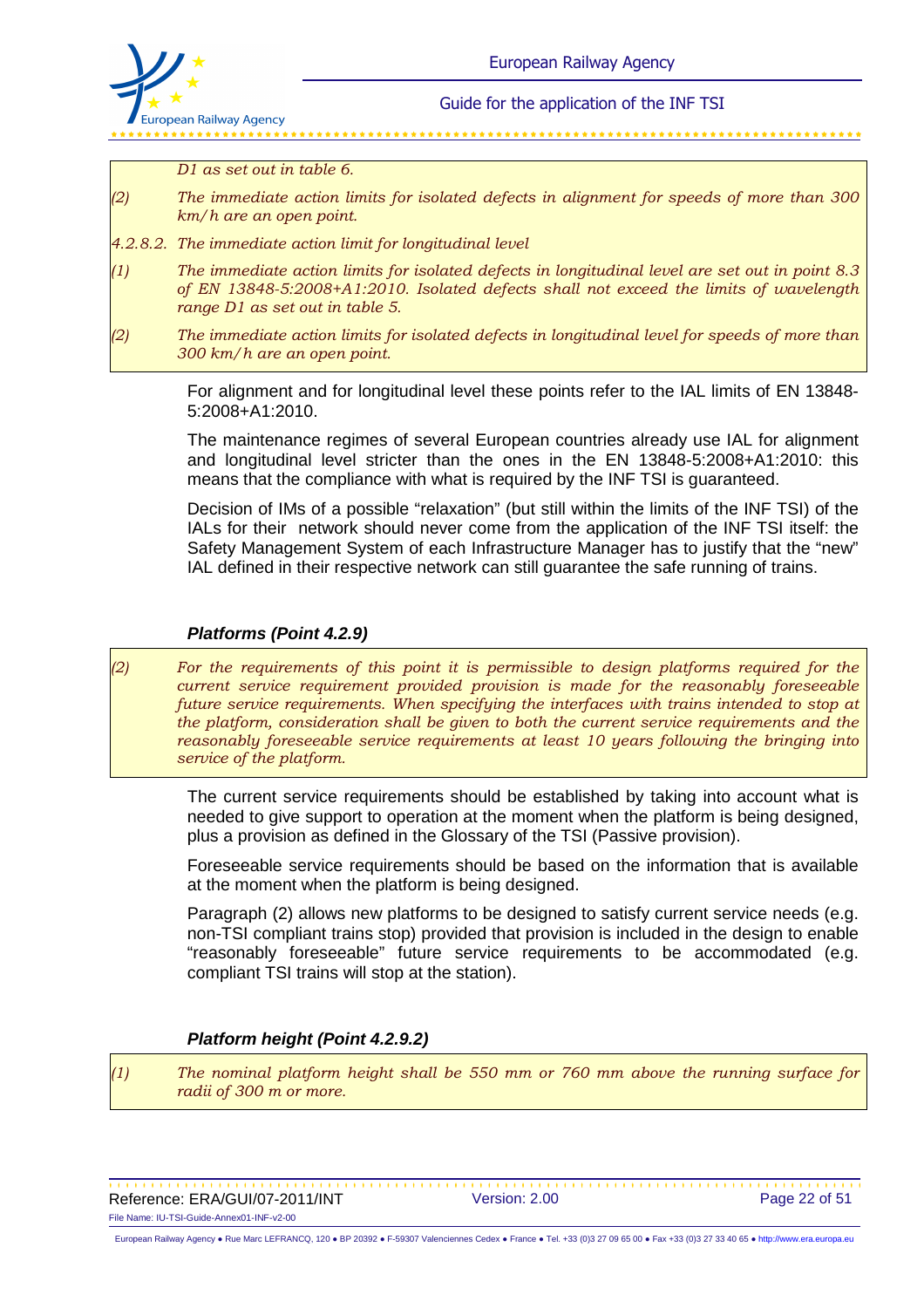

For the assessment of the platform height in the "after assembly - before putting into service" phase, it is expected that the tolerances and specific assessment procedures usually defined by the applicant will be considered.

### **Platform offset (4.2.9.3)**

*(1) The distance between the track centre and the platform edge parallel to the running plane (bq), as defined in chapter 13 of EN 15273-3:2013, shall be set on the basis of the installation limit gauge (bqlim). The installation limit gauge shall be calculated on the basis of the gauge G1.*

For structure gauges with equal width of reference profiles and associated rules at the height of the platform edge, the same value will be obtained for the installation limit gauge ( $b_{\text{dim}}$ ). Therefore, the calculations made for any of them will be valid for the rest.

For example, the calculations made on the basis of a gauge other than G1 (i.e., GA, GB, GC or DE3) will fulfil the requirements of this point.

#### **Maximum pressure variations in tunnels (Point 4.2.10.1)**

*(1) Any tunnel or underground structure intended to be operated at speeds greater than or equal to 200 km/h has to provide that maximum pressure variation, caused by the passage of a train running at the maximum allowed speed in the tunnel, do not exceed 10 kPa during the time taken for the train to pass through the tunnel.*

The design of the cross section of a tunnel involves several other requirements, in addition to that of "Maximum pressure variation", in order to give room to, for example:

- -The verification of the structure gauge
- The installation of the energy and signalling systems
- Walkways for the evacuation passengers in case of emergency

Additionally, it is recommended to take into account the effects on energy consumption of the aerodynamic resistance to motion of trains, which depends on the clearance between trains and tunnels.

"The maximum allowed speed in the tunnel" to be considered is the maximum speed which is attainable when the most restrictive conditions for all the relevant subsystems are taken into account.

This speed will be used for the verification of the requirement at design review.

According to preliminary conclusions of the workgroup in charge of the revision of EN 14067-5, which is the main reference in the INF TSI for aerodynamics when operating in tunnels, it would only be necessary to apply this criterion on tunnels of 200 m or longer.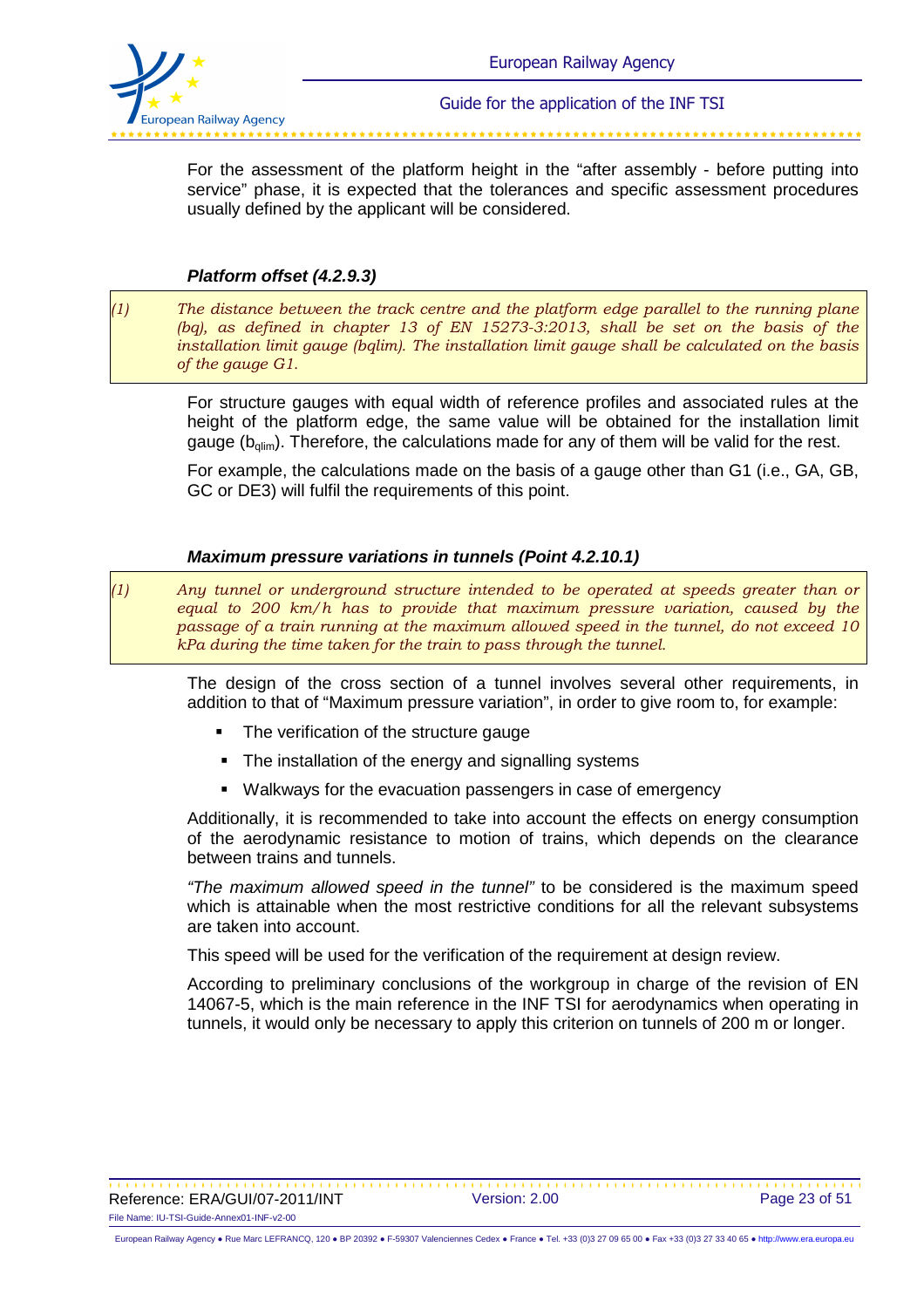

#### **Equivalent conicity in service (Point 4.2.11.2)**

*(1) If ride instability is reported, the railway undertaking and the infrastructure manager shall localise the section of the line in a joint investigation according paragraphs (2) and (3) hereafter.* 

*Note: This joint investigation is also specified in point 4.2.3.4.3.2 of TSI LOC & PAS for action on rolling stock.* 

*(2) The infrastructure manager shall measure the track gauge and the railhead profiles at the site in question at a distance of approximate 10 m. The mean equivalent conicity over 100 m shall be calculated by modelling with the wheelsets (a) – (d) mentioned in paragraph 4.2.4.5(4) of this TSI in order to check for compliance, for the purpose of the joint investigation, with the limit equivalent conicity for the track specified in Table 14.* 

#### *Table 14*

#### *Equivalent conicity in service limit values for the track, (for the purpose of joint investigation)*

| Speed range [km/h]  | Maximum value of mean<br>equivalent conicity over<br>$100 \; m$ |
|---------------------|-----------------------------------------------------------------|
| $v \leq 60$         | assessment not required                                         |
| $60 < v \le 120$    | 0,40                                                            |
| $120 \le v \le 160$ | 0,35                                                            |
| $160 \le v \le 230$ | 0,30                                                            |
| v > 230             | 0.25                                                            |

*(3) If the mean equivalent conicity over 100 m complies with the limit values in Table 14, a joint investigation by the railway undertaking and the infrastructure manager shall be undertaken to specify the reason for the instability.*

Ride instability is influenced by several factors, one of which being the in service equivalent conicity mentioned in the TSI. It is advisable that when ride instability problems are encountered all these factors are taken into consideration, while conducting the joint investigation.

Defects in running gear or other issues from the vehicle may create unstable running. On track side, some geometric defects may also result in unstable running even when respecting the equivalent conicity values. These defects may even result from unstable running of other previous trains passed on the line.

During the investigation, it is recommended to start with an inspection of the train and track, according to the usual maintenance procedures of RU and IM, respectively. This

Reference: ERA/GUI/07-2011/INT Version: 2.00 Page 24 of 51 File Name: IU-TSI-Guide-Annex01-INF-v2-00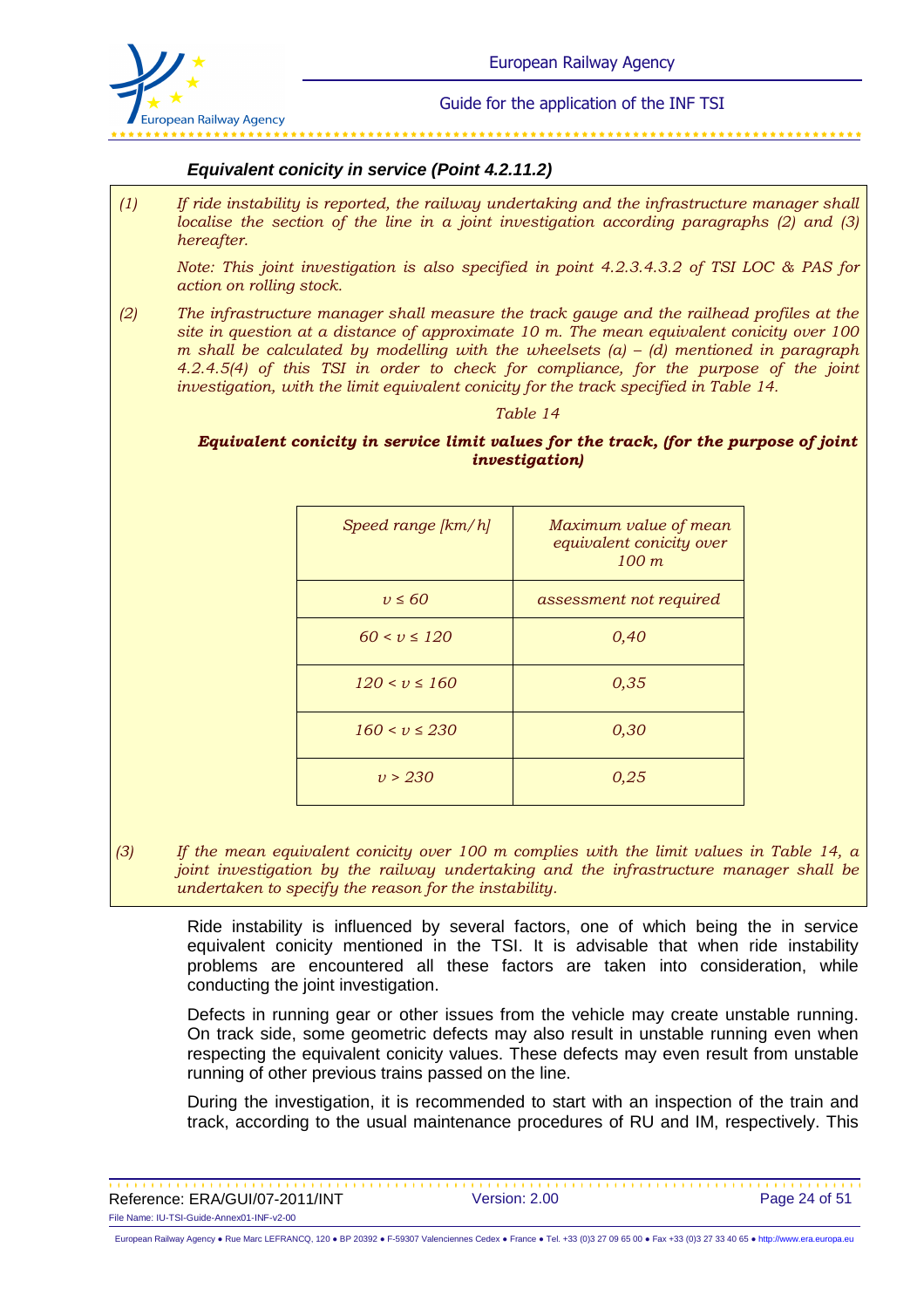

may include reviewing wheels, jaw dampers, suspension components, etc. for the RU and track geometric defects, etc. for the IM.

For evaluating the in-service value of equivalent conicity, in the process of the joint investigation by the Infrastructure Manager (IM) and the Railway Undertaking (RU) the first step is to identify the location where ride instability is being experienced (4.2.11.2(1) of INF TSI).

The IM then calculates the track mean equivalent conicity over 100m following the process described in 4.2.11.2 (2) and compares the values against those given in Table 14.

At the same time, the RU calculates the wheelset equivalent conicity following the process described in point 4.2.3.4.3.2 (3) of the TSI LOC&PAS and compares the values against the maximum equivalent conicity the vehicle was designed and tested for.

There are several outcomes following these calculations:

• Both the results obtained from the calculations by the IM and RU fulfil the requirements set in their respective TSIs so no prescribed actions have to be undertaken.

In this situation, the IM and RU shall continue their joint investigation in order to find out the reason of the instability.

- The results obtained from the IM's calculation exceed the limiting values. Actions shall be taken on the infrastructure to return the mean equivalent conicity to acceptable levels.
- The results obtained from the RU's calculation exceed the limiting values. Actions shall be taken to return the wheel sets to the correct profile.
- Both the results obtained from the calculations by the IM and RU exceed the requirements set in their respective TSIs. Actions shall be put in place on both the infrastructure and the wheel sets in order to restore the limiting values.

In order to return the track into the limits of equivalent conicity, different actions may be taken, depending on the cause. Rail grinding may be practical in case of wear problems or even narrow track gauge. In case of narrow gauge this may be resolved by changing or adapting the fastenings or replacing sleepers. Sometimes even specific tamping operations can have an impact on the track gauge.

After corrective actions have been taken, the joint investigation should continue in order to effectively verify whether the problem on instability has been resolved.

The joint investigation above described should be conducted regardless TSI compliance of rolling stock.

#### **Fixed installation for servicing trains (Point 4.2.12)**

#### *4.2.12.1. GENERAL*

*This point 4.2.12 sets out the infrastructure elements of the maintenance subsystem required for servicing trains.*

> Provision of fixed installations for servicing trains is optional. The Member State decides which elements belong to the interoperable network according to point 6.2.4.14.

Reference: ERA/GUI/07-2011/INT Version: 2.00 Page 25 of 51 File Name: IU-TSI-Guide-Annex01-INF-v2-00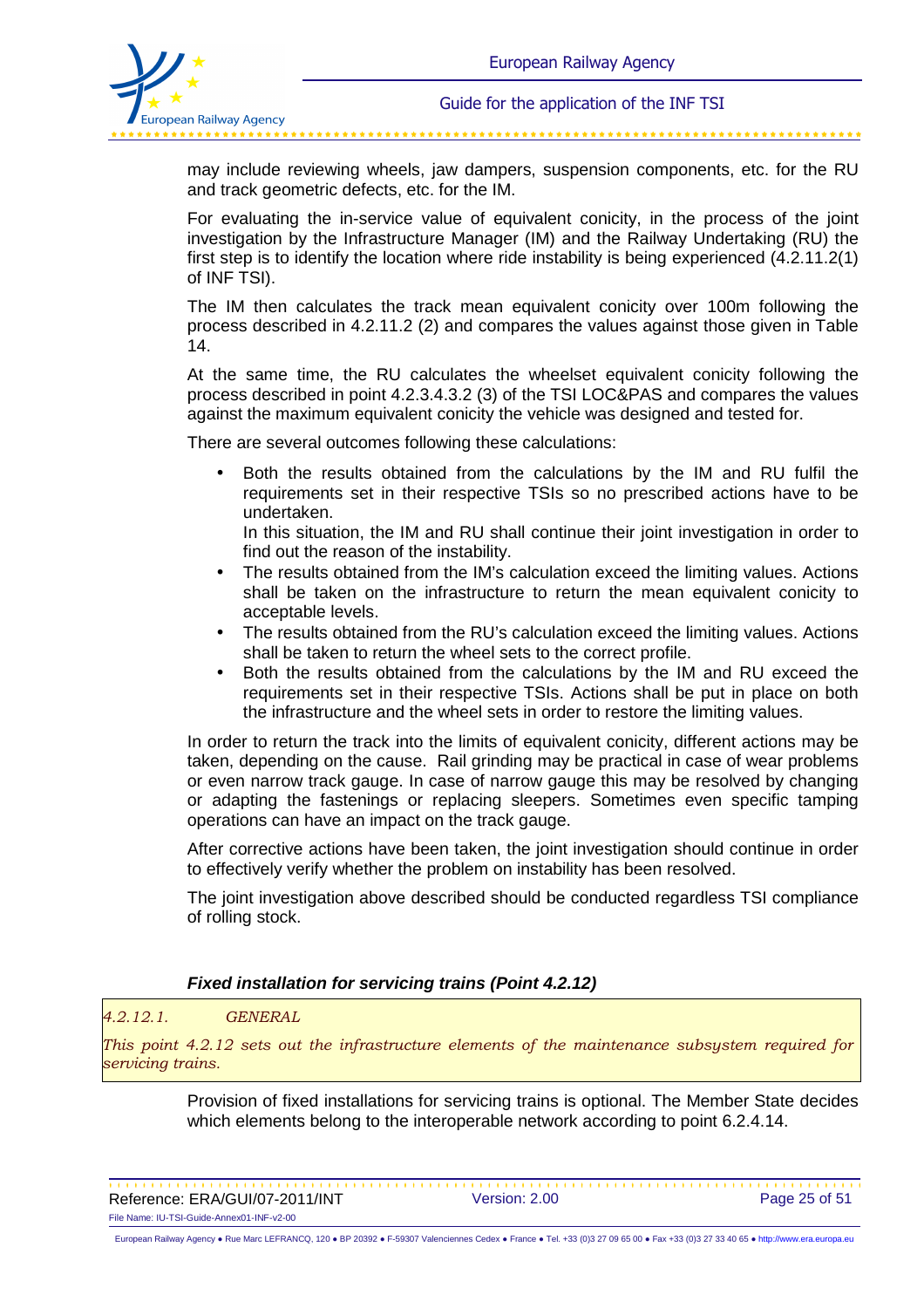

Requirements in the TSI apply when installations are included in the content of the line which is the subject of the EC verification procedure.

### **Operating rules (Point 4.4)**

*(2) In certain situations involving pre-planned works, it may be necessary to temporarily suspend the specifications of the infrastructure subsystem and its interoperability constituents defined in sections 4 and 5 of this TSI.*

> Temporary suspension of the requirements of the TSI is permitted for pre-planned works.

> An example would be at the site of a new underpass where provisional arrangements, non-compliant with the TSI, will be in place during the construction period.

## **2.5. Interoperability Constituents (Section 5)**

Paragraphs (1) and (2) of Point 5.1 and paragraphs (1) and (3) of Point 5.2 define precisely which elements of the track are understood as Interoperability Constituents of the Infrastructure subsystem.

According to Points 5.1 and 5.2 the following goods, other than those mentioned in 5.2(3), are not considered to be Interoperability Constituents:

- a) steel sleepers (or made of any material which is not concrete or wood);
- b) specific fastenings such as low restraint fastenings, high resilient fastenings, noise and vibration mitigation, etc.;
- c) any element specifically used only on non-ballasted track (slab track, track on bridges, track with embedded rail, etc.).

These elements are not classified as ICs in this TSI for one or more of the following reasons:

- $\blacksquare$  there are no harmonized specifications for these elements;
- the elements are not commonly used or are only used in specific locations and conditions;
- the small volume of production does not bring benefits to the opening market;
- **EXECTER 13 Incredent** Solutions exist for these types of elements.

Components which function like ICs, but which are excluded from the list of ICs, shall be assessed at subsystem level (together with the subsystem).

The existing ICs which have been in use prior to publication of the TSI can be reused according to the conditions set out in Point 6.6. of the TSI.

#### **The rail fastening system (Point 5.3.2)**

(2) The rail fastening system shall comply in laboratory test conditions with the following

Reference: ERA/GUI/07-2011/INT Version: 2.00 Page 26 of 51 File Name: IU-TSI-Guide-Annex01-INF-v2-00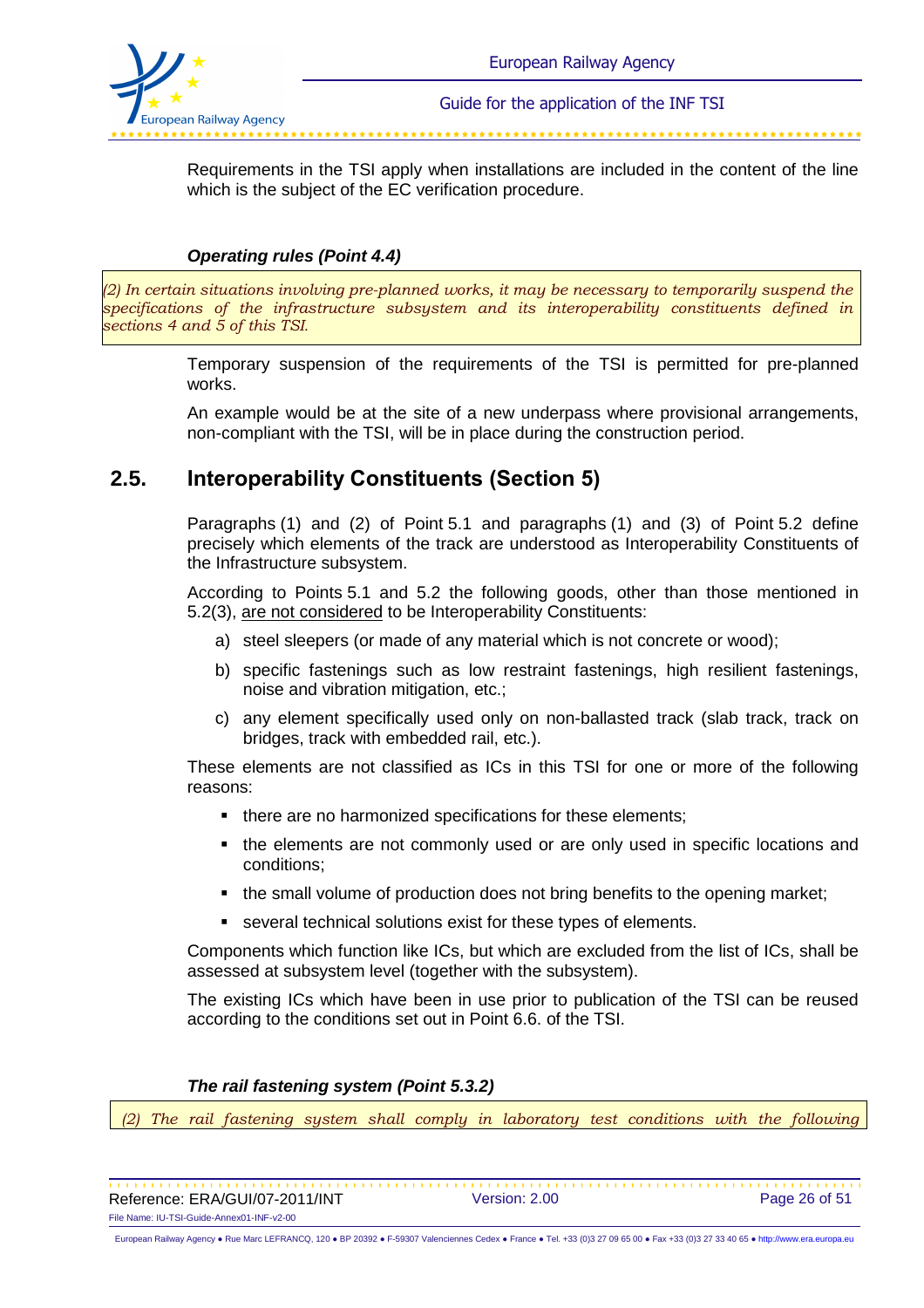

#### *requirements:*

- *(a) the longitudinal force required to cause the rail to begin to slip (i.e. move in an inelastic way) through a single rail fastening assembly shall be at least 7kN and for speeds of more than 250 km/h shall be at least 9kN,*
- *(b) the rail fastening shall resist application of 3 000 000 cycles of the typical load applied in a sharp curve, such that the performance of the fastening in terms of clamping force and longitudinal restraint is not degraded by more than 20% and vertical stiffness is not degraded by more than 25%. The typical load shall be appropriate to:* 
	- *the maximum axle load the rail fastening system is designed to accommodate,*
	- *the combination of rail, rail inclination, rail pad and type of sleepers with which the fastening system may be used.'*

#### Tests on rail fastenings

When a module CH (see point 6.1.2) is selected for assessing the conformity of the IC "Rail fastening system", quality control tests to confirm the performance of rail fastenings must be appropriate for the rail fastening design.

It is the responsibility of the organization signing the declaration of conformity to be able to demonstrate that quality control procedures are in place to ensure that fastenings supplied have a performance consistent with the requirements set out in Point 5.3.2. These are requirements that, by their nature, can only be demonstrated directly in type approval tests.

It must be possible to demonstrate that these QC checks ensure that the rail fastenings supplied are the same as the fastening subjected to the type approval test.

In this respects, QC checks, performed during manufacturing, should include regular measurements of:

- geometric features defining the clamping force (e.g. geometry of any spring steel rail clip, position of anchoring devices in the sleeper and thickness of rail pads and insulators;
- the critical shapes and dimensions;
- the key mechanical and material properties;

of every component of the rail fastening system.

This may also include subjecting samples of some components, such as spring steel clips, to routine fatigue testing, but it is recognized that repeated load testing of complete rail fastening assemblies can only be carried out at the type approval stage.

#### Longitudinal restraint (5.3.2(2)(a))

For the purposes of using the TSI and in associated ENs, the longitudinal rail restraint is defined as the minimum axial force, applied to a rail secured to a sleeper by a fastening assembly, causing non-elastic slip of the rail through the fastening system.

For general applications in plain line, this value shall be at least:

- 7 kN, for speed equal or lower than 250km/h;

Reference: ERA/GUI/07-2011/INT Version: 2.00 Page 27 of 51 File Name: IU-TSI-Guide-Annex01-INF-v2-00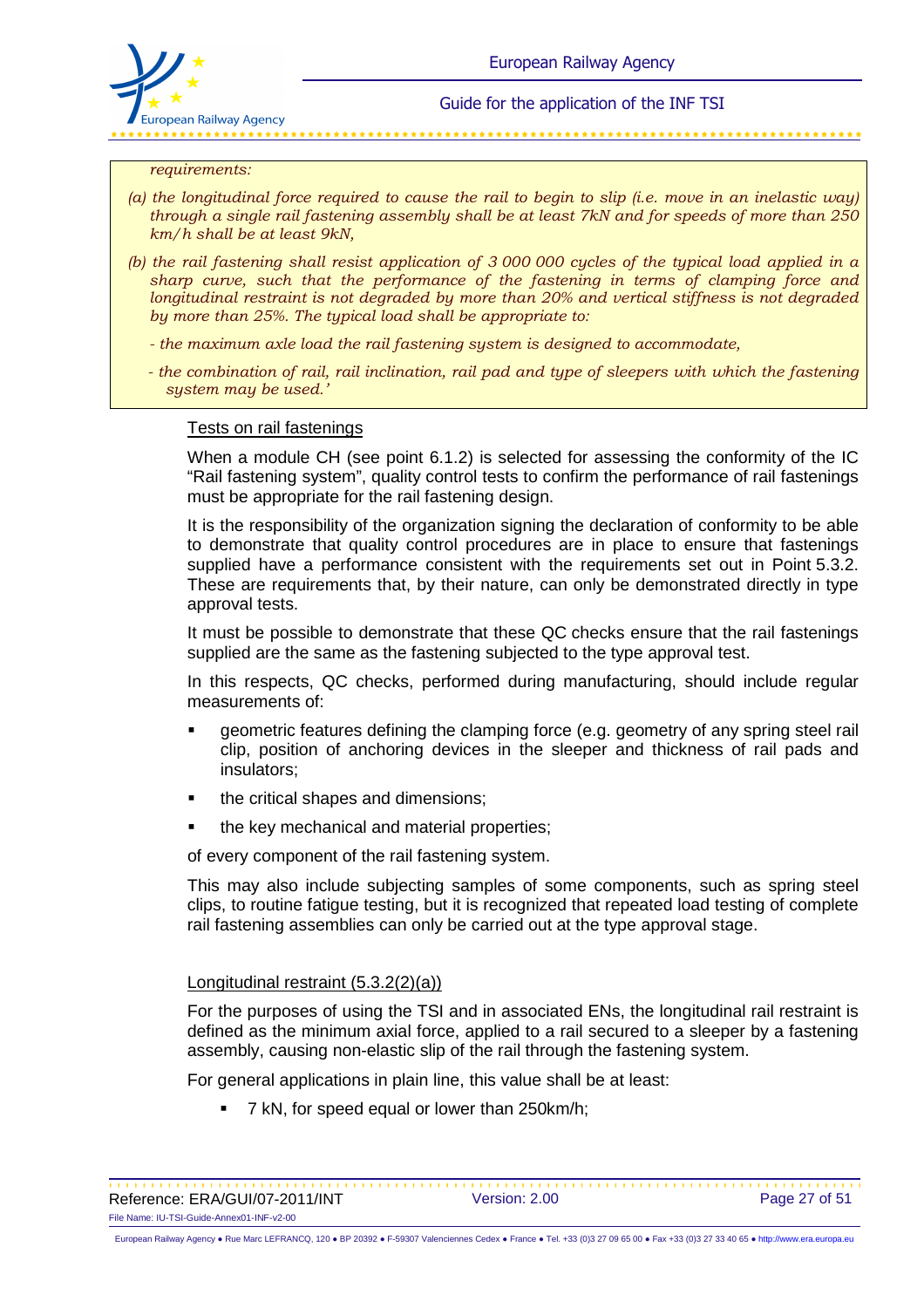

-9 kN, for speed higher than 250 kmh.

A method for determining if the fastening system meets these requirements at the type approval testing stage is given in EN 13146-1.

Some alternative methods exist, which are based on the force required to cause gross slip (instead of beginning of slip) of the rail. This force may be substantially higher than the force defined in these European Standards but fastening systems compliant with methods based on gross slip may not be compliant with the method based on beginning of slip. (for example, some rail fastening assemblies which comply with the typical North American requirement for 10.7kN 'creep resistance' (based on gross slip) may fail the European requirement for 7kN (based on the beginning of slip)).

For some applications other values of longitudinal restraint may be appropriate: on some structures, it may be desirable to allow controlled slip of the rail in the vicinity of structural movement joints, and so special fastenings with reduced, or zero, longitudinal restraint may be required.

These special fastening systems are covered by paragraph 5.2(3) and are not considered ICs as they do not fulfil the requirements for longitudinal rail restrain.

Resistance to cyclic loads. (5.3.2(2)(b))

The resistance to cyclic loads is demonstrated in a type approval test in which a complete rail fastening assembly is subjected to a combination of cyclic loads applied through a piece of rail, appropriate to its intended use. An acceptable test method is set out in EN 13146-4. This method is consistent with the requirement for 20% permitted change in clamping force and longitudinal restraint, and 25% change in vertical static stiffness (up to a vertical static stiffness of 300 MN/m).

#### **Track sleepers (Point 5.3.3)**

*(1) Track sleepers shall be designed such that when they are used with a specified rail and rail fastening system they will have properties that are consistent with the requirements of point 4.2.4.1 for 'Nominal track gauge', point 4.2.4.7 for 'Rail inclination' and point 4.2.6 for 'Track resistance to applied loads'.*

> According to Point 6.1.4.4, the EC declaration of conformity for track sleepers must include, among others, the statement setting out the combinations of rail, rail inclination and type of rail fastening system with which the sleeper may be used. No separate EC declarations of conformity are needed for sleepers that may be used with more than one combination.

> The applicant has to show, and the NoBo has to verify, that the construction and geometry of the sleeper allow the declared elements to be used in those combinations.

Additionally, the sleeper has to fulfil the requirements referred to in Point 5.3.3:

- a) in reference to Point 4.2.4.1 that the sleeper is designed for the nominal track gauge;
- b) in reference to Point 4.2.4.7 that the sleeper construction allows for keeping the rail inclination within the permitted range.

Reference: ERA/GUI/07-2011/INT Version: 2.00 Page 28 of 51 File Name: IU-TSI-Guide-Annex01-INF-v2-00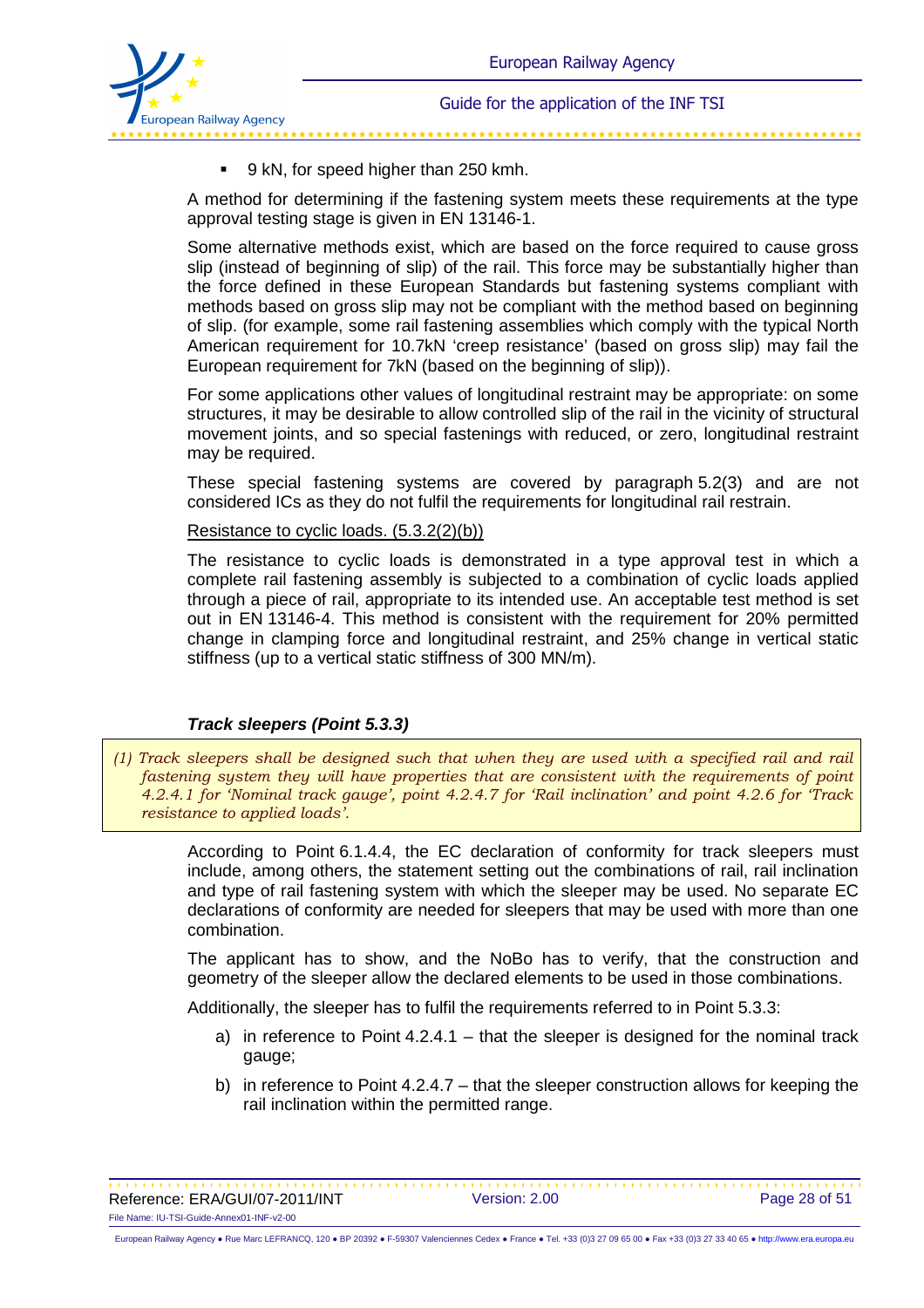

The conformity assessment in relation to the requirements of Point 4.2.6 'Track resistance to applied loads' shall also be carried out for the scope of application declared by the manufacturer. This means that normally manufacturers declare the maximum axle load which may be applied to the sleeper or the design bending moment assumed in the sleeper – as the result of the maximum vertical axle load permitted. The resistance to longitudinal and transversal forces relates to the types of fastenings which are assumed to be installed on the sleepers – manufacturers have to guarantee resistance to actions exerted by fastenings.

*(2) For the nominal track gauge system of 1 435 mm, the design track gauge for track sleepers shall be 1 437 mm.*

> From the nominal track gauge of the project, a design value of the track gauge shall be used to design the track.

> The track design starts with the choice of rail profiles to be used and the rail inclination to be applied. The further design concerns basically the design of the sleepers together with its fastening system to be used with the sleeper.

> For drawing the assembly of components within the sleepers, the following steps are common practise:

- the rails are put at the 'design track gauge';
- fastening systems are added on the drawing of the sleeper, where it is verified that the different components fit together.

This is done at the nominal dimensions of all components.

Some lateral gaps will be foreseen between rail foot and the fastening systems in order to allow tolerances of the different components. The full verification of the compatibility of all tolerances with the design is out of the scope of the TSI.

If different rail profiles are used, separate drawings shall be produced for different rail profiles.

The actual values for gauge in track will depend on the chosen design values for all components, the production tolerances and the assembly in track, eventually influenced by train loads and maintenance operations. The choice of the gaps between rail foot and fastening may be considered to influence the actual values in track, gaps that are not necessarily to be put equally distributed between left and right from the rail foot.

For the turnouts a similar approach is applied. As changing the track gauge has an impact in the theoretical diagram of the turnout, it is good practice to choose the design value for the turnout equal to the nominal track gauge. The position of the gaps between rail foot can be chosen in such way to have an actual and mean track gauge in track somewhat wider than if gaps were distributed evenly left and right of rail.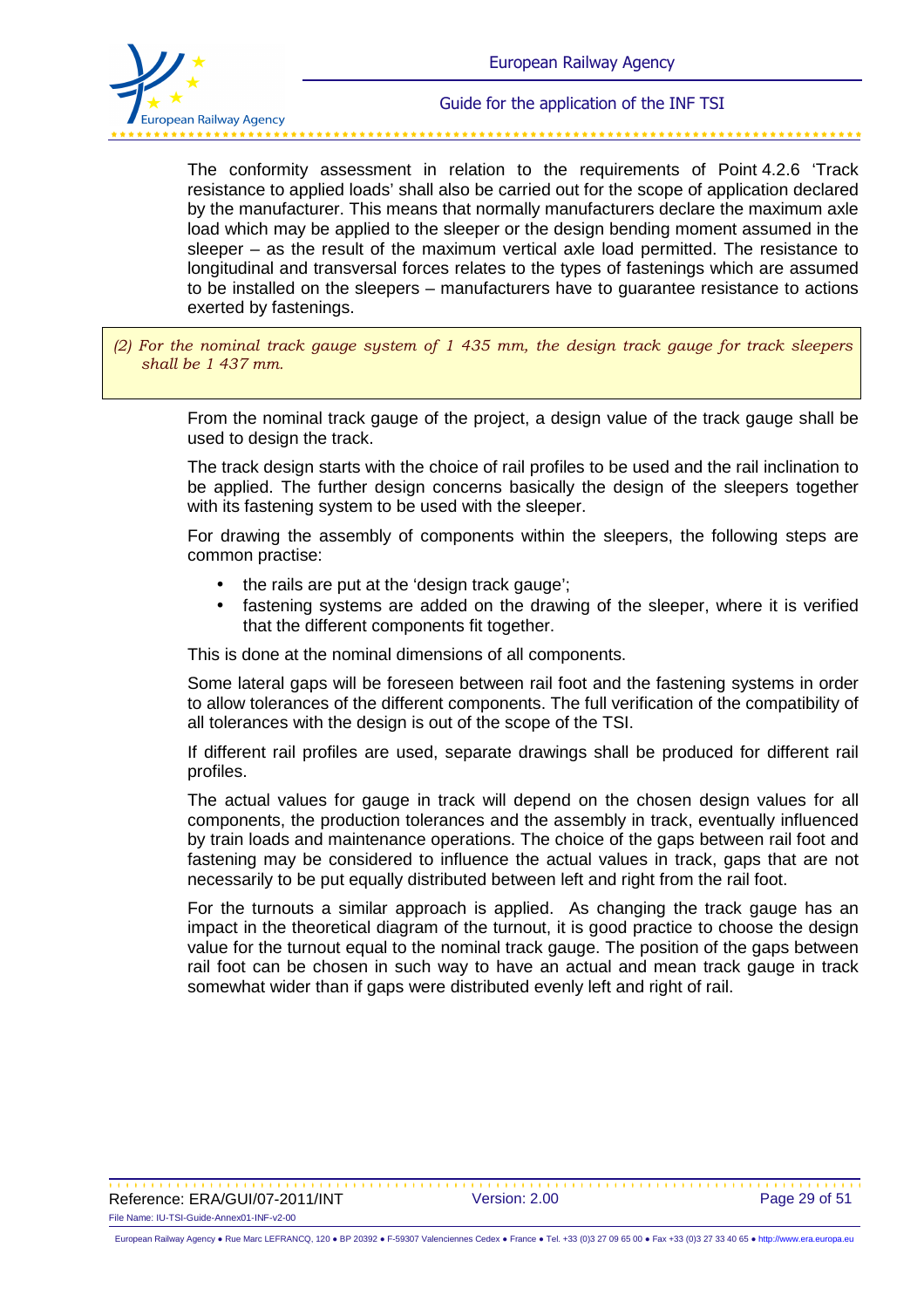

# **2.6. Assessment of Conformity of Interoperability Constituents and EC Verification of the Subsystems (Section 6)**

#### **Assessment of sleepers (Point 6.1.5.2)**

*(2) For polyvalent gauge and multiple gauge track sleepers it is allowed not to assess the design track gauge for the nominal track gauge of 1 435 mm.*

Polyvalent gauge track sleeper: Track sleeper designed to fit the rail in more than one position in order to allow for a different track gauge on each.

Multiple gauge track sleeper: Track sleeper designed to include more than one track gauge within the respective pairs of rails.

#### **Assessment of structure gauge (6.2.4.1)**

*(3) After assembly before putting into service clearances shall be verified at locations where the*  designed installation limit gauge is approached by less than 100 mm or the installation nominal *gauge or uniform gauge is approached by less than 50 mm.*

For the assessment of the structure gauge after assembly before putting into service, it is expected that the specific assessment procedures usually defined by the applicant will be considered.

#### **Assessment of distance between track centres (6.2.4.2)**

*(2) After assembly before putting into service, distance between track centres shall be verified at critical locations where the limit installation distance between track centres as defined according chapter 9 of EN 15273-3:2013 is approached by less than 50 mm.*

For the assessment of the distance between track centres after assembly before putting into service, it is expected that the specific assessment procedures usually defined by the applicant will be considered.

#### **Assessment of track layout (Point 6.2.4.4)**

*(1) At design review the curvature, cant, cant deficiency and abrupt change of cant deficiency shall be assessed against the local design speed.*

When assessing the values of "cant" and "minimum radius of horizontal curve" in the "Assembly before putting into service" phase (as required in Table 37), tolerances and specific assessment procedures, usually defined by IMs in their rules for acceptance of works, should be taken into account.

Reference: ERA/GUI/07-2011/INT Version: 2.00 Page 30 of 51 File Name: IU-TSI-Guide-Annex01-INF-v2-00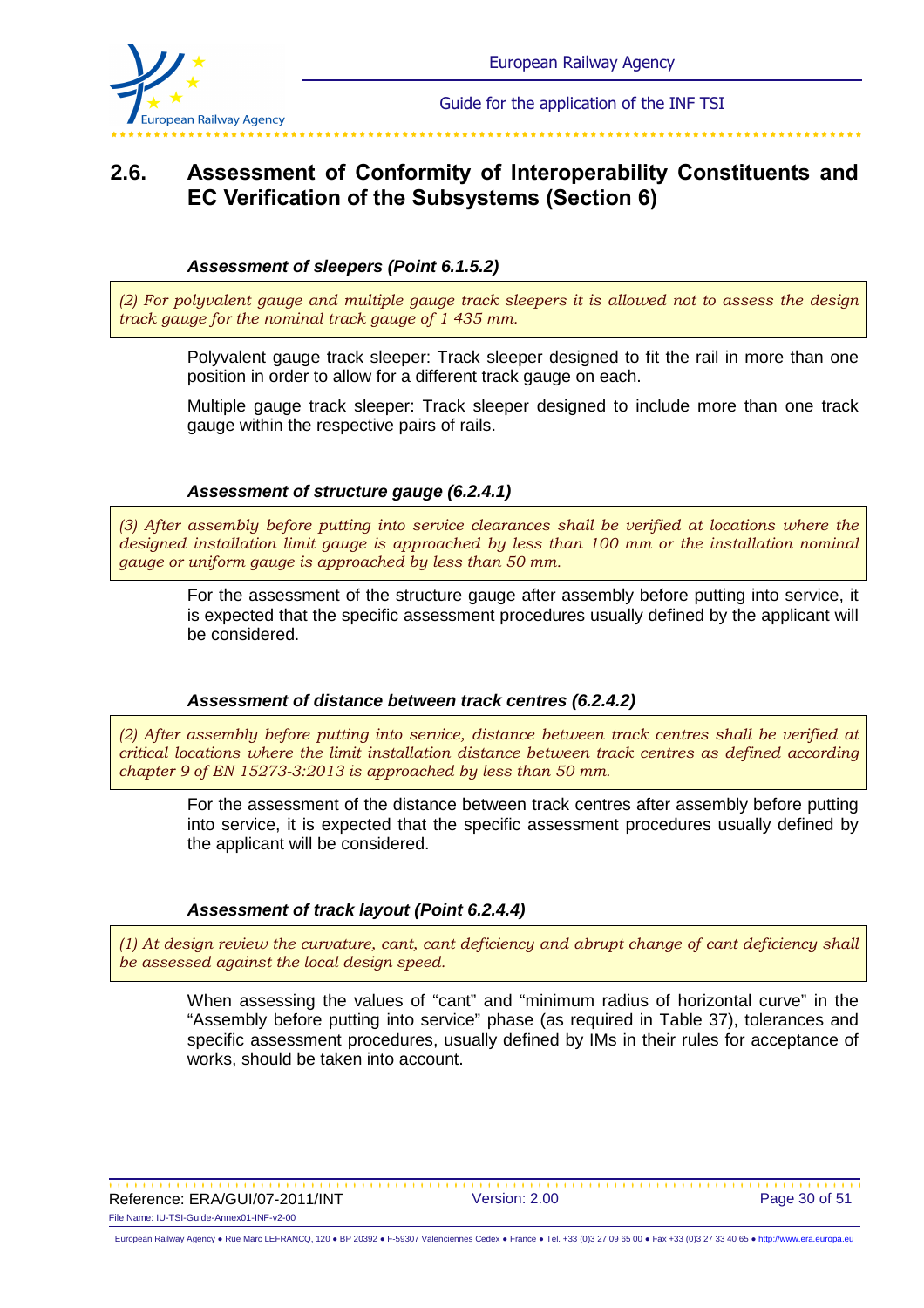

### **Assessment of cant deficiency for trains designed to travel with higher cant deficiency (Point 6.2.4.5)**

*Point 4.2.4.3(2) states that 'It is permissible for trains specifically designed to travel with higher cant deficiency (for example multiple units with lower axle loads; vehicles with special equipment for the negotiation of curves) to run with higher cant deficiency values, subject to a demonstration that this can be achieved safely'. This demonstration is outside the scope of this TSI and thus not subject to a notified body verification of the infrastructure subsystem. The demonstration shall be undertaken by the RU, if necessary in cooperation with the IM.*

For trains running at higher cant deficiency, demonstration of safe running has to be performed according to EN14363:2005 and/or EN15686:2010.

For gauging, verification has to be performed according to section 14 of EN 15273- 3:2013

Operation at speeds above design speed may also have an impact on other requirements to be accomplished such as those regarding distance between track centres, maximum pressure variations in tunnels, crosswinds, ballast pick up, immediate action limits on track geometry defects due to the higher speed attained.

#### **Assessment of design values for equivalent conicity (Point 6.2.4.6)**

*Assessment of design values for equivalent conicity shall be done using the results of calculations made by the infrastructure manager or the contracting entity on the basis of EN 15302:2008+A1:2010.*

When assessing the design value of the parameter "Equivalent Conicity", calculations have to be performed according to the procedure defined in Point 4.2.4.5 of INF TSI, having chosen the following elements of the track configuration:

- design track gauge;
- rail head profile;
- rail inclination.

Appendix 2 to this Guide provides several track configurations that are deemed to fulfil the requirement of design equivalent conicity.

For projects in which serviceable rails are used, for the assessment of design value of equivalent conicity, the theoretical railhead profile may be taken into account.

#### **Assessment of existing structures (Point 6.2.4.10)**

*(1) Assessment of existing structures against the requirements of point 4.2.7.4(3) (b) and (c) shall be done by one of the following methods:* 

- *(a) check that the values of EN line categories, in combination with the allowed speed published or intended to be published for the lines containing the structures, is in line with the requirements of Appendix E of this TSI,*
- *(b) check that the values of EN line categories, in combination with the allowed speed*

Reference: ERA/GUI/07-2011/INT Version: 2.00 Page 31 of 51 File Name: IU-TSI-Guide-Annex01-INF-v2-00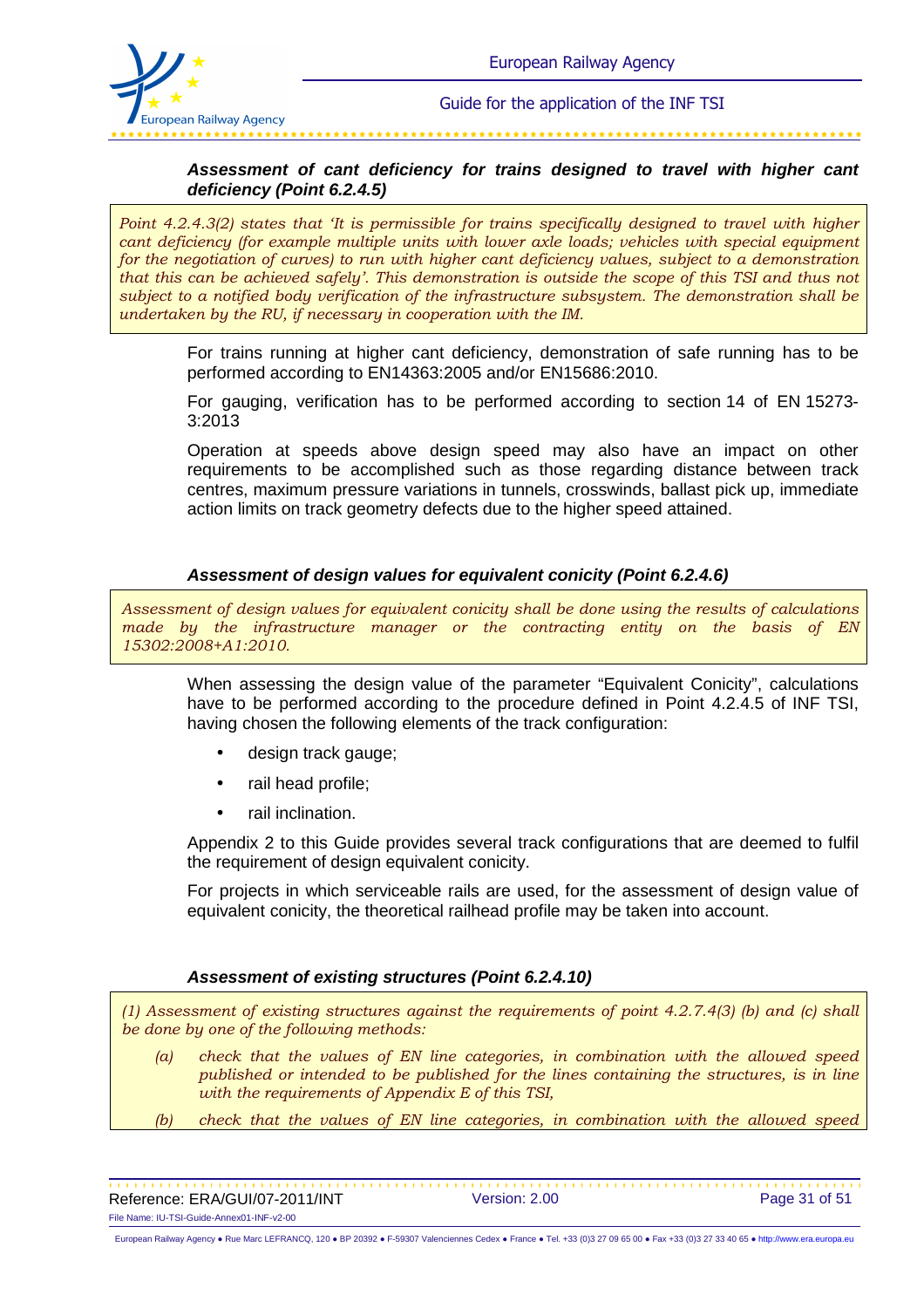

*specified for the structures or for the design, is in line with the requirements of Appendix E of this TSI,* 

*(c) check the traffic loads specified for the structures or for the design against the minimum requirements of points 4.2.7.1.1 and 4.2.7.1.2. When reviewing the value of factor alpha according to point 4.2.7.1.1 it is only necessary to check that the value of factor alpha is in line with the value of factor alpha mentioned in Table 11.* 

The checks considered in Point (a) would be enough when the EN Line Category as published by the IM is compatible with the intended Traffic Codes. For example, if the published EN Line Category is D4-100 and the required capacity is only D2-100, compatibility may be regarded as demonstrated with no further assessment.

Point (b) covers also cases when the speed specified for the structure(s) may be different from the speed of the line.

Point (c) is intended to cover those situations in which EN line categorization is not fully used.

**Assessment of platform offset (Point 6.2.4.11)** 

*(1) Assessment of the distance between the track centre and the platform edge as a design review shall be done using the results of calculations made by the Infrastructure Manager or the contracting entity on the basis of chapter 13 of EN 15273-3:2013.*

Methodology to calculate  $b_{\text{qlim}}$  is set in chapter 13 of EN 15273-3:2013.

Definition of  $b_{\text{dim}}$  can be found in section H.2.1 of EN15273-1:2013

**Assessment of maximum pressure variations in tunnels (Point 6.2.4.12)** 

*(2) The input parameters to be used are to be such that the reference characteristic pressure signature of the trains set out in the locomotives and passenger rolling stock TSI is fulfilled.*

In operation phase the demonstration can be carried out by the Infrastructure Manager considering real trains, with signatures lower than the reference interoperable train signature as is defined in the locomotives and passenger rolling stock TSI in order to allow higher speeds.

#### **Assessment of track resistance for plain line (Point 6.2.5.1)**

*(1) The demonstration of conformity of the track to the requirements of point 4.2.6 may be done by reference to an existing track design which meets the operating conditions intended for the subsystem concerned.* 

*(2) A track design shall be defined by the technical characteristics as set out in Appendix C.1 to this TSI and by its operating conditions as set out in Appendix D.1 to this TSI.* 

*(3) A track design is considered to be existing, if both of the following conditions are met:*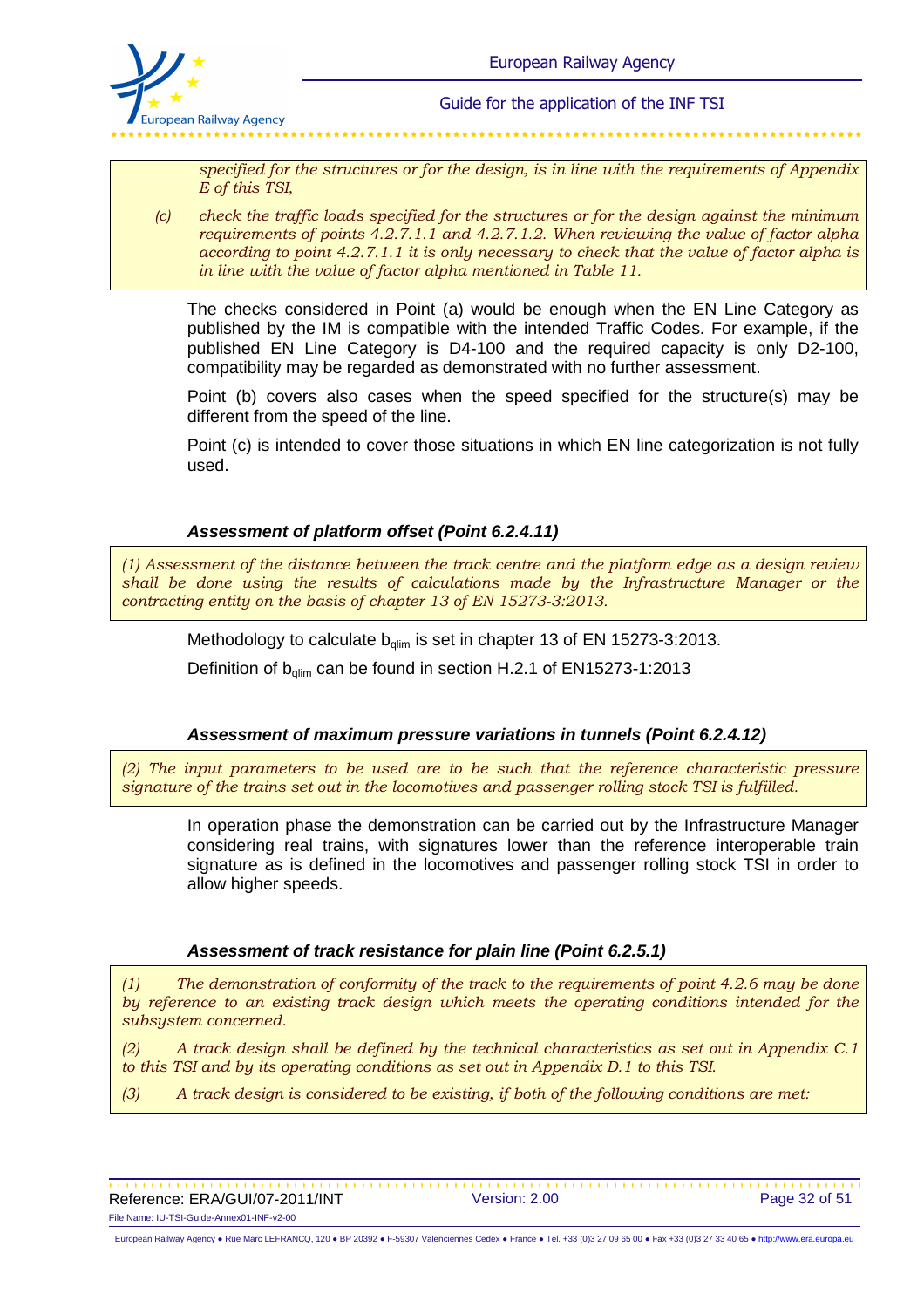

*(a) the track design has been in normal operation for at least one year and*

*(b) the total tonnage over the track was at least 20 million gross tons for the period of normal operation.* 

*(4) The operating conditions for an existing track design refer to conditions which have been applied in normal operation* 

*(5) The assessment to confirm an existing track design shall be performed by checking that the technical characteristics as set out in Appendix C.1 to this TSI and conditions of use as set out in Appendix D.1 to this TSI are specified and that the reference to the previous use of the track design is available.* 

*(6) When a previously assessed existing track design is used in a project, the notified body shall only assess that the conditions of use are respected.* 

*(7) For new track designs that are based on existing track designs, a new assessment can be performed by verifying the differences and evaluating their impact on the track resistance. This assessment may be supported for example by computer simulation or by laboratory or in situ testing.* 

*(8) A track design is considered to be new, if at least one of the technical characteristics set out in Appendix C to this TSI or one of conditions of use set out in Appendix D to this TSI is changed*

 "Track resistance to applied load" (4.2.6.) is a basic parameter for which presumption of conformity at design stage may be used. Point 6.2.5.1 for plain line (and point 6.2.5.2 for switches&crossings) details how the assessment can be performed by referring to an existing track design meeting the operating condition intended for the subsystem concerned.

In that respect, Appendix C and Appendix D are intended to establish respectively the technical characteristics and the conditions of use that define a track design.

Paragraph (3) sets out the conditions under which a track design is considered "existing".

The track design of the subsystem concerned is presumed to be compliant with the requirements of point 4.2.6 when it is possible to demonstrate that its technical characteristics (as defined in Appendix C) and its conditions of use (as defined in appendix D) are identical to those of an existing track design (that, of course, meets the operating conditions of the subsystem concerned).

The assessment of track resistance to applied loads has to be made by considering the whole set working together. Likewise, the consistency of the properties of each track component with the requirements on track resistance for the whole track design as set out in 4.2.6 has to be evaluated by assessing the whole set containing the referred component. For this reason, Appendix C takes into account the relevant features of every component. Within some track designs, several components of similar characteristics can be used in the same place in order to allow the use of products from different manufacturers or for other reasons. This circumstance is usually covered by internal classifications of track components as established in the technical specifications of the IM. The definition of the technical characteristics of a track design may be done by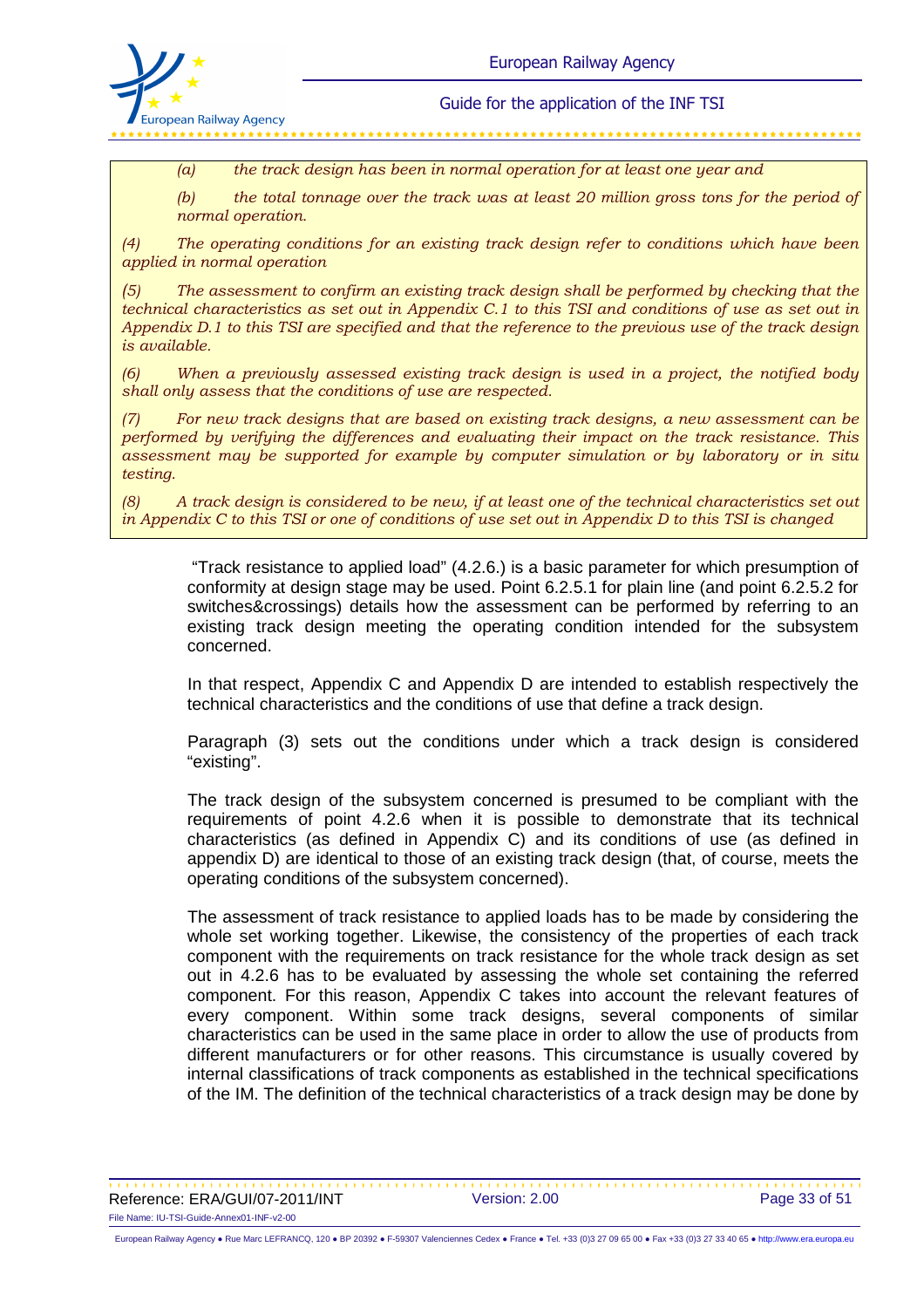

referring to these internal categories of track components provided that compatibility with the intended conditions of use as set out in Appendix D is respected.

It is understood as 'normal operation' when trains run along the line for their own purposes without any exceptional provision to mitigate their impact on infrastructure.

#### **Subsystems containing Interoperability constituents not holding an EC declaration (Point 6.5)**

and

#### **Subsystem containing serviceable interoperability constituents that are suitable for reuse (Point 6.6)**

When assessing subsystems that contain IC not holding an EC declaration or that are reused, the following guide can be used to help identify the procedure to follow:

#### *Table 3: EC verification of the infrastructure subsystem containing serviceable interoperability constituents that are suitable for reuse*

| Ref. | <b>Features</b><br>0f<br>the<br>subsystem                                                                                                                                | Reference<br>to INF TSI | Comments                                                                                                                                                                                                                                                                                                                                                                                                                                                                                                                                                  |
|------|--------------------------------------------------------------------------------------------------------------------------------------------------------------------------|-------------------------|-----------------------------------------------------------------------------------------------------------------------------------------------------------------------------------------------------------------------------------------------------------------------------------------------------------------------------------------------------------------------------------------------------------------------------------------------------------------------------------------------------------------------------------------------------------|
| A    | General<br>case.<br><b>Subsystems</b><br>containing<br><b>NEW</b><br>Interoperability<br>constituents<br>holding<br>an EC declaration                                    | 6.2.                    | The EC verification of the<br>infrastructure<br>subsystem is carried out according to chapter<br>6.2 to 6.4                                                                                                                                                                                                                                                                                                                                                                                                                                               |
| B    | <b>Subsystems</b><br>containing<br><b>NEW</b><br>Interoperability<br>constituents<br>not<br>EC<br>holding<br>an<br>declaration<br>(procedure valid until<br>31 May 2021) | 6.5.                    | If the applicant is developing a new project and<br>intends to use new interoperability constituents<br>already manufactured but are not yet covered<br>by an EC declaration, the NoBos are permitted<br>to issue an EC certificate of verification for the<br>subsystem if the following requirements are<br>fulfilled:<br>(a) the conformity of the subsystem has been<br>checked against the requirements of chapter 4<br>and sections 6.2 to 7 (excluding 7.7) of the<br>TSI, (conformity of ICs to chapter 5 and section<br>6.1 is not required) and |
|      |                                                                                                                                                                          |                         | (b)<br>interoperability<br>the<br>type of<br>same<br>constituents, have been used in a subsystem<br>already approved and put in service in at least<br>one of the Member State before the entry in<br>force of the TSI.                                                                                                                                                                                                                                                                                                                                   |

Reference: ERA/GUI/07-2011/INT Version: 2.00 Page 34 of 51 File Name: IU-TSI-Guide-Annex01-INF-v2-00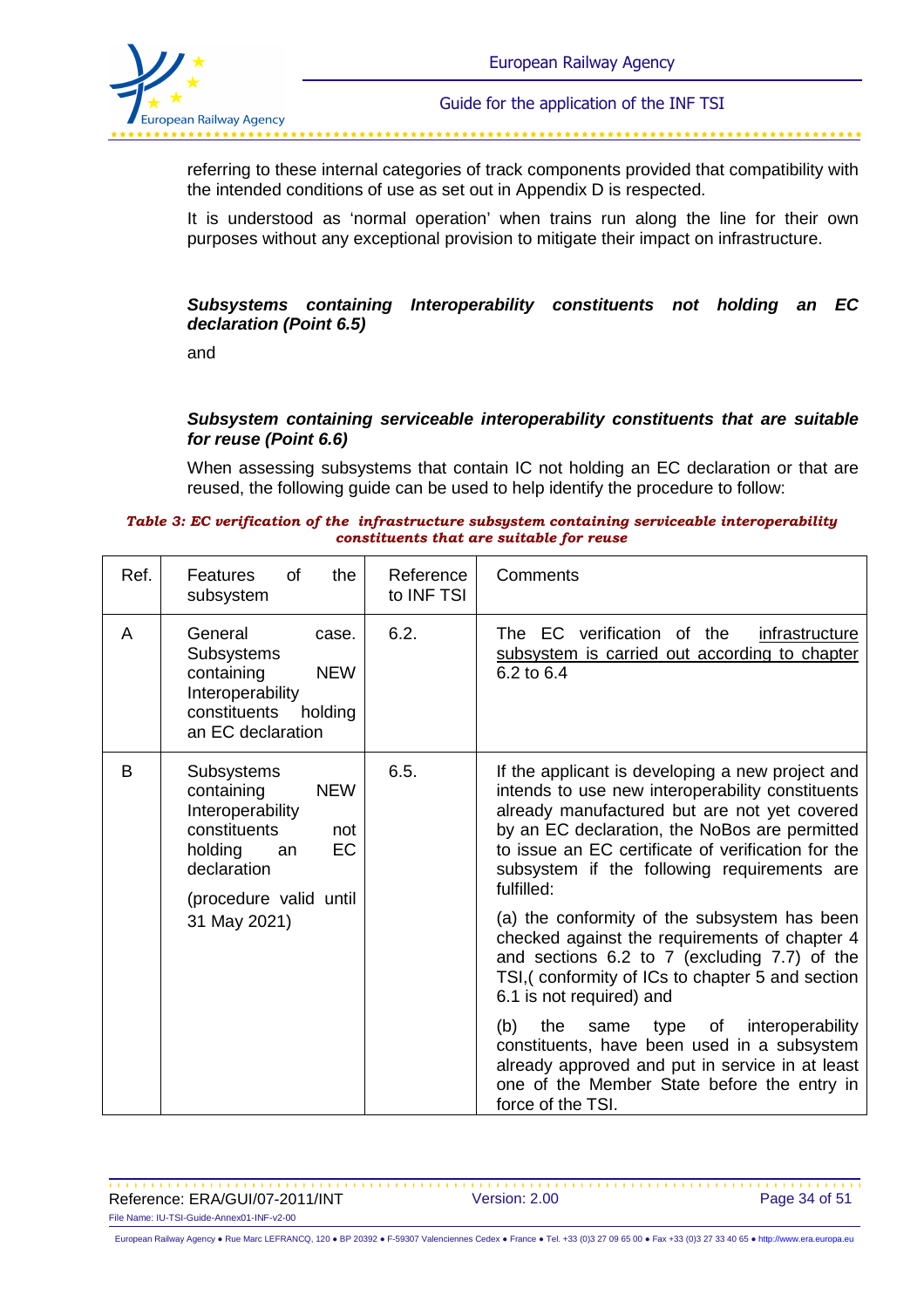

للمستوقف المستوقف المستوقف المستوقف المستوقف

| C | Subsystem containing<br>REUSED serviceable<br>interoperability<br>constituents that are<br>suitable for<br>reuse<br>(procedure with<br>no<br>time limit) | 6.6. | If the applicant is developing a new project and<br>intends to reuse serviceable interoperability<br>constituents, the NoBos are permitted to issue<br>an EC certificate of verification for the<br>subsystem if the following two requirements<br>are fulfilled: |
|---|----------------------------------------------------------------------------------------------------------------------------------------------------------|------|-------------------------------------------------------------------------------------------------------------------------------------------------------------------------------------------------------------------------------------------------------------------|
|   |                                                                                                                                                          |      | (a) the conformity at the subsystem level has<br>been checked against the requirements of<br>sections 4 and sections 6.2 to 7 (excluding 7.7)<br>the TSI, [conformity to section 6.1 is not<br>required]<br>and                                                   |
|   |                                                                                                                                                          |      | (b) The interoperability constituents are not<br>covered by the relevant EC declaration of<br>conformity and/or suitability for use.                                                                                                                              |
|   |                                                                                                                                                          |      | Usually the applicant shall ensure that the<br>proposed serviceable constituents are suitable<br>for reuse.                                                                                                                                                       |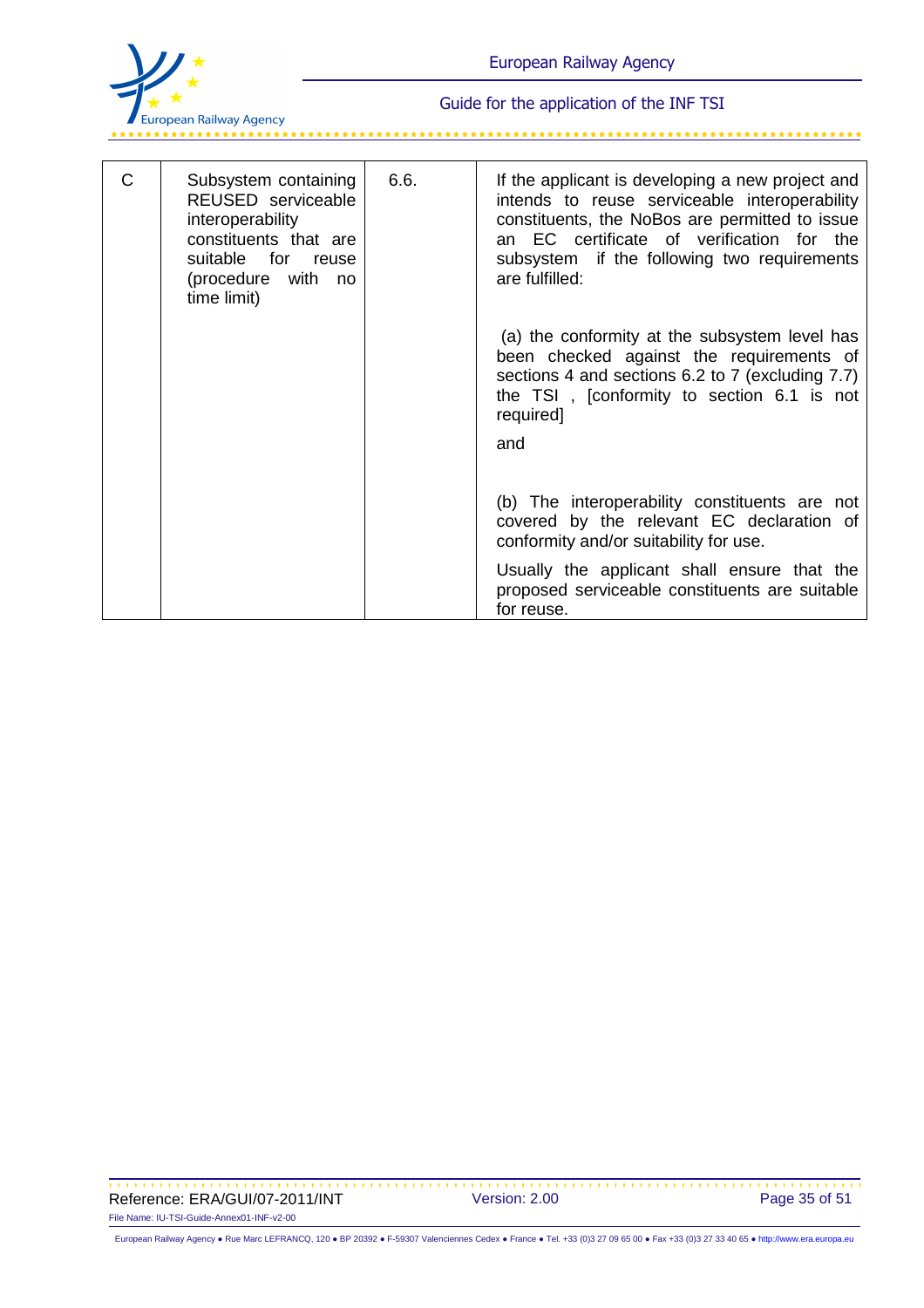

# **2.7. Implementation of the Infrastructure TSI (Section 7)**

**Application of this TSI to new railway lines (Point 7.2)** 

*(1) For the purpose of this TSI a 'new line' means a line that creates a route where none currently exists.* 

*2) The following situations, for example to increase speed or capacity, may be considered as an upgraded line rather than a new line:* 

- *(a) the realignment of part of an existing route,*
- *(b) the creation of a bypass,*

*(c) the addition of one or more tracks on an existing route, regardless of the distance between the original tracks and the additional tracks.*

The Member State can determine whether a project is the construction of a new line or upgrading or renewal of an existing line. The TSI does not restrict or impose any requirements on the Member State when taking this decision.

### **Upgrading of a line (Point 7.3.1)**

*(1) In accordance with Article 2(m) of Directive 2008/57/EC, 'upgrading' means any major modification work on a subsystem or part of a subsystem which improves the overall performance of the subsystem.* 

*(2) The infrastructure subsystem of a line is considered to be upgraded in the context of this TSI when at least the performance parameters axle load or gauge, as defined in point 4.2.1, are changed in order to meet the requirements of another traffic code.* 

*(3) For other TSI performance parameters, according to Article 20(1) of the Directive 2008/57/EC, Member States decide to what extent the TSI needs to be applied to the project.*

Paragraph (1) gives the general definition of "upgrading" set out in the Directive 2008/57/CE. The meaning of upgrading, for the purpose of the INF TSI, is given in Paragraph (2): it is more specific, but still inside the definition given in the Directive 2008/57/CE.

If a project includes the improvement of performance parameters axle load or gauge (or both) to meet the requirements of another traffic code according to the TSI Categories of Line, it shall be considered as an upgrade. In this event, section 7 of the TSI sets out certain requirements to be considered by the Member State when applying Article 20.1 and 20.2 of the Directive 2008/57/EC.

The TSI needs to be applied at least for all basic parameters relating to the "Hard" performance parameters concerned in the event of an upgrade including a modification to improve axle load or gauge (or both) in order to meet the requirements of another traffic code according to the TSI Categories of Line.

Reference: ERA/GUI/07-2011/INT Version: 2.00 Page 36 of 51 File Name: IU-TSI-Guide-Annex01-INF-v2-00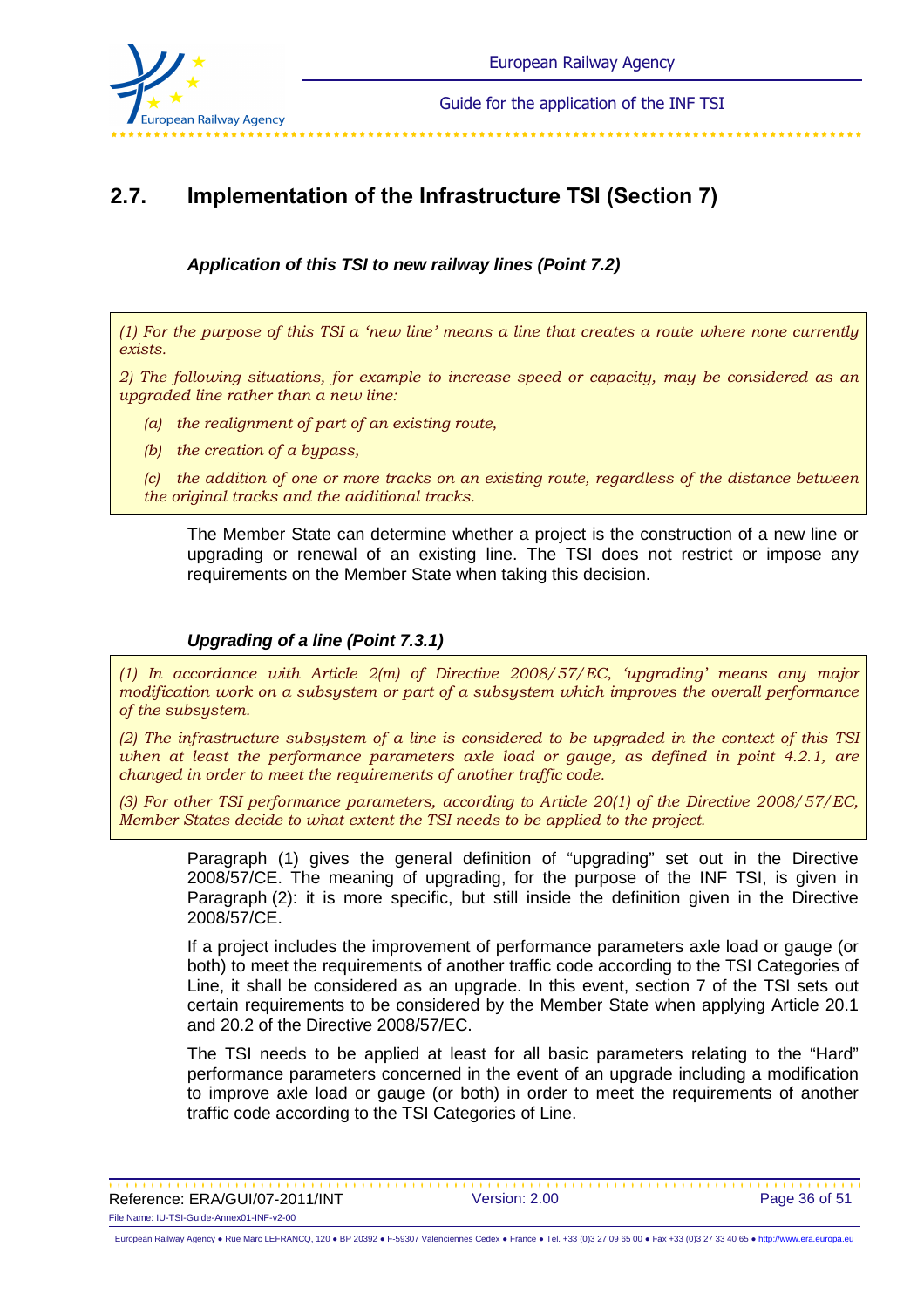

Paragraph (3) refers to the requirements relating to the other "soft" performance parameters ('line speed', 'train length' and 'usable length of platform' – see Point 4.2.1(4)-) in the event of an upgrade. In this case, the Member State will decide to which extent the TSI needs to be applied to the project.

#### **Substitution in the framework of maintenance (Point 7.3.3)**

*(1) Where the parts of a subsystem on a line are maintained, the formal verification and authorisation for placing into service is not required in accordance with this TSI. However, maintenance replacements should be, as far as it is reasonably practicable, undertaken in accordance with the requirements of this TSI.* 

*(2) The objective should be that maintenance replacements progressively contribute the development of an interoperable line.* 

*(3) In order to bring progressively an important part of the infrastructure subsystem in a process towards interoperability, the following group of basic parameters should be adapted together:* 

- *(a) Line layout,*
- *(b) Track parameters,*
- *(c) Switches and crossings,*
- *(d) Track resistance to applied loads,*
- *(e) Structures resistance to traffic loads,*
- *(f) Platforms.*

*(4) In such cases, it is noted that each of the above elements taken separetly cannot ensure compliance of the whole subsystem. The conformity of a subsystem can only be stated when all the elements are compliant with the TSI.*

It is up to the Member States to decide what to include in the National Implementation plan: normally, substitutions in the framework of maintenance may not be included in the plan as the implementation of the TSI is not mandatory for these projects.

The aforementioned plans should be based on those upgrade and renewal projects that have been decided to be carried out at the moment when the plan is being drafted.

#### **Existing lines that are not subject to a renewal or upgrading project (Point 7.3.4)**

*The demonstration of the level of compliance of existing lines with the basic parameters of the TSI is voluntary. The procedure for this demonstration shall be in accordance with Commission Recommendation 2014/881/EU of 18 November 2014 (1) .*

The Directive 2008/57/CE does not require EC verification of an existing line unless it is subject to renewal or upgrading.

Demonstration of the level of compliance to the TSI is voluntary.

If this demonstration is to be undertaken, the procedure described in the Commission recommendation 2014/881/EU may be used.

Reference: ERA/GUI/07-2011/INT Version: 2.00 Page 37 of 51 File Name: IU-TSI-Guide-Annex01-INF-v2-00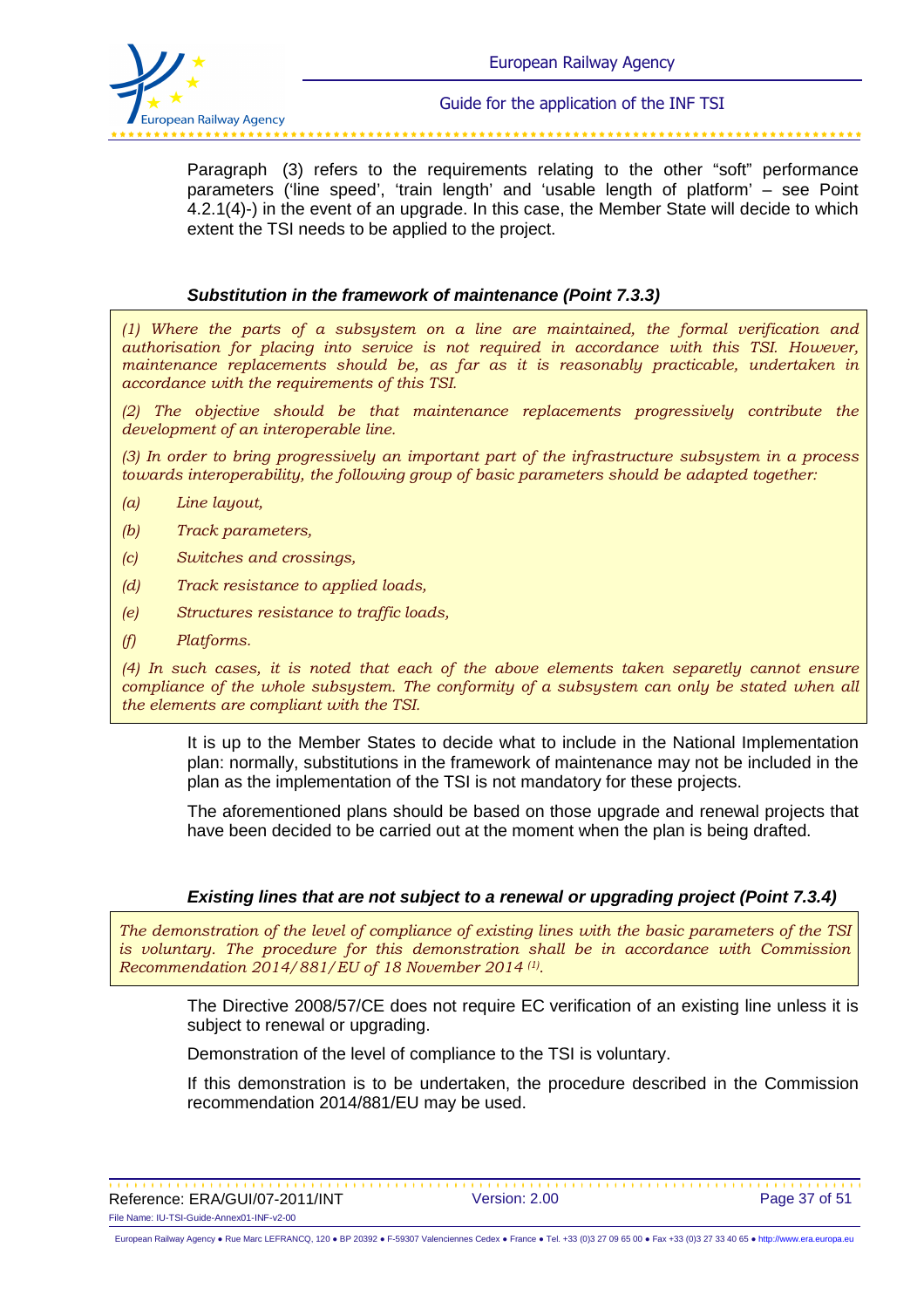

The information related to performance parameters and values of relevant basic parameters of an existing line is included in the Register of Infrastructure.

### **Ascertain compatibility of infrastructure and rolling stock after authorization of rolling stock (Point 7.6)**

*(2) The design of the TSI categories of line as defined in section 4 is generally compatible with the operation of vehicles categorised in accordance with EN 15528:2008+A1:2012 at up to the maximum speed as shown in Appendix E. However there may be a risk of excessive dynamic effects including resonance in certain bridges which may further impact the compatibility of vehicles and infrastructure.*

There are no harmonized tools for analysing dynamic effects due to a lack of appropriate load models in EN 1991-2:2003. Any national rule can be used to deal with this subject.

*(3) Checks, based on specific operational scenarios agreed between the infrastructure manager and the railway undertaking, may be undertaken to demonstrate the compatibility of vehicles operating above the maximum speed shown in Appendix E.*

When evaluating the compatibility between a given line and a particular type of rolling stock, the mass of the rolling stock used will take account of the actual maximum operational load condition, defined by the Railway Undertaking (RU), appropriate to the intended service and operational controls. Operational measures, such as seat booking systems, may allow the maximum operational load of the rolling stock to be restricted to lower level than the design mass under exceptional payload. As a result, the rolling stock may fall into a lower EN Line Category, with the potential benefit of greater compatibility with the infrastructure.

In this Point, 'vehicle' is understood in terms of the Directive 2008/57/CE.

#### **Technical characteristics of switches and crossings design (Appendix C.2)**

*Switches and crossings design shall be at least defined by the technical characteristics as follows:* 

- *(a) Rail* 
	- *Profile(s) & grades (switch rail, stock rail)*
	- *Continuous welded rail or length of rails (for jointed track sections)*
- *(b) Fastening system* 
	- *Type*
	- *Pad stiffness*
	- *Clamping force*
	- *Longitudinal restraint*
- *(c) Sleeper* 
	- *Type*

Reference: ERA/GUI/07-2011/INT Version: 2.00 Page 38 of 51 File Name: IU-TSI-Guide-Annex01-INF-v2-00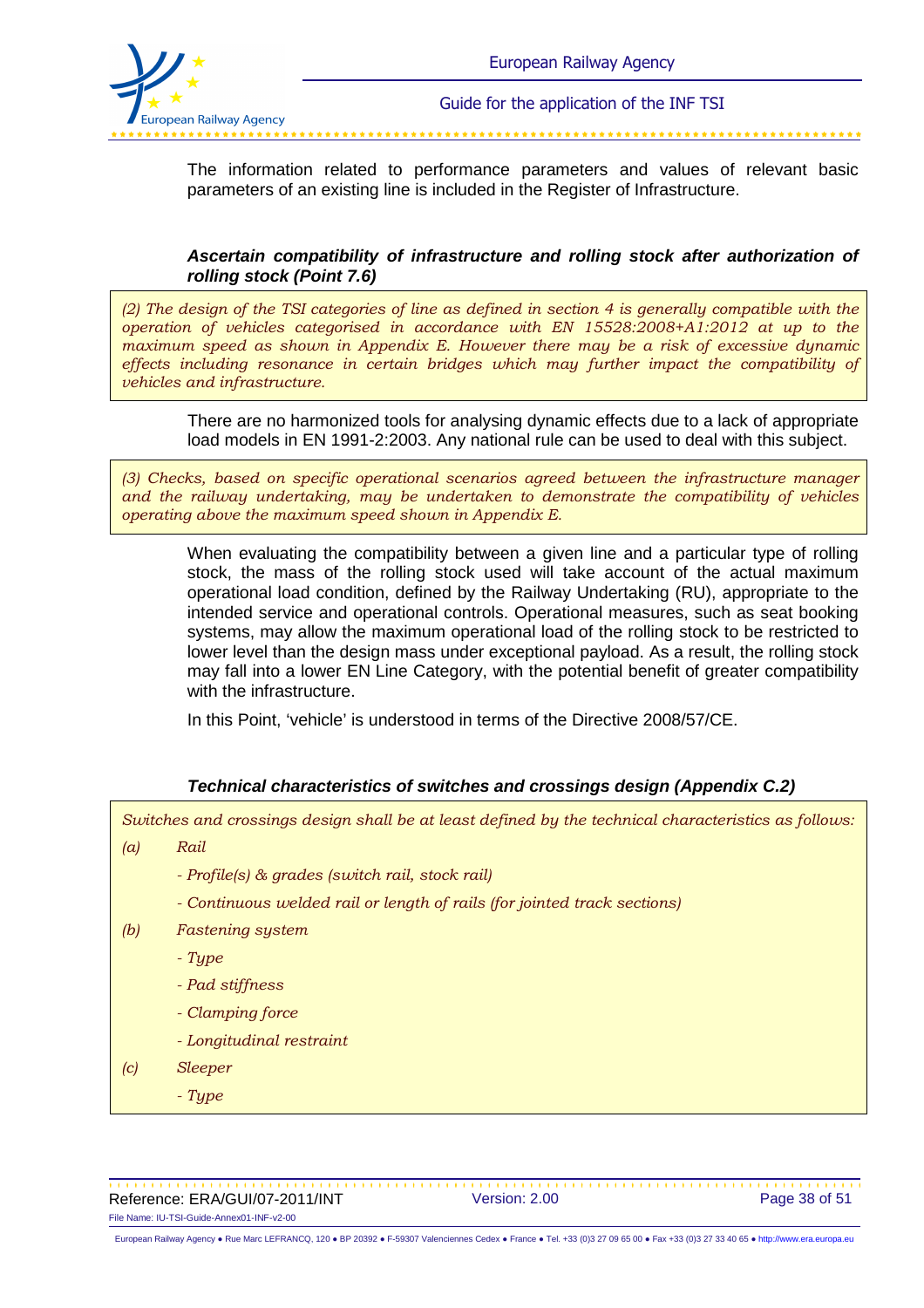

*- Resistance to vertical loads:* 

- *Concrete: design bending moments*
- *Wood: compliance to EN 13145:2001*
- *Steel: moment of inertia of cross section*
- *Resistance to longitudinal and lateral loads: geometry and weight*
- *Nominal and design track gauge*
- *(d) Rail inclination*
- *(e) Ballast cross sections (ballast shoulder ballast thickness)*
- *(f) Ballast type (grading = granulometrie)*
- *(g) Type of crossing (fixed or movable point)*
- *(h) Type of locking (switch pannel, movable point of crossing)*
- *(i) Special devices: for example sleeper anchors, third/ fourth rail, …*
- *(j) Generic switches and crossings drawing indicating*

*- Geometrical diagram (triangle) describing the length of the turnout and the tangents at the end of the turnout* 

*- Main geometrical characteristics like the main radii in switch, closure and crossing panel, crossing angle* 

*- Sleeper spacing*

In the context of Switches & Crossings, the elements that support the S&C are commonly known as "bearers"; in that respect, when in Appendix C.2 reference is made to technical characteristic of 'sleeper', it has to be intended that the technical characteristics shall refer also to the bearers.

When filling in the data corresponding to the "bearers" nominal and design track gauge, it could be enough to include the nominal track gauge in the list and refer to the drawings of the layout of the Switches & Crossings for the design track gauge of each "bearer".

"Movable point of crossing" has the same meaning as swing nose crossing.

# **2.8. Glossary (Appendix S)**

| Design track gauge /                   | 5.3.3 | A single value which is obtained when all the components                                                             |
|----------------------------------------|-------|----------------------------------------------------------------------------------------------------------------------|
| Konstruktionsspurweite /               |       | of the track conform precisely to their design dimensions or<br>their median design dimension when there is a range. |
| Ecartement de conception de<br>la voie |       |                                                                                                                      |

When designing a sleeper, one of the most important goals is to make sure that the track gauge in operation will deviate from its design value as less as possible.

The track gauge, though, is not only affected by the design of the sleeper, but it is also influenced by the dimensions, tolerances and position (within the sleeper) of:

rails;

Reference: ERA/GUI/07-2011/INT Version: 2.00 Page 39 of 51 File Name: IU-TSI-Guide-Annex01-INF-v2-00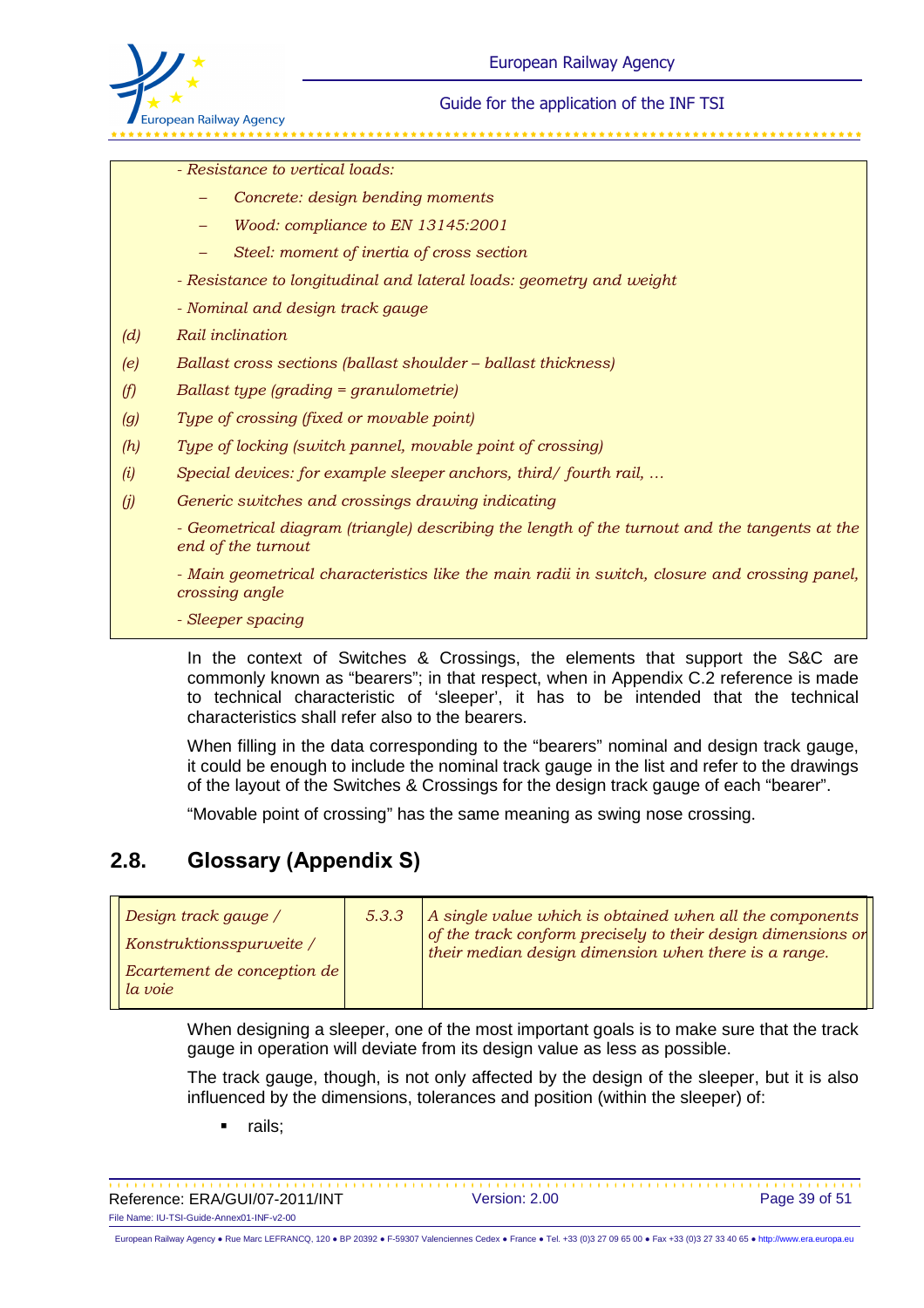

each component of the rail fastening system, with which the sleeper is equipped.

Therefore, when defining the design track gauge of a sleeper, all track components (rails, clips, insulators, etc.) that play a role in the track gauge should be considered with their nominal design dimensions (or median design dimension, when there is a range.) and their nominal design position within the sleeper.

In addition to the EC declaration of conformity, the value of the 'design track gauge' should be explicitly stated on all relevant documents (drawings, technical note, etc.) of the sleepers.

The concept of 'design track gauge' is related to the design of the sleepers only. The only basic parameter of the INF TSI that is affected by the 'design track gauge' is the 'equivalent conicity' at design stage. All remaining parameters refer to the nominal value of track gauge.

| EN Line Category /    | 4.2.7.4, The result of the classification process set out in $EN$                                                          |
|-----------------------|----------------------------------------------------------------------------------------------------------------------------|
| EN Streckenklasse /   | Appendix 15528:2008+A1:2012 Annex A and referred to in that                                                                |
| EN Catégorie de ligne | standard as 'Line Category'. It represents the ability of the<br>infrastructure to withstand the vertical loads imposed by |
|                       | vehicles on the line or section of line for regular service.                                                               |

For the purpose of the INF TSI, "regular service" is equivalent to "normal service".

| Swing nose |
|------------|
|------------|

According to EN13232-7, within the domain of "common crossing with movable point", the term "swing nose" identifies the part of the crossing which forms the vee and that it is moved to form a continuous running edge for either the main or the branch line.

| 4.2.6.2.2<br><i>Braking systems</i><br>independent of wheel-rail<br>adhesion conditions" |  |  |
|------------------------------------------------------------------------------------------|--|--|
|------------------------------------------------------------------------------------------|--|--|

"Braking systems independent of wheel – rail adhesion conditions" refers to all brake systems of the rolling stock capable to develop a brake force applied to the rails independently of the wheel – rail adhesion conditions (e.g. magnetic braking systems and eddy current braking systems)

| Plain line /           |         | 4.2.4.5 Section of track without switches and crossings. |
|------------------------|---------|----------------------------------------------------------|
| <b>Freie Strecke</b> / | 4.2.4.6 |                                                          |
| <i>Voie courante</i>   | 4.2.4.7 |                                                          |

In the context of the TSI, the concept of plain line applies both for tracks inside and outside stations.

# **2.9. Safety assurance over fixed obtuse crossings (Appendix J)**

Definitions of "running edge" and "check face (guiding edge)" can be found in EN 13232- 1:2003 and EN13232-6:2005 +A1:2011.

| Reference: ERA/GUI/07-2011/INT            | Version: 2.00 | Page 40 of 51 |
|-------------------------------------------|---------------|---------------|
| File Name: IU-TSI-Guide-Annex01-INF-v2-00 |               |               |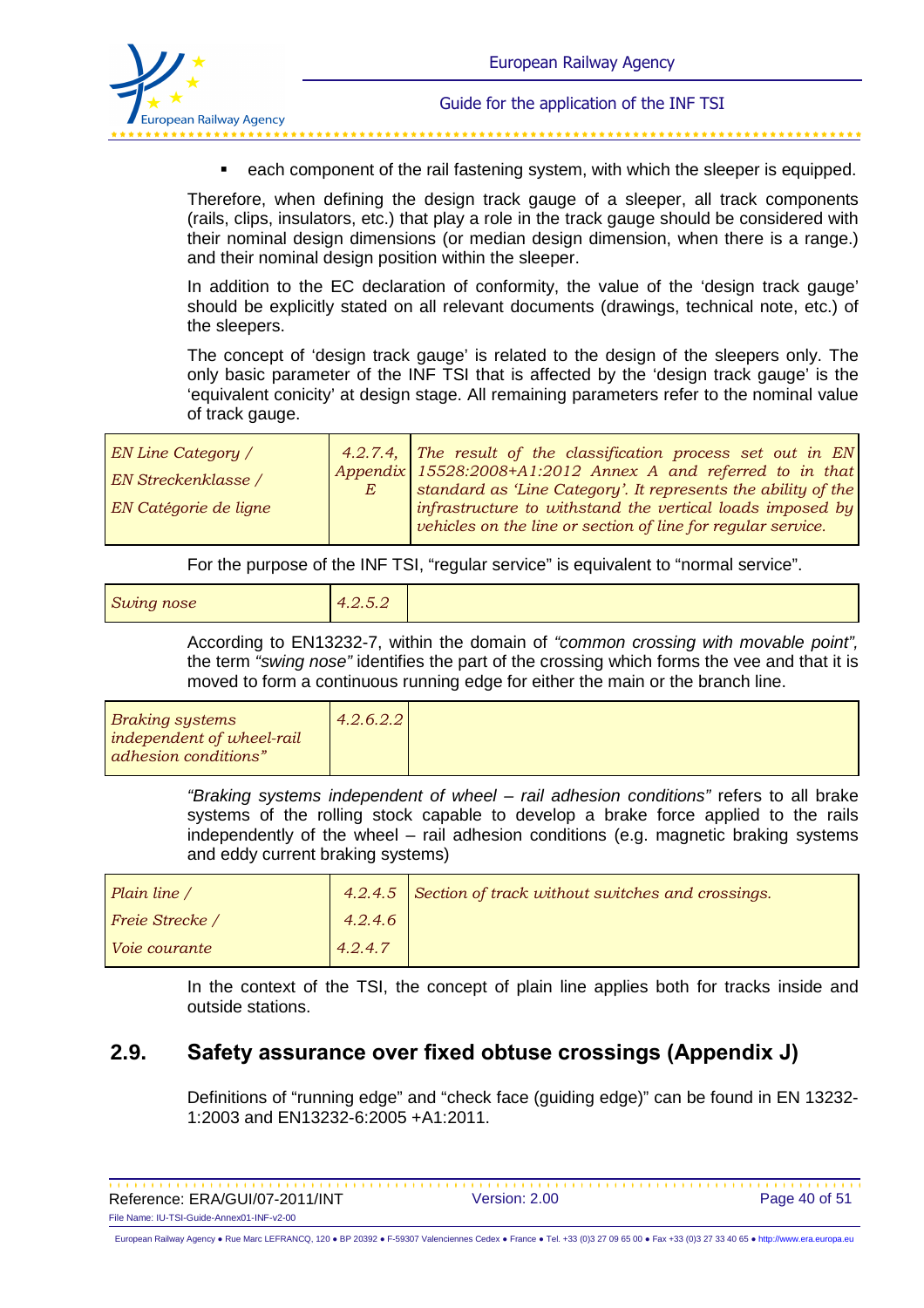

# **3. LIST OF APPENDICES**

# **1. Applicable standards and other documents**

- 1.1. Standards referred to in the TSI
- 1.2. Application of Standards
- **2. Track configurations which fulfil the requirement for the track design against equivalent conicity**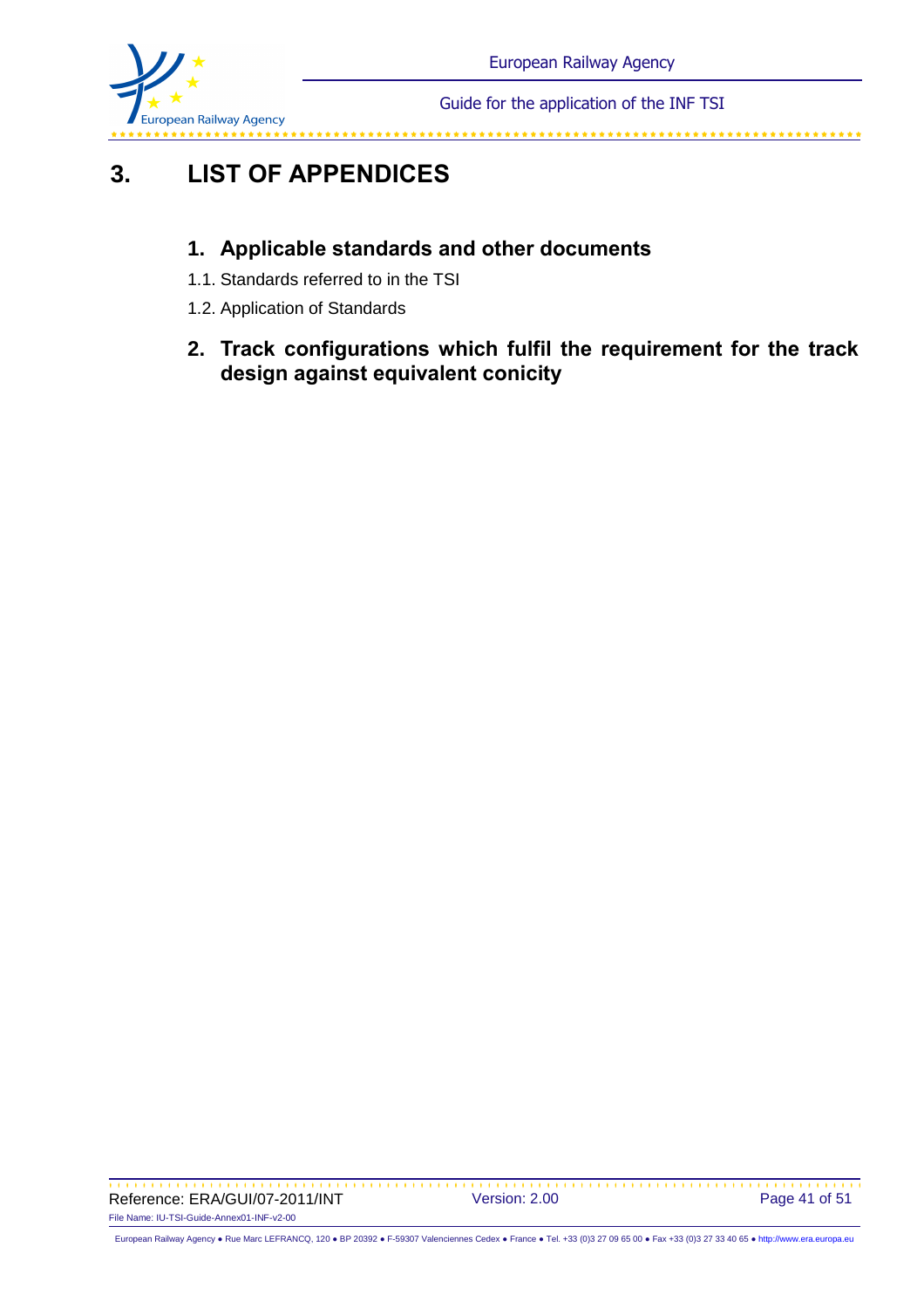

# **APPENDIX 1**

## **Applicable standards**

## **1.1. Standards referred to in the TSI**

All standards referred to in the text of INF TSI are listed in Table 49 'List of referenced standards', which is attached as Appendix T to the INF TSI.

The application of the sections referred to in the INF TSI text of the above mentioned standards is, therefore, mandatory.

### **1.2. Application of standards**

Table 4 contains a set of European standards relevant for conformity assessment of basic parameters against the respective TSI requirements.

Some standards listed in Table 4 are the same as the ones referred to in the INF TSI: the application of the sections of these standards quoted in the INF TSI is mandatory. The application of the remaining sections, as well as the application of other standards not referred to in INF TSI, remains voluntary.

In some cases, harmonised standards that cover the basic parameters of the TSIs provide presumption of conformity with certain clauses of the TSIs. In accordance with the spirit of the new approach to technical harmonisation and standardisation, application of these standards remains voluntary but their references are published on the Official Journal of the European Union (OJEU).These specifications are listed in the TSI application guide in order to facilitate their use by the industry. These specifications remain complementary to TSIs.

| <b>No</b> | Point of INF TSI                                | <b>CEN Standards</b>                                                                                                    |
|-----------|-------------------------------------------------|-------------------------------------------------------------------------------------------------------------------------|
|           | 4.2.3.1 Structure<br>gauge                      | EN 15273–1:2013,<br>Railway applications - Gauges -Part 1: General<br>Common rules for infrastructure and rolling stock |
|           |                                                 | EN 15273-3:2013,<br>Railway applications - Gauges - Part 3: Structure gauges                                            |
| 2         | 4.2.3.2 Distance<br>track<br>between<br>centres | EN 15273-3:2013,<br>Railway applications - Gauges - Part 3: Structure gauges                                            |

|  |  | Table 4: CEN Standards relevant for conformity assessments |
|--|--|------------------------------------------------------------|
|  |  |                                                            |

Reference: ERA/GUI/07-2011/INT Version: 2.00 Page 42 of 51 File Name: IU-TSI-Guide-Annex01-INF-v2-00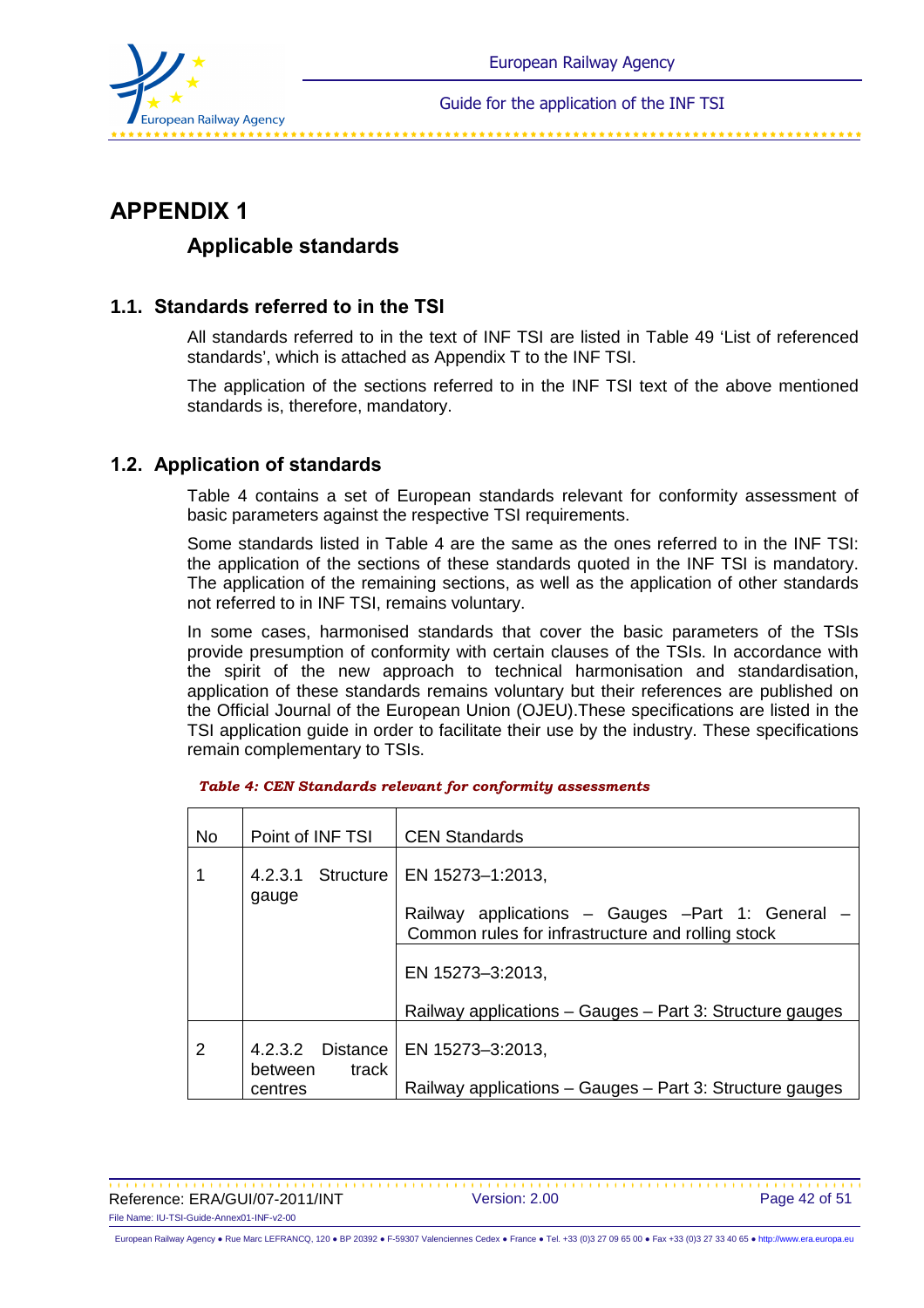

| 3 | 4.2.3.4 Minimum<br>radius<br>Ωf<br>horizontal curve | EN 13803-1:2010,<br>Railway applications - Track - Track alignment design<br>parameters - Track gauges 1435 mm and wider - Part 1:<br>Plain line<br>EN 13803-2:2006+A1:2009,<br>Railway applications - Track - Track alignment design                  |
|---|-----------------------------------------------------|--------------------------------------------------------------------------------------------------------------------------------------------------------------------------------------------------------------------------------------------------------|
|   |                                                     | parameters - Track gauges 1435 mm and wider - Part 2:<br>Switches and crossings and comparable alignment design<br>situations with abrupt changes of curvature.                                                                                        |
| 4 | 4.2.3.5 Minimum<br>radius of vertical<br>curves     | EN 13803-1:2010, Railway applications - Track - Track<br>alignment design parameters - Track gauges 1435 mm<br>and wider - Part 1: Plain line                                                                                                          |
|   |                                                     | EN 13803-2:2006+A1:2009, Railway applications $-$ Track<br>- Track alignment design parameters - Track gauges<br>1435 mm and wider - Part 2: Switches and crossings and<br>comparable alignment design situations with abrupt<br>changes of curvature. |
| 5 | 4.2.4.1 Nominal<br>track gauge                      | EN 13848-1:2003+A1:2008, Railway applications $-$ Track<br>- Track geometry quality - Part 1: Characterisation of<br>track geometry                                                                                                                    |
| 6 | 4.2.4.2 Cant                                        | EN 13803-1:2010,                                                                                                                                                                                                                                       |
|   |                                                     | Railway applications - Track - Track alignment design<br>parameters - Track gauges 1435 mm and wider - Part 1:<br>Plain line                                                                                                                           |
|   |                                                     | EN 13803-2:2006+A1:2009,                                                                                                                                                                                                                               |
|   |                                                     | Railway applications - Track - Track alignment design<br>parameters - Track gauges 1435 mm and wider - Part 2:<br>Switches and crossings and comparable alignment design<br>situations with abrupt changes of curvature.                               |
|   |                                                     | EN 14363:2005                                                                                                                                                                                                                                          |
|   |                                                     | Railway applications – Testing for the acceptance of<br>running characteristics of railway vehicles - Testing of<br>running behaviour and stationary tests                                                                                             |

Reference: ERA/GUI/07-2011/INT Version: 2.00 Page 43 of 51 File Name: IU-TSI-Guide-Annex01-INF-v2-00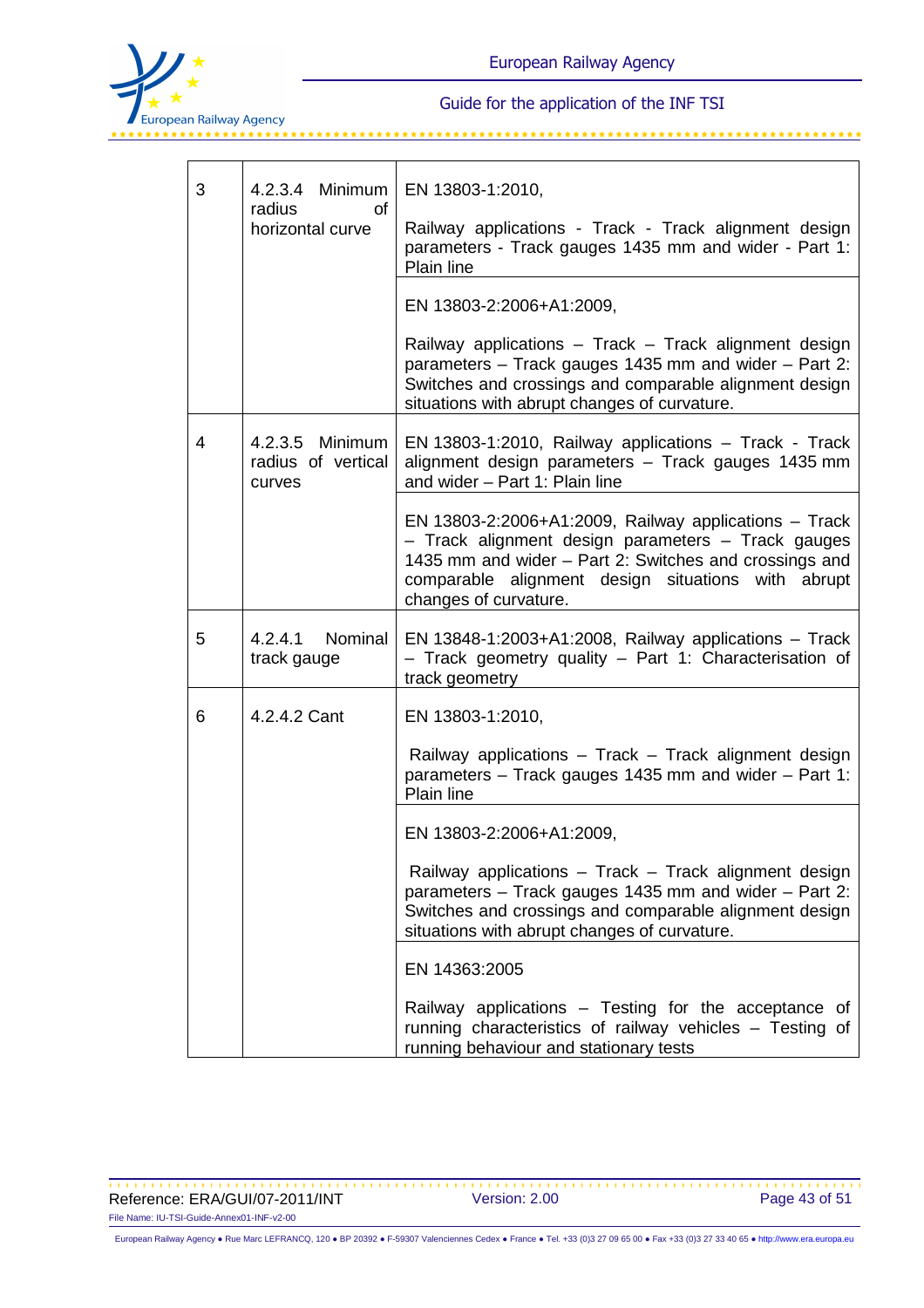

| 7 | Cant<br>4.2.4.3<br>deficiency                                                           | EN 13803-1:2010,<br>Railway applications - Track - Track alignment design<br>parameters - Track gauges 1435 mm and wider - Part 1:<br>Plain line                                                                                                            |
|---|-----------------------------------------------------------------------------------------|-------------------------------------------------------------------------------------------------------------------------------------------------------------------------------------------------------------------------------------------------------------|
|   |                                                                                         | EN 13803-2:2006+A1:2009                                                                                                                                                                                                                                     |
|   |                                                                                         | Railway applications - Track - Track alignment design<br>parameters - Track gauges 1435 mm and wider - Part 2:<br>Switches and crossings and comparable alignment design<br>situations with abrupt changes of curvature.                                    |
|   |                                                                                         | EN15686:2010                                                                                                                                                                                                                                                |
|   |                                                                                         | Railway applications - Testing for the acceptance of<br>running characteristics of railway vehicles with cant<br>deficiency compensation system and/or vehicles intended<br>to operate with higher cant deficiency than stated in EN<br>14363:2005, Annex G |
|   |                                                                                         | EN 14363:2005                                                                                                                                                                                                                                               |
|   |                                                                                         | Railway applications - Testing for the acceptance of<br>running characteristics of railway vehicles - Testing of<br>running behaviour and stationary tests                                                                                                  |
| 8 | 4.2.4.4<br>Abrupt<br>of<br>change<br>cant<br>deficiency                                 | EN 14363:2005                                                                                                                                                                                                                                               |
|   |                                                                                         | Railway applications – Testing for the acceptance of<br>running characteristics of railway vehicles - Testing of<br>running behaviour and stationary tests                                                                                                  |
|   |                                                                                         | EN 13803-1:2010,                                                                                                                                                                                                                                            |
|   |                                                                                         | Railway applications - Track - Track alignment design<br>parameters - Track gauges 1435 mm and wider - Part 1:<br>Plain line                                                                                                                                |
| 9 | 4.2.8<br>Immediate<br>limits<br>action<br><sub>on</sub><br>track<br>geometry<br>defects | EN 13848-1:2003+A1:2008,<br>Railway applications - Track - Track geometry quality -<br>Part 1: Characterisation of track geometry                                                                                                                           |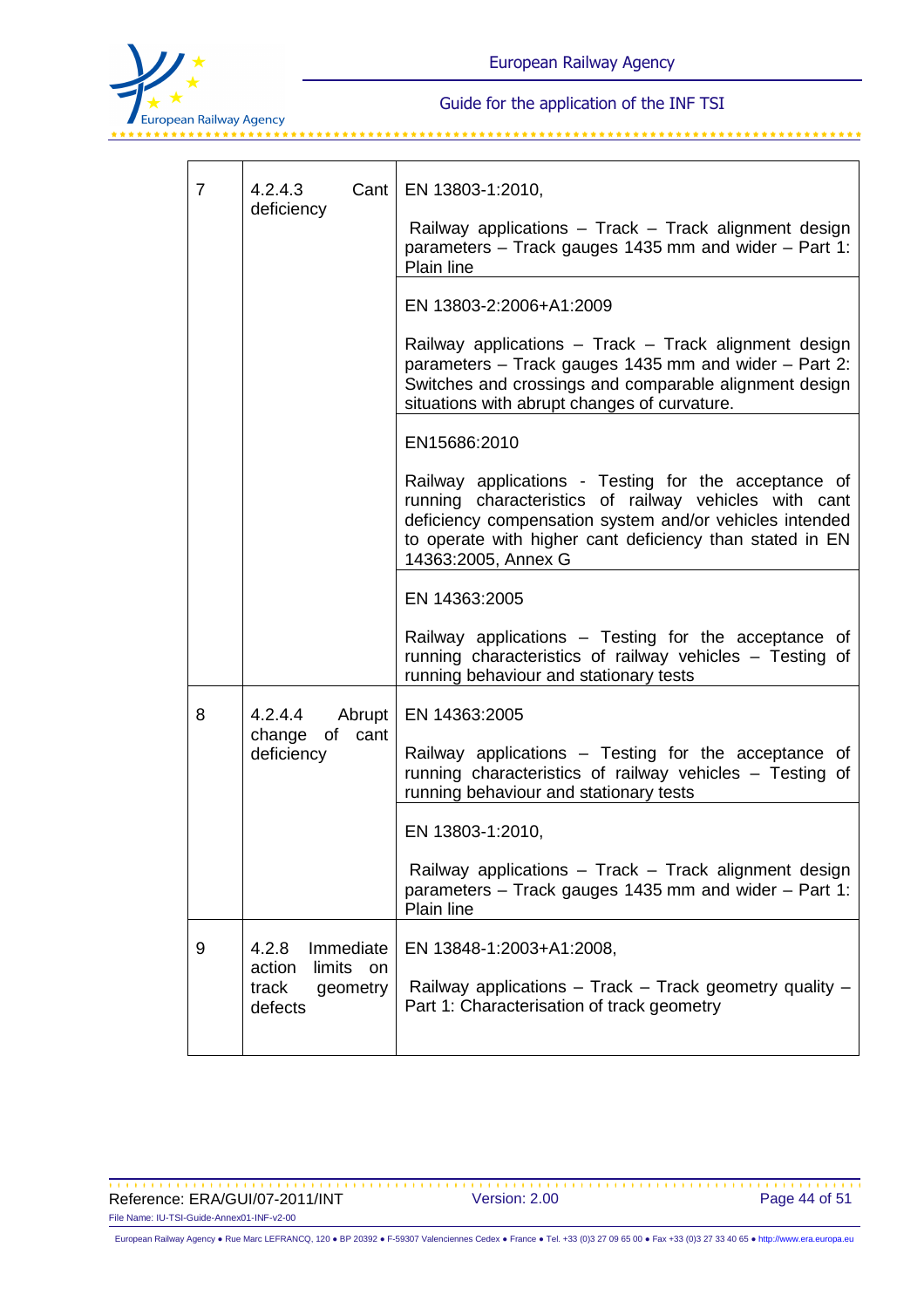

|    |                                     | EN 13848-5:2008+A1:2010                                                                                    |  |  |
|----|-------------------------------------|------------------------------------------------------------------------------------------------------------|--|--|
|    |                                     | Railway applications - Track - Track geometry quality -<br>Part 5: Geometric quality levels - Plain line   |  |  |
| 10 | 4.2.5.1<br>Design<br>geometry<br>0f | EN 13232-2:2003+A1:2011,                                                                                   |  |  |
|    | switches<br>and<br>crossings        | Railway applications - Track - Switches and crossings -<br>Part 2: Requirements for geometric design       |  |  |
|    |                                     | EN 13232-5:2005+A1:2011                                                                                    |  |  |
|    |                                     | Railway applications – Track – Switches and crossings –<br>Part 5: Switches                                |  |  |
|    |                                     | EN 13232-3:2003+A1:2011                                                                                    |  |  |
|    |                                     | Railway applications - Track - Switches and crossings -<br>Part 3: Requirements for wheel/rail interaction |  |  |
|    |                                     | EN 13232-7:2006+A1:2011                                                                                    |  |  |
|    |                                     | Railway applications - Track - Switches and crossings -<br>Part 7: Crossings with moveable parts           |  |  |
|    |                                     | EN 13232-9:2006+A1:2011                                                                                    |  |  |
|    |                                     | Railway applications - Track - Switches and crossings -<br>Part 9: Layouts                                 |  |  |
|    |                                     | EN 15273-3:2013,                                                                                           |  |  |
|    |                                     | Railway applications - Gauges - Part 3: Structure gauges                                                   |  |  |
| 11 | unguided length                     | 4.2.5.3 Maximum   EN 13232-9:2006+A1:2011                                                                  |  |  |
|    | of fixed<br>obtuse<br>crossings     | Railway applications - Track - Switches and crossings -<br>Part 9: Layouts                                 |  |  |
|    |                                     | EN13232-6:2005+A1:2011,                                                                                    |  |  |
|    |                                     | Railway applications - Track - Switches and crossings -<br>Part 6: Fixed common and obtuse crossings       |  |  |
|    |                                     |                                                                                                            |  |  |

Reference: ERA/GUI/07-2011/INT Version: 2.00 Page 45 of 51 File Name: IU-TSI-Guide-Annex01-INF-v2-00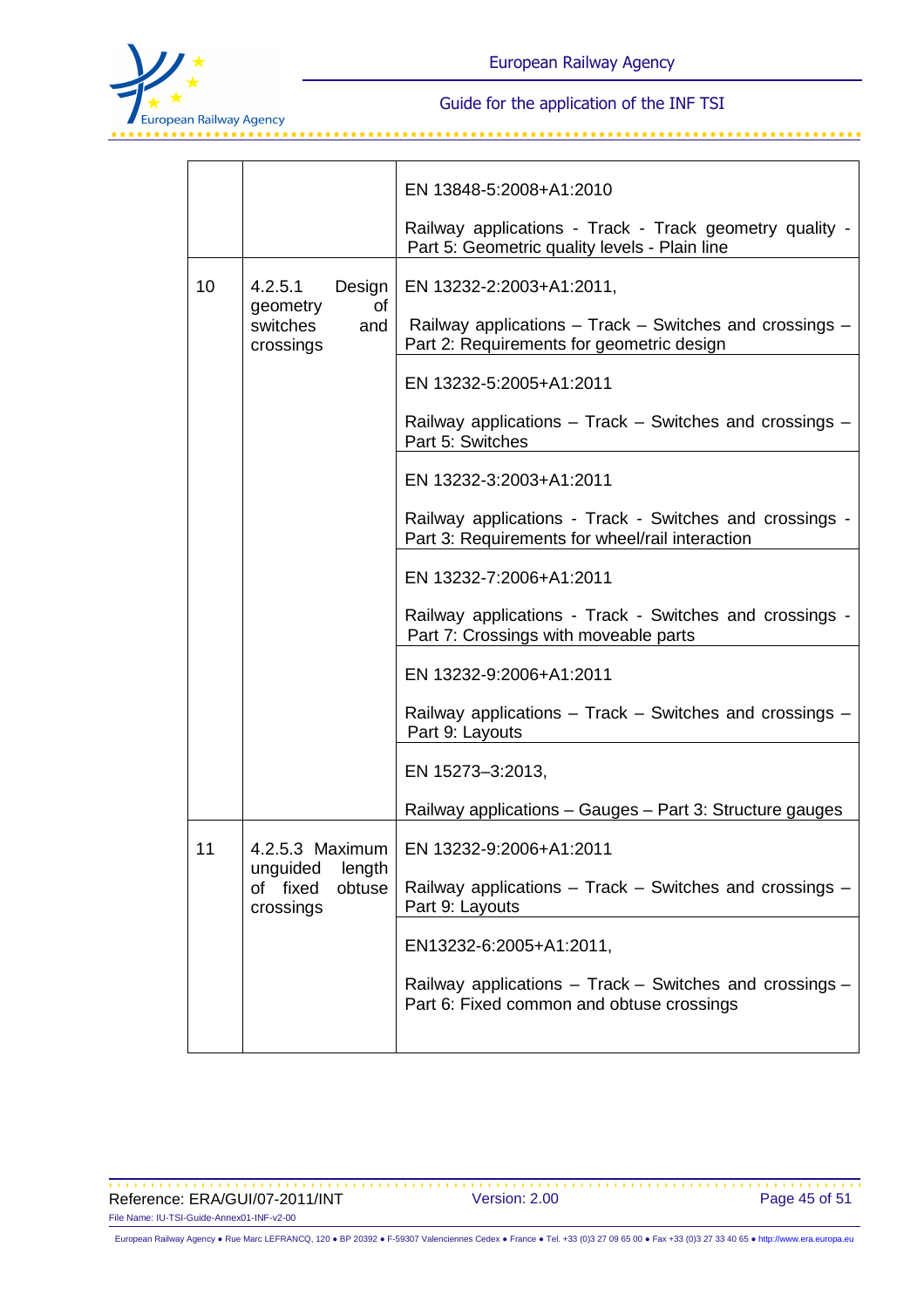

| 12 | Track<br>4.2.6.1<br>resistance<br>to<br>vertical loads | EN 13803-1:2010,<br>Railway applications - Track - Track alignment design<br>parameters – Track gauges 1435 mm and wider – Part 1:<br><b>Plain line</b>                                                                  |
|----|--------------------------------------------------------|--------------------------------------------------------------------------------------------------------------------------------------------------------------------------------------------------------------------------|
|    |                                                        | EN 14363:2005                                                                                                                                                                                                            |
|    |                                                        | Railway applications – Testing for the acceptance of<br>running characteristics of railway vehicles - Testing of<br>running behaviour and stationary tests                                                               |
| 13 | 4.2.7.2                                                | EN 13803-1:2010,                                                                                                                                                                                                         |
|    | Longitudinal track<br>resistance                       | Railway applications - Track - Track alignment design<br>parameters – Track gauges 1435 mm and wider – Part 1:<br><b>Plain line</b>                                                                                      |
|    |                                                        | EN 14363:2005                                                                                                                                                                                                            |
|    |                                                        | Railway applications – Testing for the acceptance of<br>running characteristics of railway vehicles - Testing of<br>running behaviour and stationary tests                                                               |
| 14 | 4.2.7.3 Lateral                                        | EN 13803-1:2010,                                                                                                                                                                                                         |
|    | track resistance                                       | Railway applications - Track - Track alignment design<br>parameters – Track gauges 1435 mm and wider – Part 1:<br><b>Plain line</b>                                                                                      |
|    |                                                        | EN 13803-2:2006+A1:2009,                                                                                                                                                                                                 |
|    |                                                        | Railway applications - Track - Track alignment design<br>parameters - Track gauges 1435 mm and wider - Part 2:<br>Switches and crossings and comparable alignment design<br>situations with abrupt changes of curvature. |
|    |                                                        | EN 14363:2005                                                                                                                                                                                                            |
|    |                                                        | Railway applications – Testing for the acceptance of<br>running characteristics of railway vehicles - Testing of<br>running behaviour and stationary tests                                                               |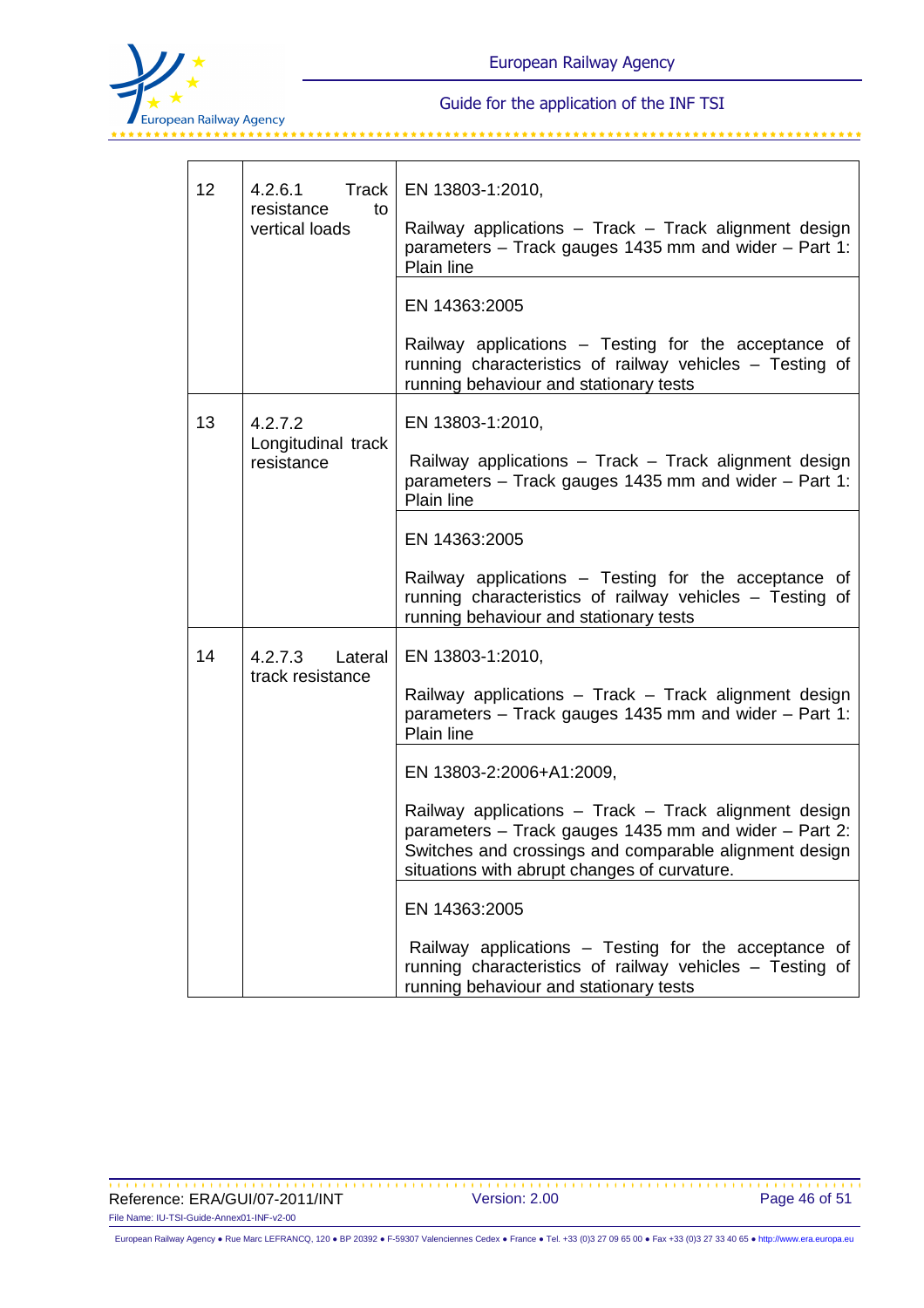

| 15 | 4.2.7.4<br>Resistance<br>0f<br>existing bridges<br>and earthworks to<br>traffic loads                                                                           | EN 15528:2008+A1:2012<br>Railway applications – Line categories for managing the<br>interface between load limits of vehicles and infrastructure.                                                                                                   |  |  |
|----|-----------------------------------------------------------------------------------------------------------------------------------------------------------------|-----------------------------------------------------------------------------------------------------------------------------------------------------------------------------------------------------------------------------------------------------|--|--|
| 16 | 4.2.10.1<br><b>Maximum</b><br>pressure<br>variations<br>in<br>tunnels                                                                                           | EN14067-4:2013,<br>applications - Aerodynamics - Part 4:<br>Railway<br>Requirements and test procedures for aerodynamics on<br>open track                                                                                                           |  |  |
|    |                                                                                                                                                                 | EN14067-5:2006+A1:2010<br>Railway applications - Aerodynamics - Part 5:<br>Requirements and test procedures for aerodynamics in<br>tunnel                                                                                                           |  |  |
| 17 | 4.2.10.2 Effect of<br>crosswinds                                                                                                                                | EN 14067-6: 2010,<br>Railway applications - Aerodynamics - Part 6:<br>Requirements and test procedures for cross<br>wind<br>assessment                                                                                                              |  |  |
| 18 | 4.5 Maintenance<br>EN 13848-1:2003+A1:2008, Railway applications $-$ Track<br>- Track geometry quality - Part 1: Characterisation of<br>rules<br>track geometry |                                                                                                                                                                                                                                                     |  |  |
|    |                                                                                                                                                                 | EN 13232-9:2006+A1:2011, Railway applications $-$ Track<br>- Switches and crossings - Part 9: Layouts                                                                                                                                               |  |  |
|    |                                                                                                                                                                 | EN 13803-1:2010, Railway applications $-$ Track $-$ Track<br>alignment design parameters - Track gauges 1435 mm<br>and wider - Part 1: Plain line                                                                                                   |  |  |
|    |                                                                                                                                                                 | EN 13803-2:2006+A1:2009 Railway applications - Track -<br>Track alignment design parameters - Track gauges<br>1435 mm and wider - Part 2: Switches and crossings and<br>comparable alignment design situations with abrupt<br>changes of curvature. |  |  |
| 19 | 5.3.1 The rail                                                                                                                                                  | EN 13674-1:2011,                                                                                                                                                                                                                                    |  |  |
|    |                                                                                                                                                                 | Railway applications - Track- Rail - Part 1: Vignole<br>railway rails 46 kg/m and above                                                                                                                                                             |  |  |
|    |                                                                                                                                                                 | EN 13674-2:2006+A1:2010, Railway applications $-$ Track-<br>Rail – Part 2: Switch and crossing rail used in conjunction<br>with Vignole railway rails 46 kg/m and above                                                                             |  |  |

Reference: ERA/GUI/07-2011/INT Version: 2.00 Page 47 of 51 File Name: IU-TSI-Guide-Annex01-INF-v2-00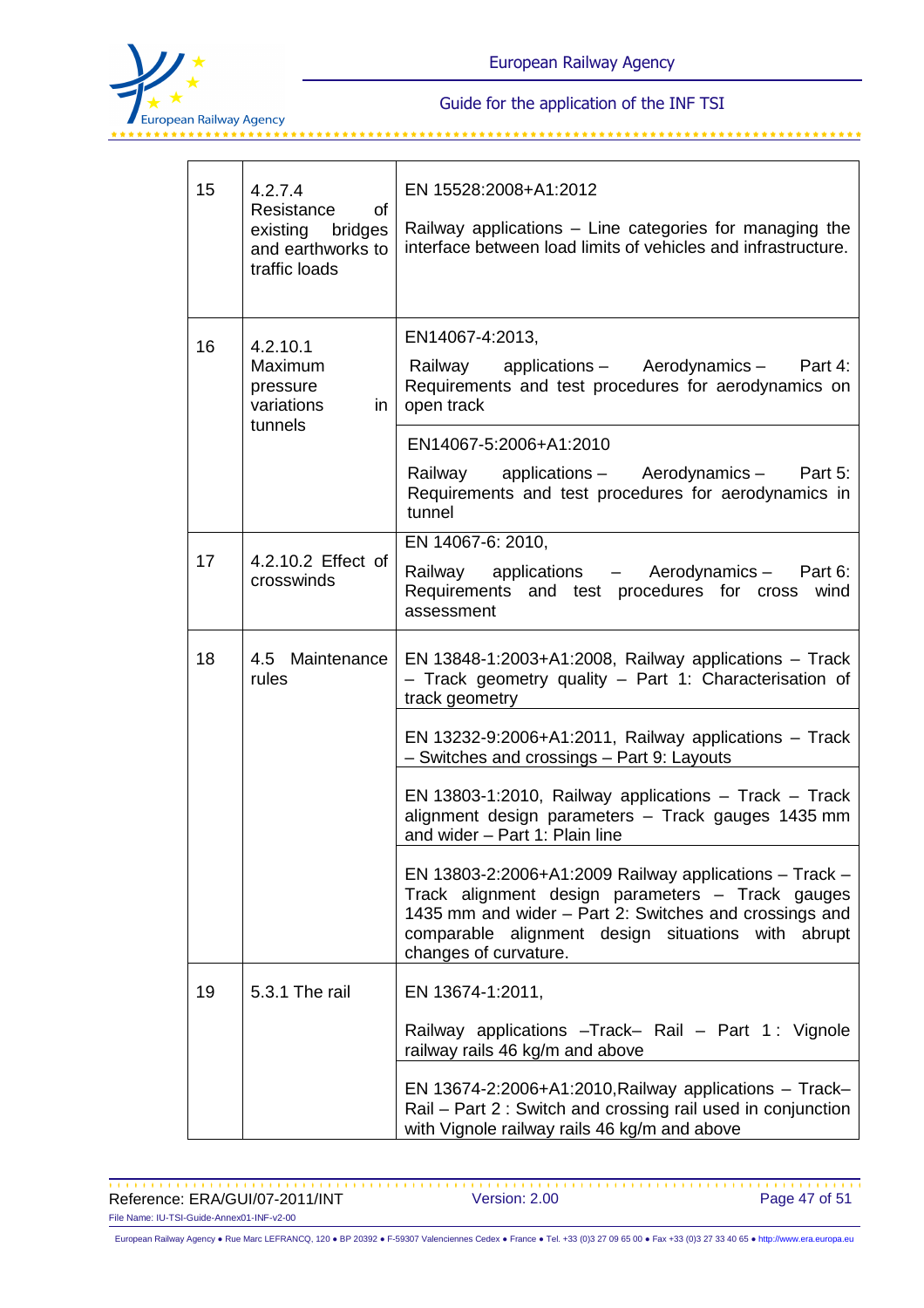

|    |                                          | EN 13674-4:2006+A1:2009<br>Railway applications - Track - Rail - Part 4: Vignole railway<br>rails from 27 kg/m to, but excluding 46 kg/m |
|----|------------------------------------------|------------------------------------------------------------------------------------------------------------------------------------------|
| 20 | 5.3.2<br>The<br>rail<br>fastening system | EN 13481-1:2012<br>Railway applications - Track - Performance requirements<br>for fastening systems - Part 1: Definitions                |
|    |                                          | EN 13481-2:2012/AC2014                                                                                                                   |
|    |                                          | Railway applications - Track - Performance requirements<br>for fastening systems - Part 2: Fastening systems for<br>concrete sleeper     |
|    |                                          | EN 13481-3:2012,                                                                                                                         |
|    |                                          | Railway applications - Track - Performance requirements<br>for fastening systems - Part 3: Fastening for wood sleeper                    |
|    |                                          | EN 13146-1:2012,                                                                                                                         |
|    |                                          | Railway applications - Track - Test methods for fastening<br>systems - Part 1: Determination of longitudinal rail<br>restraint           |
|    |                                          | EN 13146-4:2012,                                                                                                                         |
|    |                                          | Railway applications - Track - Test methods for fastening<br>systems - Part 4: Effect of repeated loads                                  |
|    |                                          | EN 13146-7:2012,                                                                                                                         |
|    |                                          | Railway applications – Track – Test methods for fastening<br>systems - Part 7: Determination of clamping force                           |
|    |                                          | EN 13146-8:2012,                                                                                                                         |
|    |                                          | Railway applications – Track – Test methods for fastening<br>systems - Part 8: In service tests                                          |
|    |                                          | EN 13146-9:2009+A1:2011, Railway applications $-$ Track<br>Test methods for fastening systems - Part 9:<br>Determination of stiffness    |

Reference: ERA/GUI/07-2011/INT Version: 2.00 Page 48 of 51 File Name: IU-TSI-Guide-Annex01-INF-v2-00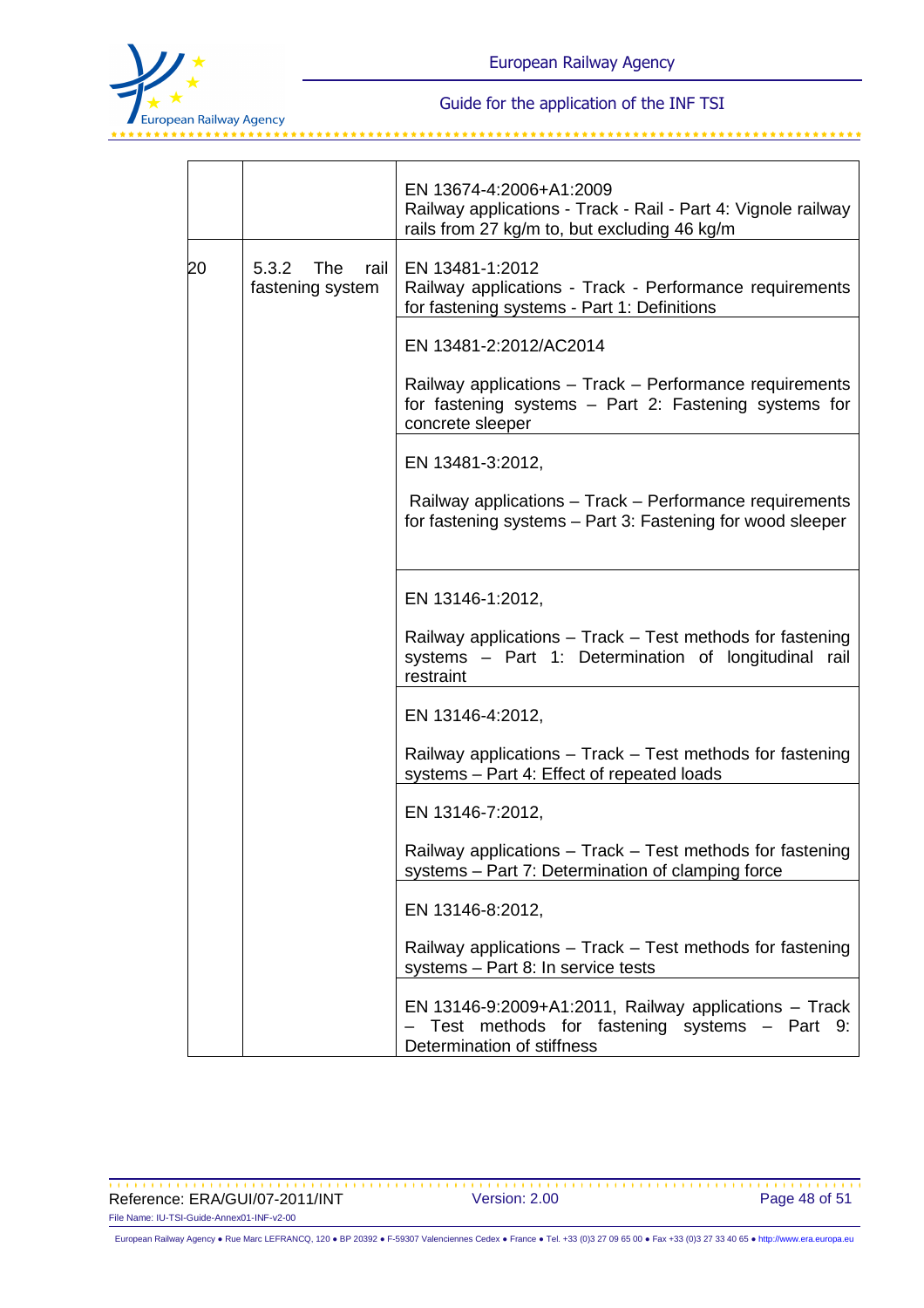

| 21 | 5.3.3<br>sleepers | Track   EN 13230-1:2009,<br>Railway applications - Track - Concrete sleepers and<br>bearers - Part 1: General requirements |
|----|-------------------|----------------------------------------------------------------------------------------------------------------------------|
|    |                   |                                                                                                                            |
|    |                   | EN 13230-2:2009,                                                                                                           |
|    |                   | Railway applications – Track – Concrete sleepers and<br>bearers - Part 2; Prestressed monobloc sleepers                    |
|    |                   | EN 13230-3:2009                                                                                                            |
|    |                   | Railway applications - Track - Concrete sleepers and<br>bearers - Part 3: Twin-block reinforced sleepers                   |
|    |                   | EN 13145:2001+A1:2011                                                                                                      |
|    |                   | Railway applications – Track – Wood sleepers and bearers                                                                   |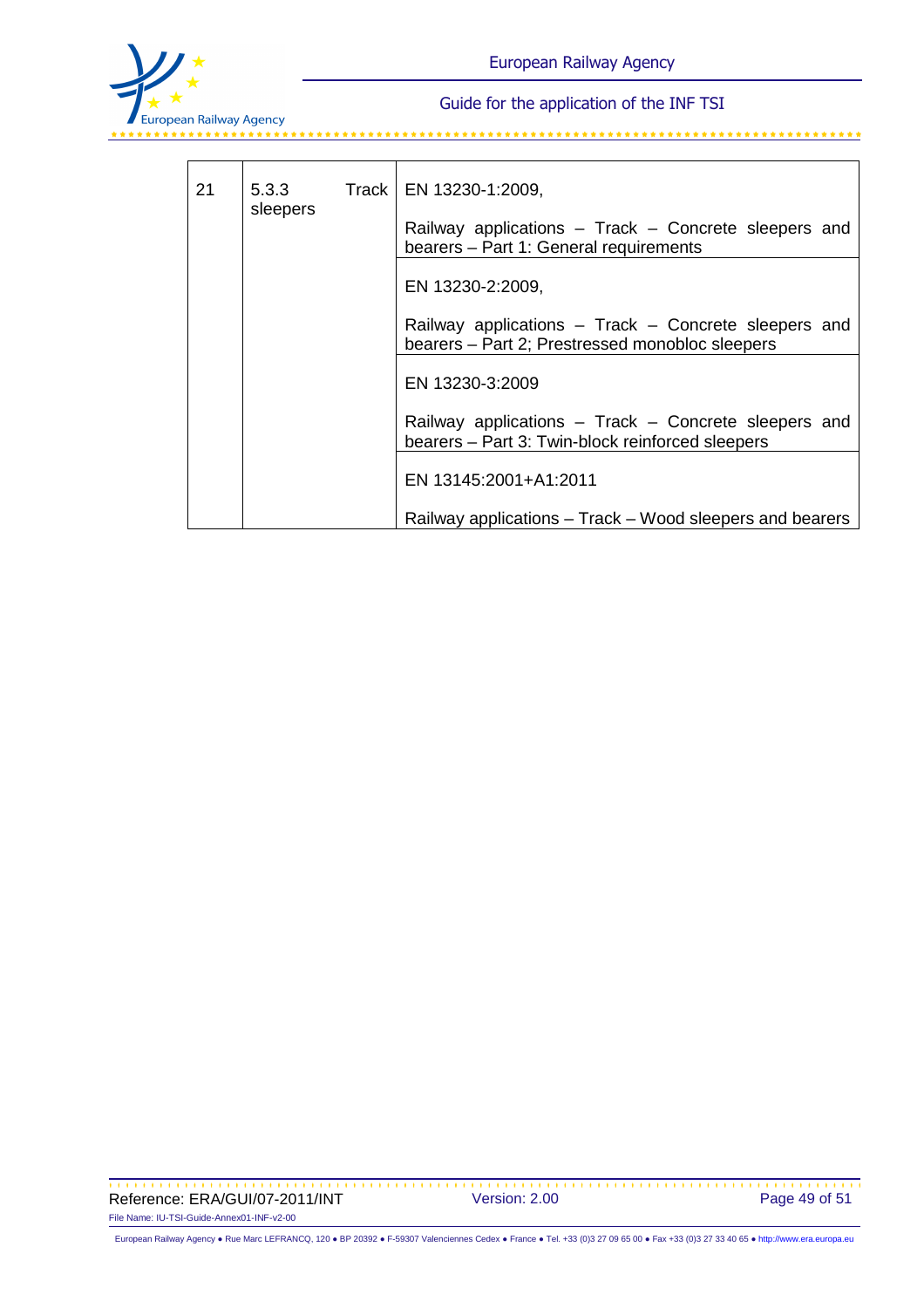

# **APPENDIX 2**

# **Track configurations which fulfil the requirement for the track design against equivalent conicity**

Table 5 shows rail profiles in configuration with design track gauges and rail inclinations that fulfil the requirements of the INF TSI against design equivalent conicity. These track configurations are those mostly applied in the EU.

The assumptions and some other details for the calculations are included. Calculations were made for equivalent conicity at  $y = 3$  mm.

To assess whether the results of calculations were within the permitted limit, the equivalent conicity limit values listed in Table 10 of the INF TSI were taken.

The fact that a given track configuration fulfils the requirement of design equivalent conicity does not necessarily mean that the same track configuration is valid for any speed and/or axle load: other requirements (e.g. "Track resistance to applied loads", etc.) must be verified in order to determine whether a track configuration can be used on a given line.

*Table 5: Track configurations that fulfil the requirement of point 4.2.4.5 "Equivalent Conicity" (Assessed with S1002 & GV 1/40)*

| Rail head profile | <b>Design Track</b><br>gauge [mm] | <b>Rail inclinations for</b><br>60km/h $<$ V $\leq$ 200<br>km/h | <b>Rail inclinations for</b><br>$200 \text{km/h} < V \leq 280$<br>km/h | <b>Rail inclinations</b><br>for $V>280$ km/h |
|-------------------|-----------------------------------|-----------------------------------------------------------------|------------------------------------------------------------------------|----------------------------------------------|
| 46 E1             | 1435                              | 1:20                                                            | 1:20                                                                   |                                              |
|                   | 1437                              | 1:20                                                            | 1:20, 1:30, 1:40                                                       | 1:20                                         |
| 46 E3             | 1435                              | 1:20, 1:30, 1:40                                                | 1:20, 1:30, 1:40                                                       | 1:20                                         |
|                   | 1437                              | 1:20, 1:30, 1:40                                                | 1:20, 1:30, 1:40                                                       | 1:20, 1:30                                   |
| 49 E1             | 1435                              | 1:20, 1:30, 1:40                                                | 1:20, 1:30, 1:40                                                       | 1:20                                         |
|                   | 1437                              | 1:20, 1:30, 1:40                                                | 1:20, 1:30, 1:40                                                       | 1:20                                         |
| 49 E3             | 1435                              | 1:20, 1:30, 1:40                                                | 1:20, 1:30, 1:40                                                       | 1:20                                         |
|                   | 1437                              | 1:20, 1:30, 1:40                                                | 1:20, 1:30, 1:40                                                       | 1:20                                         |
| 50 E3             | 1435                              | 1:20, 1:30, 1:40                                                | 1:20, 1:30, 1:40                                                       | 1:20                                         |
|                   | 1437                              | 1:20, 1:30, 1:40                                                | 1:20, 1:30, 1:40                                                       | 1:20                                         |
| 50 E4             | 1435                              | 1:20, 1:30, 1:40                                                | 1:20                                                                   | 1:20                                         |

Reference: ERA/GUI/07-2011/INT Version: 2.00 Page 50 of 51 File Name: IU-TSI-Guide-Annex01-INF-v2-00